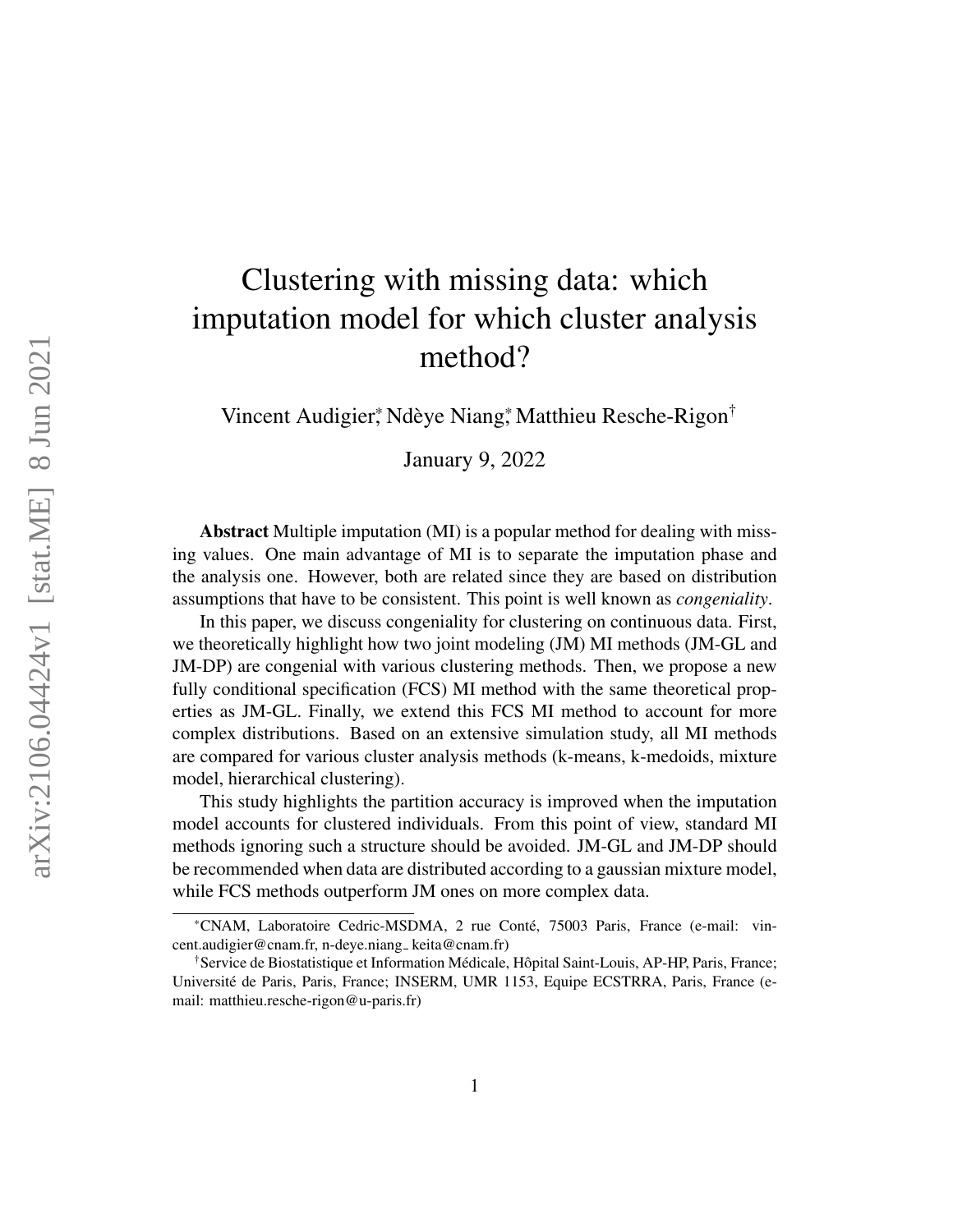Keywords: Clustering; Missing Data; Multiple imputation; Congeniality.

## 1 Introduction

Many statistical methods have been proposed for identifying clusters of individuals in data sets (see [Jain and Dubes](#page-29-0) [\(1988\)](#page-29-0) for a review). Two categories of methods are often distinguished: the model-based methods, which explicitly assume a statistical model accounting for the structure in clusters; and the distance-based methods, which define a distance (or simply a dissimilarity) between individuals and then gather closest individuals in a common cluster (like k−means clustering [\(Forgy,](#page-29-1) [1965\)](#page-29-1), Partitioning Around Medoids (pam) [\(Kaufman and Rousseeuw,](#page-29-2) [1990\)](#page-29-2), or hierarchical clustering [\(Ward,](#page-29-3) [1963\)](#page-29-3)).

Missing values are a pregnant issue in clustering, which cannot be easily addressed. Indeed, removing incomplete observations would imply incomplete individuals could not be clustered, while removing incomplete variables would require having complete variables. Furthermore, there is no guarantee these variables can be used to identify clusters. Thus, more sophisticated methods have been proposed by various authors. Among model-based methods, [Marbac et al.](#page-29-4) [\(2019\)](#page-29-4) proposed to use mixture models to perform clustering on high dimensional mixed data, while [Miao et al.](#page-29-5) [\(2016\)](#page-29-5); [de Chaumaray and Marbac](#page-29-6) [\(2020\)](#page-29-6) studied mixture models for addressing MNAR mechanisms for instance.

Among distance-based methods, [Chi et al.](#page-29-7) [\(2016\)](#page-29-7); [Honda et al.](#page-29-8) [\(2011\)](#page-29-8); [Wagstaff](#page-29-9) [\(2004\)](#page-29-9) extended k-means clustering to handle missing values, while [Zhang et al.](#page-30-0) [\(2016\)](#page-30-0); [Hathaway and Bezdek](#page-30-1) [\(2001\)](#page-30-1) adapted fuzzy C-means clustering to missing values.

While multiple imputation is a very popular method to handle missing values [\(Rubin,](#page-30-2) [1976,](#page-30-2) [1987\)](#page-30-3), such a technique has not been so considered in the literature of clustering with missing values. Two main reasons can be raised. First, the advantage to use multiple imputation (MI) over single imputation (SI) was unclear for cluster analysis. Then, until recently the rules to pool the partitions after MI remained unclear. Indeed, compared to SI, MI is motivated by assessing the sampling variability by accounting for missing values. However, previous works in clustering only focus the way to aggregate the partitions. [Plaehn](#page-30-4) [\(2019\)](#page-30-4) proposed to use stacking methods, while [Faucheux et al.](#page-30-5) [\(2020\)](#page-30-5); [Bruckers et al.](#page-30-6) [\(2017\)](#page-30-6); [Basagana et al.](#page-30-7) [\(2013\)](#page-30-7) proposed to use various consensus clustering methods. [Audigier and Niang](#page-30-8) [\(2020\)](#page-30-8) filled the gap by proposing an equivalent for Rubin's Rules in clustering. Furthermore, they demonstrated MI improves accuracy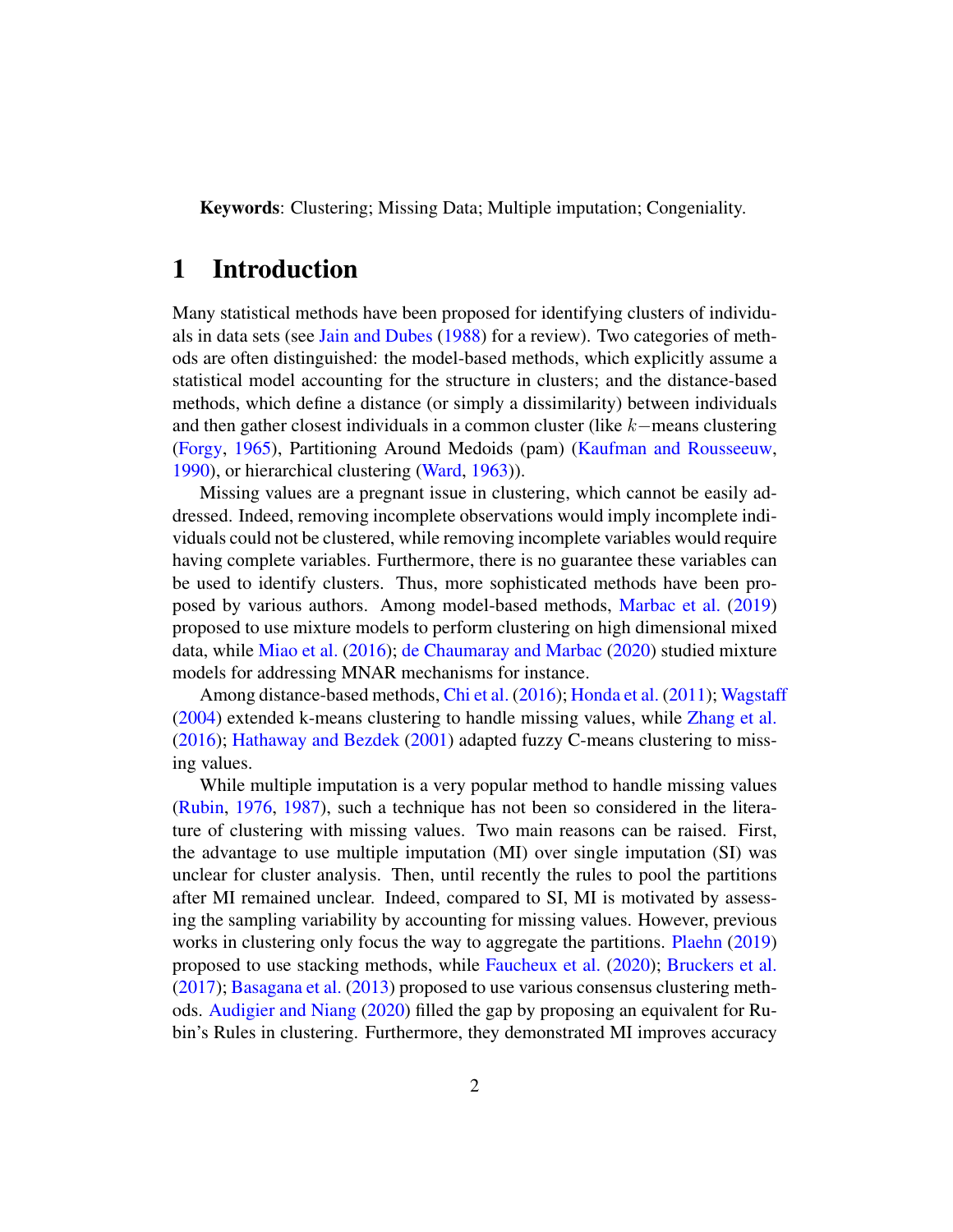compared to SI, in the spirit of bagging clustering [\(Dudoit and Fridly,](#page-30-9) [2003\)](#page-30-9).

A main advantage of dealing missing values by MI is that it separates the imputation step and the analysis step. In particular, it allows applying any clustering method even if this method cannot be modified to handle missing values. However, this distinctness between imputation and analysis also brings the *uncongeniality* [\(Meng,](#page-30-10) [1994;](#page-30-10) [Schafer,](#page-30-11) [2003\)](#page-30-11) issue. Roughly speaking, congeniality refers to the adequacy between the model used by the imputer and the one used by the analyst. Since uncongenial imputation can bias the analysis results [\(Seaman](#page-31-0) [and Hughes,](#page-31-0) [2018\)](#page-31-0), the choice of the imputation model is a main issue in order to be able to consider MI as a solution to the problem of missing values in clustering.

Two ways are generally distinguished for imputing data: joint modeling (JM) MI [\(Schafer,](#page-31-1) [1997\)](#page-31-1) and fully conditional specification (FCS) MI [\(van Buuren](#page-31-2) [et al.,](#page-31-2) [2006\)](#page-31-2). JM MI consists in explicitly defining a joint distribution for all variables, while FCS MI consists in defining one model per incomplete variable (under some conditions, it also corresponds to defining implicitly a joint distribution).

JM MI is theoretically appealing, but FCS MI can lead to more efficient statistical inferences when the imputation model is miss-specified. Moreover, even if the model is well specified, the loss by using FCS MI remains small [\(Seaman and](#page-31-0) [Hughes,](#page-31-0) [2018\)](#page-31-0). Furthermore, by tuning conditional distributions of the imputation model, FCS MI can be easily modified to account for specific data structure, while JM MI remains difficult to modify [\(van Buuren,](#page-31-3) [2018\)](#page-31-3).

Thus, the objectives of this paper consist in highlighting which MI method can be congenial for clustering under a missing at random mechanism [\(Rubin,](#page-30-2) [1976\)](#page-30-2) and to propose a new congenial FCS MI method for achieving this goal.

In the next section, the statistical context is outlined (Section [2\)](#page-3-0). Then, congeniality is discussed for two JM MI methods in Section [3](#page-5-0) and a new FCS MI method is proposed in Section [4.](#page-10-0) Finally, MI methods are compared by an extensive simulation study in Section [5](#page-12-0) and a discussion closes the paper (Section [6\)](#page-27-0).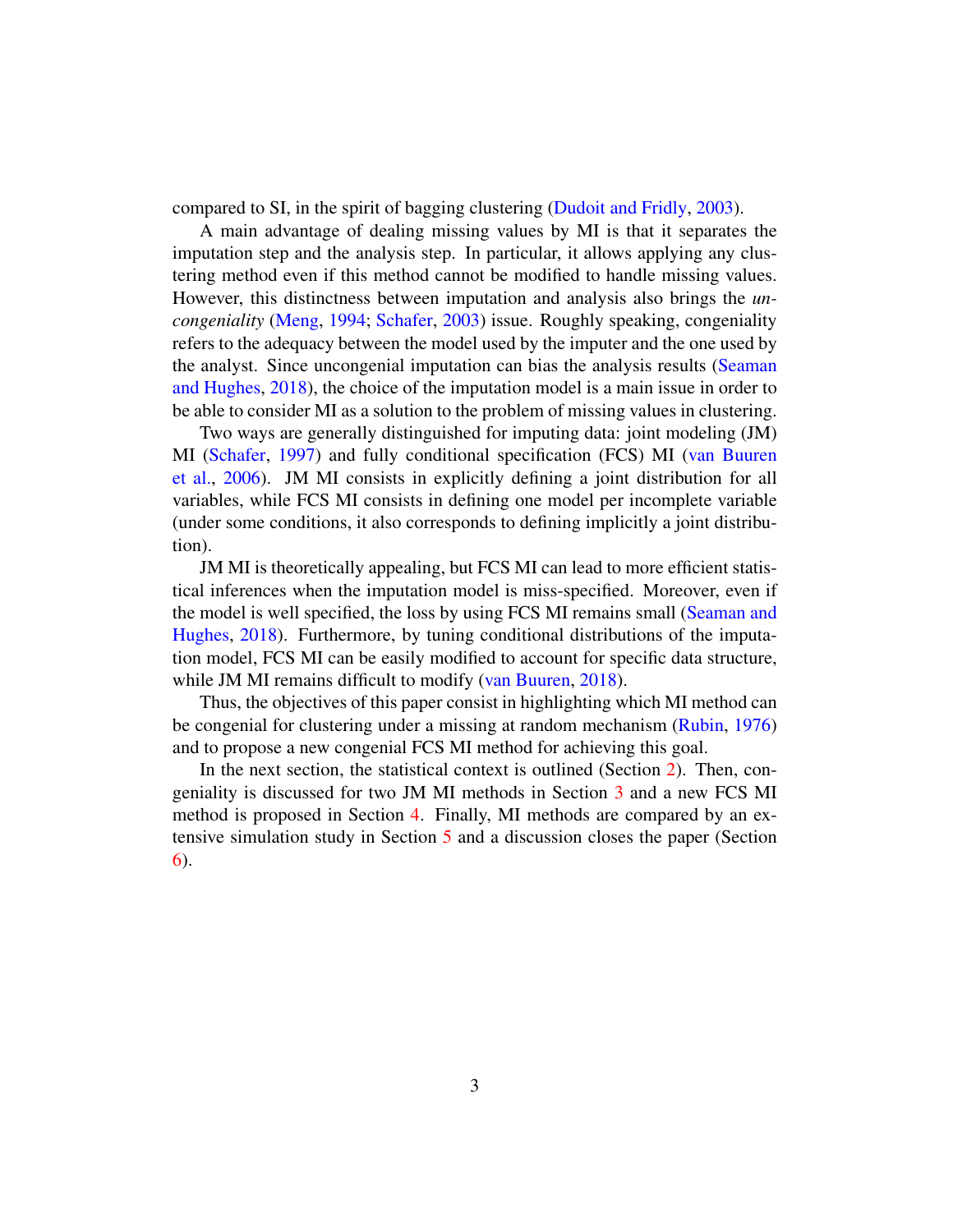## <span id="page-3-0"></span>2 Notations and context

### 2.1 Notations

Let  $\mathbf{Z} = (z_{ij})_{1 \leq i \leq n}$  be a data set. We assume each individual  $i$  (1  $\leq$  $1 \leq j \leq p$ 

 $i \leq n$ ) belongs to a unique cluster  $w \in \{1, ..., K\}$ . Based on individual profiles  $(z_i)_{(1 \le i \le n)}$ , we aim at identifying the cluster (denoted  $w_i$ ) of each individual . Let  $W$  be the categorical variable with  $K$  categories associated to the cluster assignment and  $Z = (Z_1, ..., Z_p)$  be the set of random continuous variables associated to **Z**. Distributions of random variables are denoted by  $p(.)$ . Additionally, we assume some values of **Z** are missing. Let  $\mathbf{R} = (r_{ij}) \Big| 1 \le i \le n$  be the miss- $1 \leq j \leq p$ 

ing data pattern so that  $r_{ij} = 0$  if  $z_{ij}$  is missing and  $r_{ij} = 1$  otherwise. The missing part of z (a realization of Z) is denoted  $z^{miss}$  and the observed part  $z^{obs}$ . The associated random variables are denoted R,  $Z^{miss}$  and  $Z^{obs}$  respectively. We place ourselves under the missing at random assumption, meaning R and  $Z^{miss}$ are independent conditionally to  $Z^{obs}$ .

## <span id="page-3-1"></span>2.2 Clustering on full data

Model-based clustering is classically based on finite mixture models [\(McLachlan](#page-31-4) [and Basford,](#page-31-4) [1988\)](#page-31-4) defined as follows:

$$
W \sim \mathcal{M} \left( 1, \boldsymbol{\theta} \right) \tag{1}
$$

$$
p(Z = z) = \sum_{w=1}^{K} p(W = w) f_w(z)
$$
 (2)

where M indicates a multinomial distribution,  $\boldsymbol{\theta} = (\theta_1, ..., \theta_K)^t$  the vector of probabilities associated to each category (*i.e.* each cluster) and  $f_w(z)$  denotes the density of the wth component.

Mixture model generally assumes normality for  $f_w$  and so are called gaussian mixture model. The parameters of this model are  $\theta$ , as well as  $\mu = (\mu_1, ..., \mu_K)$ , *i.e.* the mean vectors of each mixture component, and  $\Sigma = (\Sigma_1, ..., \Sigma_K)$ , *i.e.* the covariance matrices of each mixture component. The set of parameters is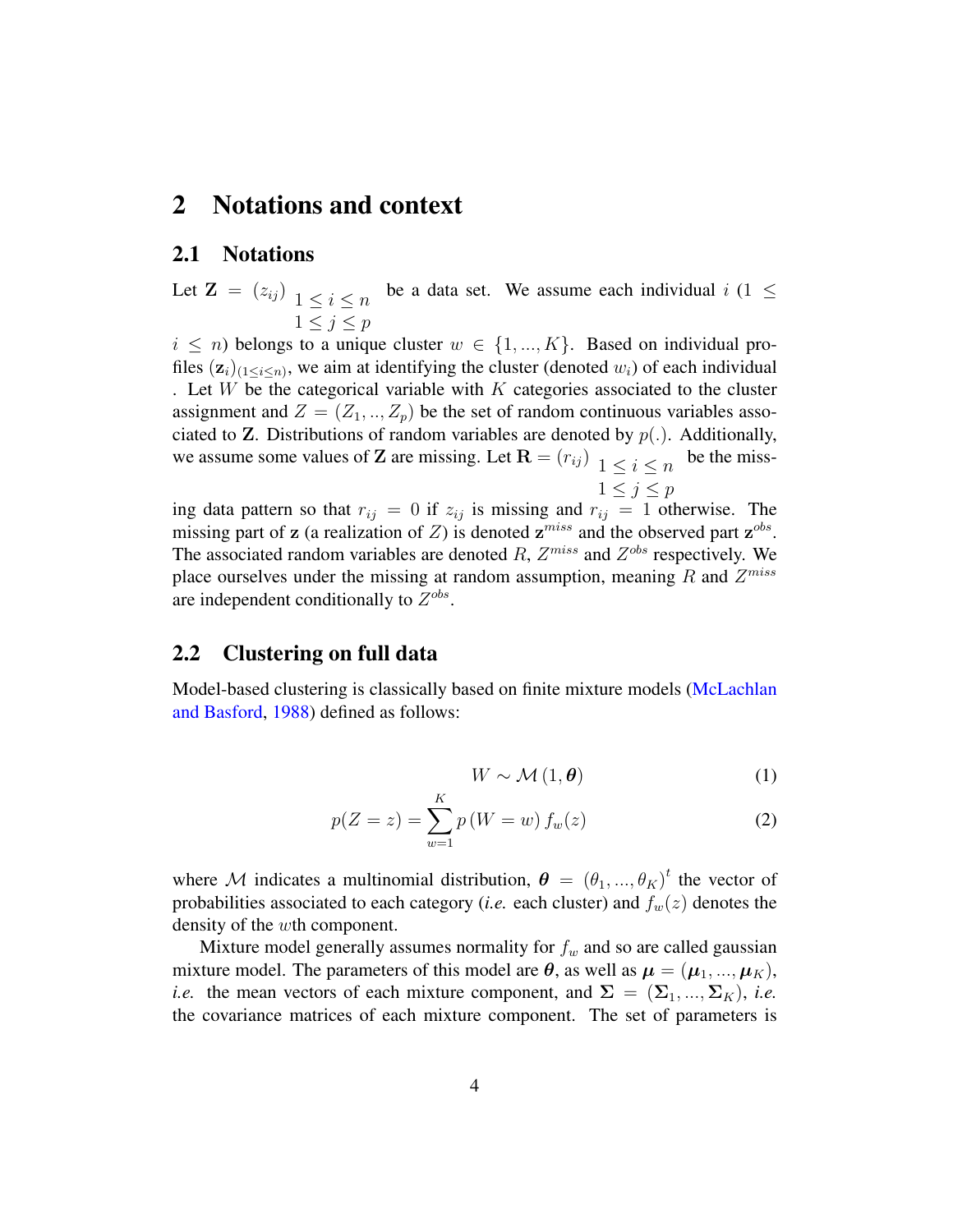denoted  $\zeta = (\theta, \mu, \Sigma)$ . Constraints are generally assumed on  $\zeta$  to limit overfitting. Among them, the homoscedasticity constraint consists in assuming constant variance across clusters (in contrast to the heteroscedasticity assumption). The maximum-likelihood estimate is generally obtained using an EM algorithm [\(McLachlan and Basford,](#page-31-4) [1988\)](#page-31-4).

From this model, a realization  $z$  can be clustered by looking at

$$
argmax_{w \in \{1, \dots, K\}} f_w(z) p(W = w) \tag{3}
$$

corresponding to the class maximizing the posterior probability  $p(W = w|Z = z)$ .

Finite gaussian mixture models are popular and well-studied. In particular, many relationships with other clustering methods have been established. Among model-based method, finite gaussian mixture model is asymptotically equivalent to finite mixture of student [\(Bouveyron et al.,](#page-31-5) [2019\)](#page-31-5), meaning that when the number of degrees of freedom increases, both produce the same clusters (in expectation). Then, among distance-based methods, clustering by finite gaussian mixture models is asymptotically equivalent to k-means clustering when variables are independent and the variance tends toward 0 [\(Hastie et al.,](#page-31-6) [2009\)](#page-31-6). In addition, because of the equivalence of pam clustering and kmeans for Euclidean distance [\(Hastie et al.,](#page-31-6) [2009\)](#page-31-6), gaussian mixture model also generalizes pam clustering. Because of these relationships with other popular clustering methods (distance-based or not) and because congeniality refers to distribution assumptions, in the following, we will focus on cluster analysis by gaussian mixture models.

### 2.3 Handling missing values in clustering by MI

#### 2.3.1 MI principle

MI for cluster analysis consists of three steps: i) imputation of missing values according to an imputation model  $g_{imp}$  M times. Step i) provides M data sets  $(Z^{obs}, Z^{miss}_{m})$ <sub>1 $\leq m \leq M$ </sub> ii) analysis of the M imputed data sets according to a cluster analysis method  $\overline{g_{ana}}$  (*e.g.* a mixture model). For each imputed data set, Step ii) provides a partition  $\Psi_m$  and an associated instability  $V_m$  [\(Fang and Wang,](#page-31-7) [2012\)](#page-31-7) iii) pooling of analysis results [\(Audigier and Niang,](#page-30-8) [2020\)](#page-30-8):

• the pooled partition is defined as

$$
argmin_{\mathbf{H}} \parallel \mathbf{M} - \mathbf{H} \parallel^{2} \tag{4}
$$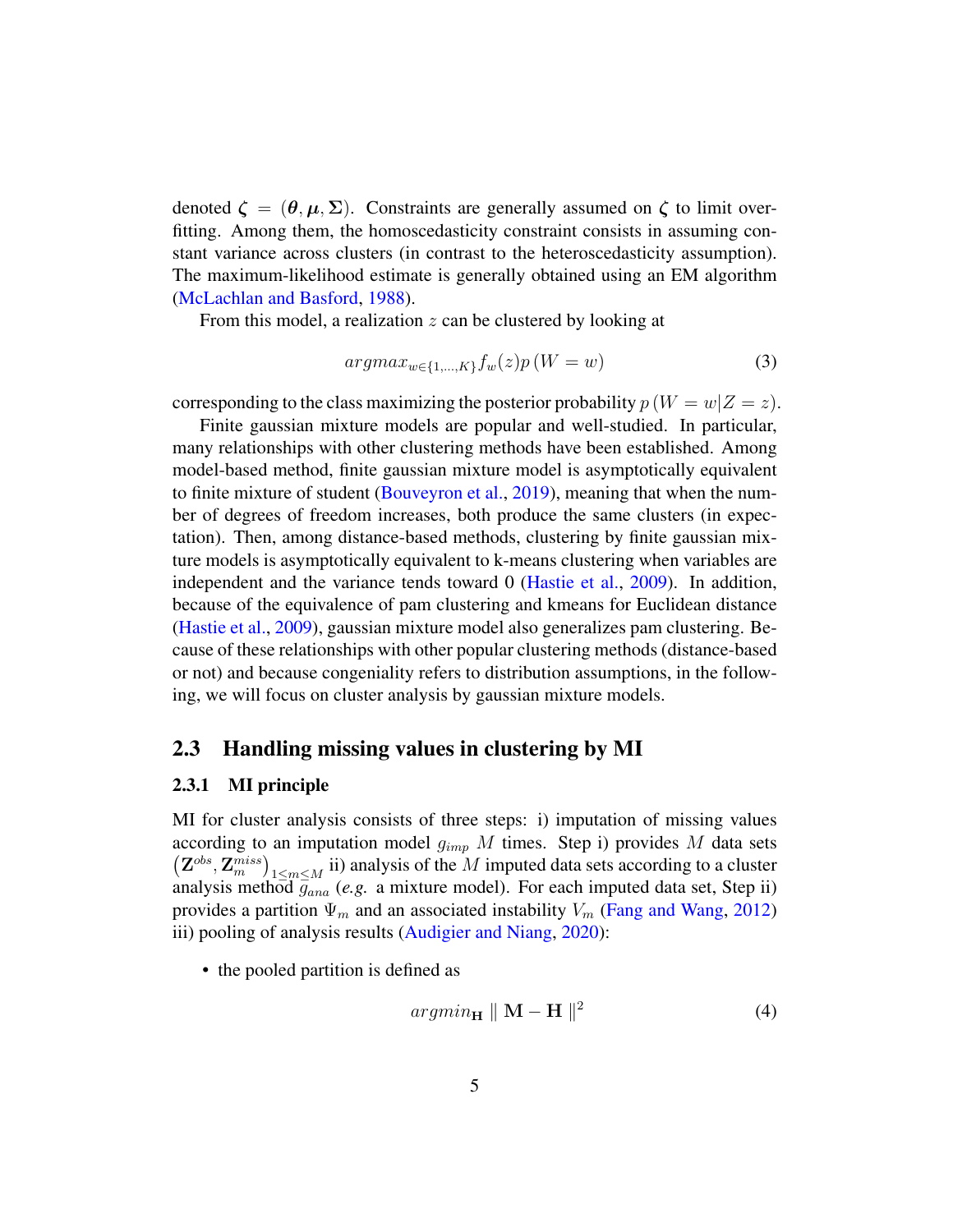with  $\mathbf{M} = \frac{1}{M}$  $\frac{1}{M} \sum_{m=1}^{M}$  H<sub>m</sub> and H<sub>m</sub> the connectivity matrix associated to  $\Psi_m$ . The solution of this optimization problem can be obtained using nonnegative matrix factorization [\(Li et al.,](#page-31-8) [2007\)](#page-31-8).

• the instability is assessed as follows

<span id="page-5-2"></span>
$$
T = \frac{1}{M} \sum_{m=1}^{M} V_m + \frac{1}{M^2} \sum_{m=1}^{M} \sum_{m'=1}^{M} \delta(\Psi_m, \Psi_{m'}) / n^2
$$
 (5)

where  $\delta$  corresponds to the Mirkin distance between partitions, *i.e.* the number of disagreements between partitions.

#### <span id="page-5-1"></span>2.3.2 Congeniality

Congeniality refers to the adequacy between the model assumed for the analysis and the model used for imputation. In our context, we aim at estimating  $\zeta$  the set of parameters in a gaussian mixture model from incomplete data. For achieving this goal, we would like to use MI through an imputation model  $g_{imp}$ . The concept of congeniality has first been developed in [Meng](#page-30-10) [\(1994\)](#page-30-10) and can be defined as follows [\(Murray,](#page-32-0) [2018;](#page-32-0) [Bartlett and Hughes,](#page-32-1) [2020\)](#page-32-1): the analysis model  $g_{ana}$  is congenial to the imputation model  $g_{imp}$  if we can find a Bayesian model g so that:

- 1. given imputed data,  $(\widehat{\zeta}, \widehat{Var}(\widehat{\zeta}))$  is asymptotically the same as the posterior mean and variance of  $\zeta$  under g
- 2. the predictive distribution of missing values under  $g_{imp}$  is the same under g.

The congeniality of the imputation model is most of the time difficult to prove, but if both the imputation model and the analysis one model the same set of variables, then a sufficient condition to ensure congeniality is that both models are identical (whatever the prior distribution of parameters). Thus, we subsequently identify imputation models based on gaussian mixture models.

## <span id="page-5-0"></span>3 JM MI for clustering

Two JM MI methods based on gaussian mixture models can be highlighted: the imputation using the general location model (JM-GL) proposed in [Schafer](#page-31-1) [\(1997\)](#page-31-1) and imputation based on the Dirichlet process mixture of products of multivariate normal distributions (JM-DP) proposed in [Kim et al.](#page-32-2) [\(2014\)](#page-32-2).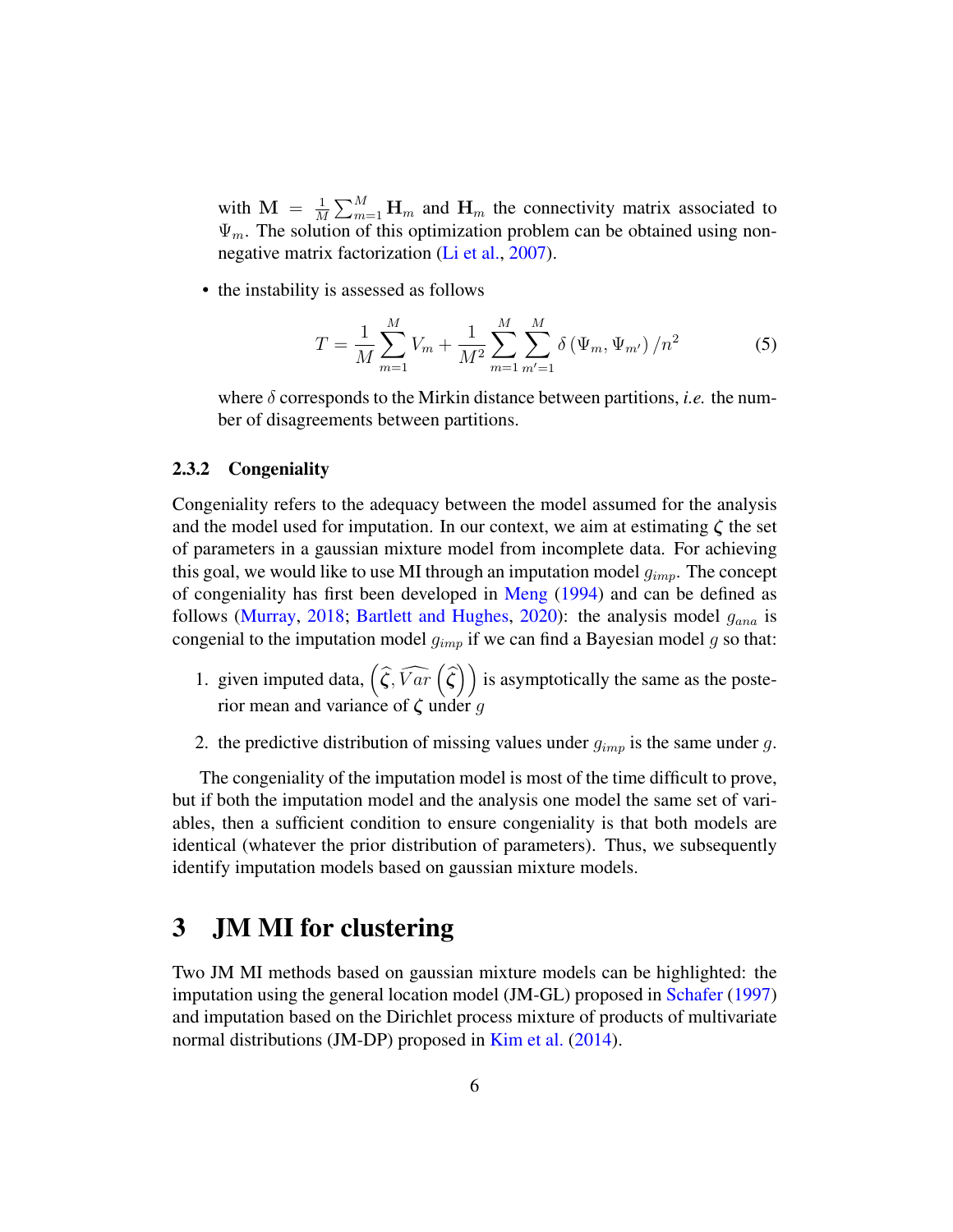## 3.1 JM-GL

#### 3.1.1 Imputation model

The general location model can be seen as the gold standard for mixed data imputation. For our purpose, we present it in the case where all variables are continuous and only one variable is categorical. Furthermore, in this subsection the model is presented assuming continuous variables are complete. The incomplete case will be treated in the next subsection.

For convenience, the categorical variable is represented by the vector of absolute frequencies  $x = (x_1, ..., x_K)$  or its disjunctive table U  $(n \times K)$ , so that  $diag(U<sup>t</sup>U) = x$ . The general location model is as follows

$$
x \sim \mathcal{M}(n, \theta) \tag{6}
$$

$$
Z|W = w \sim \mathcal{N}(\mu_w, \Sigma)
$$
 (7)

The parameters of this model  $\boldsymbol{\theta} = (\theta_1, ..., \theta_K)^t$  the vector of proportion of each category,  $\boldsymbol{\mu} = (\boldsymbol{\mu}_1, ..., \boldsymbol{\mu}_K)^t$  the vector of means and  $\boldsymbol{\Sigma}$  the covariance matrix, are denoted  $\zeta = (\theta, \mu, \Sigma)$ .

In this specific case where the data set contains only one categorical variable, the general location model can consequently be seen as a gaussian mixture model where the data set gathers both the continuous variables and the cluster variable.

We can also note this model can be seen as a generalization of linear discriminant analysis for a number of class larger than 2. Furthermore, the distribution of  $Z$  given  $U$  can also be expressed as a linear model

<span id="page-6-0"></span>
$$
Z_i = \mathbf{u}_i \boldsymbol{\mu} + \varepsilon_i \text{ for all } (1 \le i \le n)
$$
 (8)

where the realizations  $\varepsilon$  are independent from  $\mathcal{N}(0, \Sigma)$ . The model can be straightforwardly extended to several categorical variables by replacing all categorical variables by only one taking its categories among the set of combinations [\(Schafer,](#page-31-1) [1997\)](#page-31-1).

A common Bayesian formulation of the general location model consists in considering the following non-informative priors:

$$
\theta \sim \mathcal{D}\left(\alpha\right) \tag{9}
$$

$$
(\mu, \Sigma) \propto |\Sigma|^{-\frac{p+1}{2}} \tag{10}
$$

with D the Dirichlet distribution,  $\alpha$  a K-dimensional vector which can be tuned to  $x/n$ . Note that both prior distributions are assumed independent. From this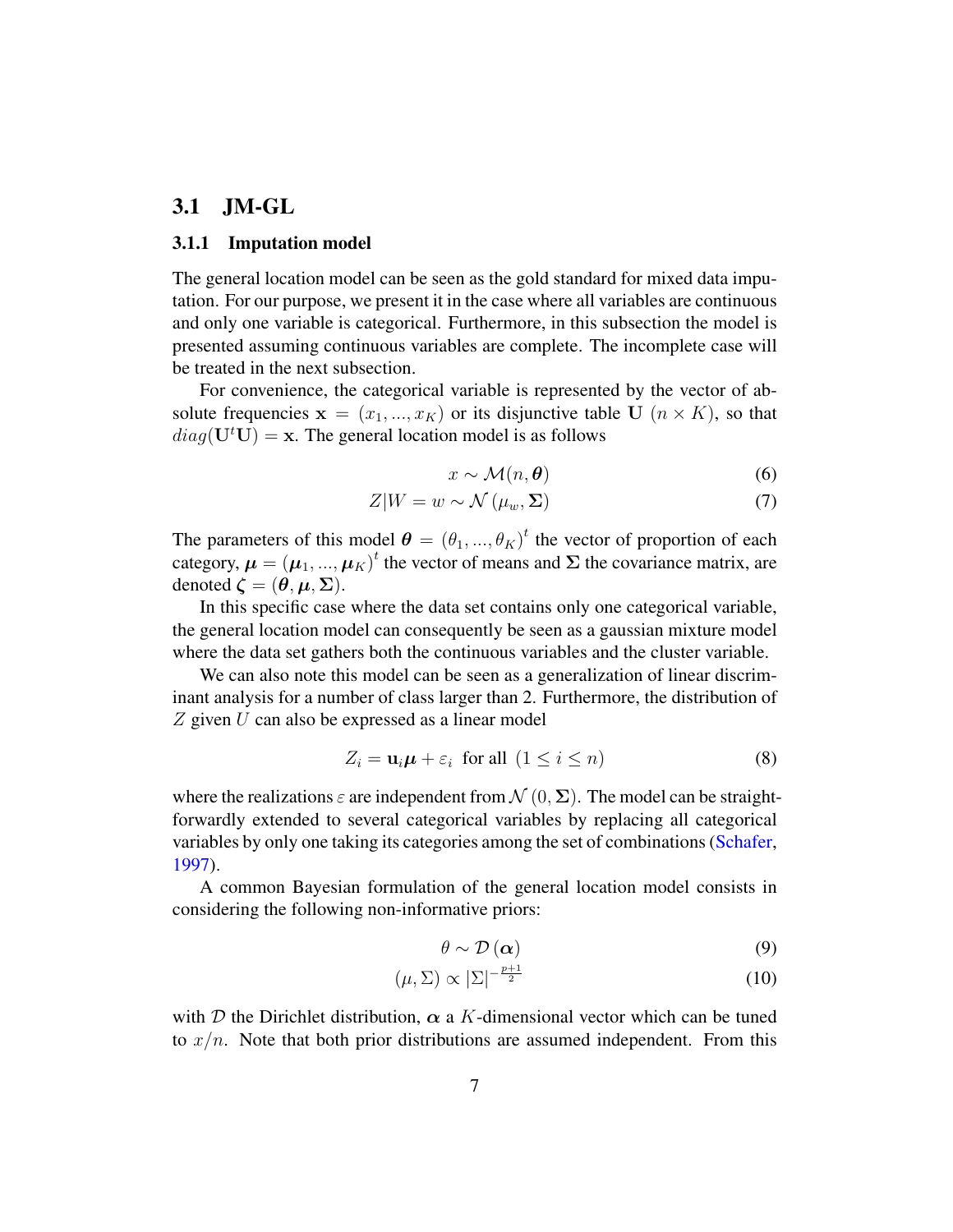modelling, independent posterior distributions are as follows:

<span id="page-7-5"></span>
$$
\theta|W \sim \mathcal{D}\left(\boldsymbol{\alpha} + \mathbf{x}\right) \tag{11}
$$

$$
\mu|\Sigma, Z, W \sim \mathcal{N}\left(\widehat{\boldsymbol{\mu}}, \Sigma \otimes diag(\mathbf{x})^{-1}\right) \tag{12}
$$

$$
\Sigma | Z, W \sim \mathcal{W}^{-1} \left( n - p, \left( \tilde{\epsilon}^t \tilde{\epsilon} \right)^{-1} \right) \tag{13}
$$

with  $\hat{\mu}$  the estimate of model [\(8\)](#page-6-0),  $\hat{\epsilon}$  the associated residuals,  $\otimes$  the Kronecker product and  $W^{-1}$  the inverse Wishart distribution.

#### 3.1.2 Data-augmentation

In our context,  $W$  is not observed at all and  $Z$  is partially observed. In such a case, drawing  $\zeta$  in its posterior distribution requires a data-augmentation algorithm [\(Tanner and Wong,](#page-32-3) [1987\)](#page-32-3). This algorithm is a Gibbs sampler consisting in alternating two steps until convergence: (I) imputation of data given parameters (P) drawing parameters from their posterior distribution.

Applied to the general location model, the data-augmentation algorithm is as follows [\(Schafer,](#page-31-1) [1997\)](#page-31-1):

- 1. initialize  $\zeta$  by  $\zeta^{(0)} = \zeta_{ML}$ , *i.e.* the maximum likelihood estimator obtained by an EM algorithm
- 2. for  $\ell$  in  $1, ..., L$

<span id="page-7-4"></span><span id="page-7-1"></span><span id="page-7-0"></span>**I-step** for each i in  $\{1, ..., n\}$ 

(a) draw  $w_i^{(\ell)}$  $\mathbf{z}_i^{(\ell)}$  from  $p\left(W|Z^{obs}=\mathbf{z}_i^{obs}, \zeta=\boldsymbol{\zeta}^{(\ell-1)}\right)$ (b) draw  $z_i^{miss}$  $\mathcal{L}^{(\ell)}$  from  $p(Z^{miss}|W=w_i^{(\ell)})$  $\mathbf{z}_{i}^{(\ell)},Z^{obs}=\mathbf{z}_{i}^{obs},\mu=\boldsymbol{\mu}^{(\ell-1)},\Sigma=$  $\sum_{\ell}$ ( $\ell-1$ ))

#### <span id="page-7-3"></span><span id="page-7-2"></span>P-step

(a) draw  $\theta^{(\ell)}$  from  $p(\theta|W = \mathbf{w}^{(\ell)})$ (b) draw  $\Sigma^{(\ell)}$  from  $p\left(\Sigma|\theta=\theta^{(\ell)}, Z=\mathbf{Z}^{(\ell)}\right)$ (c) draw  $\mu^{(\ell)}$  from  $p(\mu|\theta = \theta^{(\ell)}, \Sigma = \Sigma^{(\ell)}, Z = \mathbf{Z}^{(\ell)}, W = \mathbf{w}^{(\ell)})$ 

More details are provided in Appendix  $A.1$ . In order to perform MI, several iterations are passed through a burn-in period, then M values of  $\zeta$  are drawn from the stationary posterior distribution. Note that to avoid dependence between successive draws, several iterations are passed between each one. Finally, the data set can be imputed M times by considering each generated value of  $\zeta$ . Such an algorithm is implemented in the R package mix [\(Schafer,](#page-32-4) [2017\)](#page-32-4).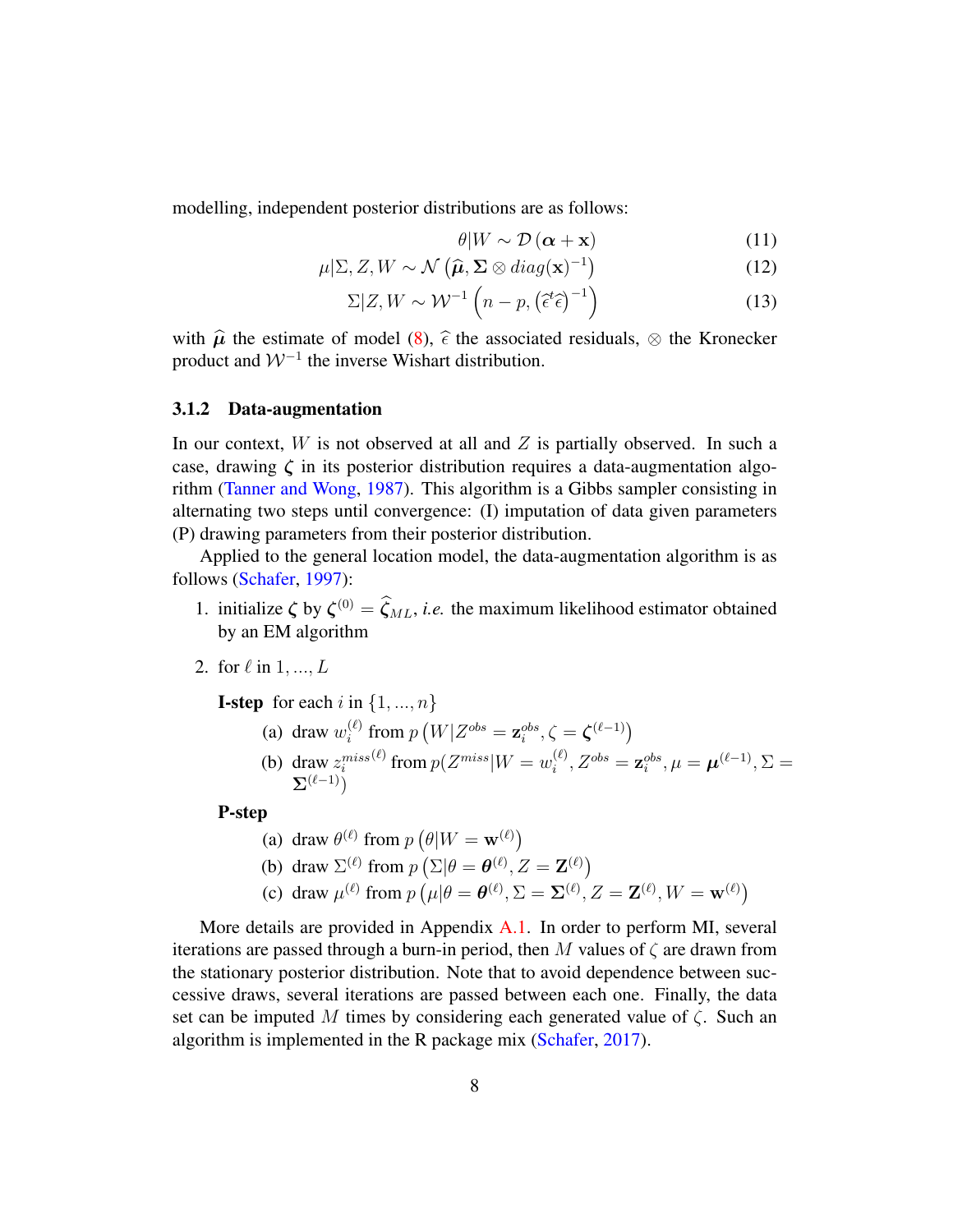#### 3.1.3 Congeniality

Without missing values, the general location model and the gaussian mixture model are very close. However, several differences can be pointed out, making the imputation model potentially uncongenial with the analysis model. First, the general location model additionally assumes to know the cluster variable, while this variable is unknown in a gaussian mixture model. Second, the general location model assumes a constant variance within each group, while the gaussian mixture model can handle components with various covariance matrices. Third, the imputation model has a Bayesian formulation, while the gaussian mixture model presented in section [2.2](#page-3-1) has not.

As stayed previously, congeniality can be ensured when both models are identical. The first difference can be easily lift by assuming the categorical variable is completely missing in the general location model and using a data-augmentation algorithm for inference. The second can be tackled by fitting a gaussian mixture model with constant covariance matrix. Note that the difference is due to an extra assumption done in the imputation model. If this assumption is supported by the data, this additional assumption is known to be beneficial for the analysis and corresponds to a case of *superefficiency* [\(Rubin,](#page-32-5) [1996\)](#page-32-5), meaning notably the estimator obtained using MI is more efficient than the maximum likelihood estimator. Otherwise, if this assumption is not relevant, JM-GL could lead to biased estimates. The third difference does not imply uncongeniality. Indeed, the maximum-likelihood of  $\zeta$  is asymptotically equivalent to its the Bayesian estimator when the number of individuals tends to infinity. Thus, both are asymptotically equivalent, which is sufficient to satisfy the first condition under which models are congenial (Section [2.3.2\)](#page-5-1).

Finally, the general location model is congenial with a gaussian mixture model provided that the gaussian mixture model assumes homoscedasticity. Otherwise, the imputation model could lead to a biased analysis.

## 3.2 JM-DP

#### 3.2.1 Imputation model

Contrary to JM-GL, JM-DP is explicitly based on a gaussian mixture model and uses a data augmentation algorithm for drawing parameters and imputed values.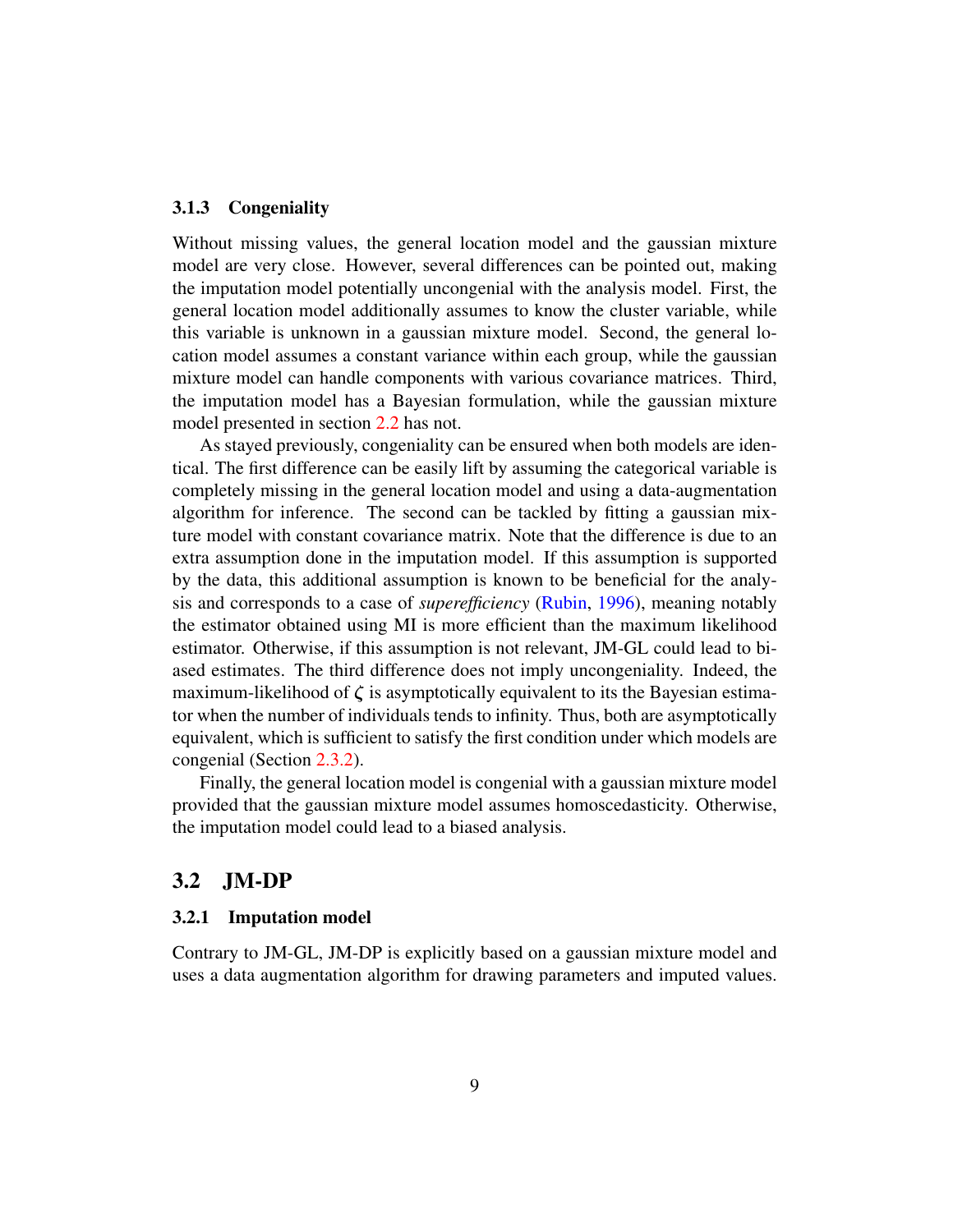The Bayesian formulation of the model is as follows:

$$
\mu_w|\Sigma_w \sim \mathcal{N}\left(\mu_0, h^{-1}\Sigma_w\right)
$$

$$
\Sigma_w \sim \mathcal{W}^{-1}\left(df, G\right)
$$
  
with 
$$
G = (g_1, ..., g_p) \ g_j \sim \mathcal{G}\left(a_0, b_0\right)
$$

$$
\theta_w = v_w \prod_{\ell < w} \left(1 - v_\ell\right)
$$
  
with 
$$
\left\{\begin{array}{l} v_w \sim \text{Beta}\left(1, \alpha\right) \text{ and } \alpha \sim \mathcal{G}(a_\alpha, b_\alpha) \text{ for } w < K\\ v_K = 1 \end{array}\right.
$$

where G corresponds to the gamma distribution. h,  $\mu_0$ ,  $df$ ,  $a_0$ ,  $b_0$ ,  $a_\alpha$ ,  $b_\alpha$  are the hyperparameters of the model (see [Kim et al.](#page-32-2) [\(2014\)](#page-32-2) for tuning). MI under this model is implemented in the R package DPImputeCont [\(Kim,](#page-32-6) [2020\)](#page-32-6).

A main property of this model is that it is based on a stick breaking process, allowing an automatic choice of the number of non-empty clusters according to the data. Consequently, the number of clusters has only to be upwardly bounded by  $K$ .

#### 3.2.2 Congeniality

The imputation model used in JM-DP is very close to the gaussian mixture model, but several sources of uncongeniality could be underlined. First, the imputation model does not impose any constraint on the covariance matrices, while those constraints are generally considered for fitting a gaussian mixture model. If data support non-constant covariance structure in each cluster, the imputation model is in this case is more precise than the analysis one. Second, the imputation model allows empty clusters, while the gaussian mixture model cannot be fitted with empty clusters.

The first source of uncongeniality can be tackled by only fitting gaussian mixture models with free covariance matrices, but this kind of uncongeniality generally results only in conservative inference without introducing any bias [\(Schafer,](#page-31-1) [1997\)](#page-31-1). About the empty clusters, this issue is not occurred on large sample because the proportion of each cluster is almost surely over than 0. Since the first condition to ensure congeniality is only asymptotic (Section [2.3.2\)](#page-5-1), this point is not binding.

Finally, JM-DP is congenial with a gaussian mixture model provided that the gaussian mixture model assumes heteroscedasticity and that the sample size is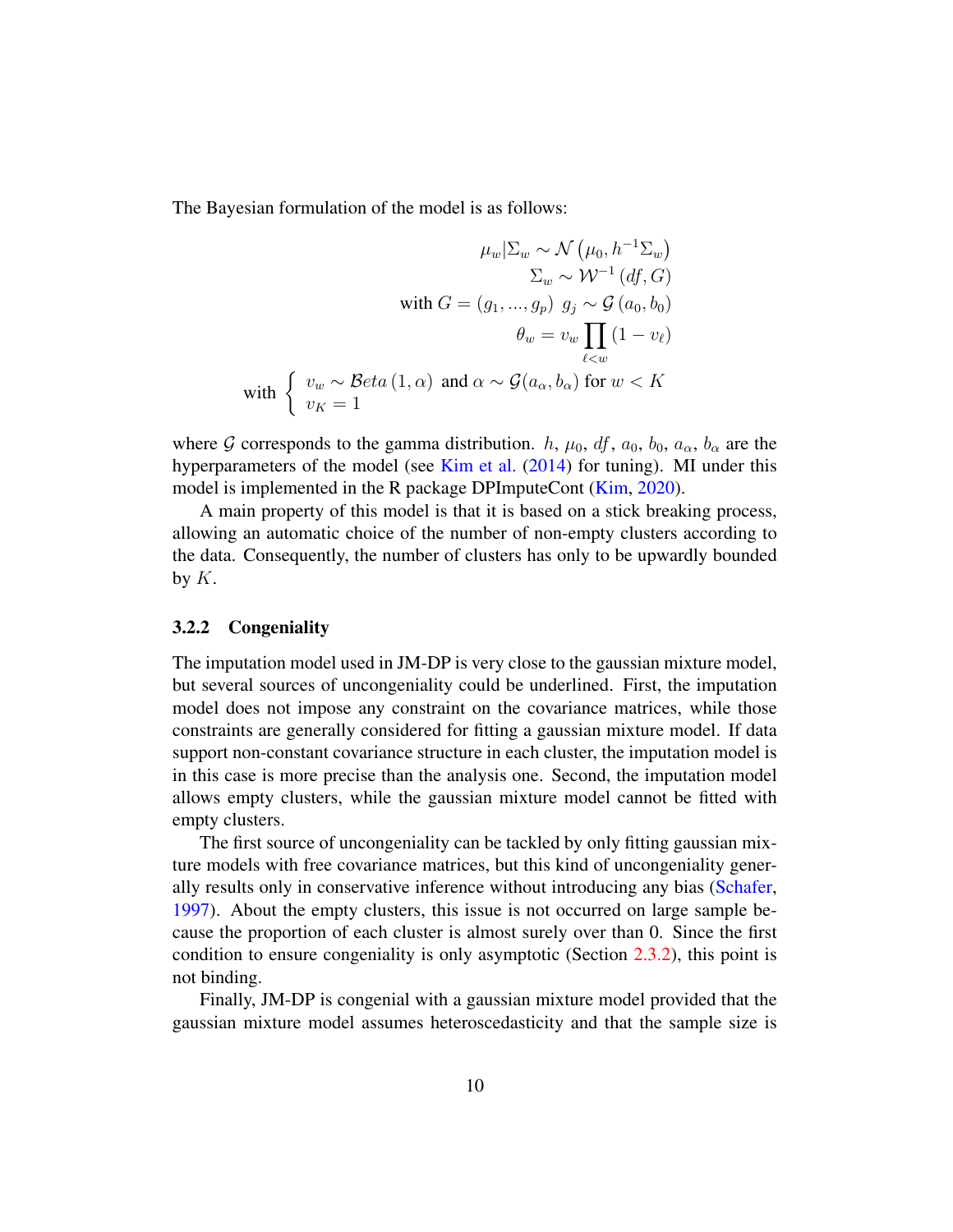large. Otherwise, small sample size could lead to a biased analysis, while an homoscedastic gaussian mixture model could lead to a conservative one.

## 3.3 Summary

As explained previously, statistical properties of both JM methods depend on the homoscedastic or heteroscedastic assumption supported by the data (the "true" model), by the analysis model and by the imputation model. These properties are summarized in Table [1.](#page-12-1)

## <span id="page-10-0"></span>4 FCS MI for clustering

Based on JM-GL, we now propose a congenial FCS imputation for gaussian mixture models. It first assumes constant variance across latent clusters (as the general location model). Then, we explain how it can be straightforwardly extended to account for congeniality, in particular when the analyst assumes heteroscedaticity for the mixture model.

### <span id="page-10-1"></span>4.1 Homoscedastic imputation

As JM MI by data-augmentation, FCS MI can be presented as a Gibbs sampler. However, while the data-augmentation algorithm alternates draws of parameters from their posterior distribution and draws of all missing values from their predictive distribution, FCS alternates both steps variable-by-variable. Similarly to JM-GL, we distinguish the imputation of continuous variables knowing the categorical variable W and the update of the categorical variable.

Given the categorical variable  $W$ , the sequential imputation of continuous variables is straightforward. Indeed, given the cluster, continuous variables follow a multivariate distribution. As shown in [Hughes et al.](#page-32-7) [\(2014\)](#page-32-7), the FCS imputation by regression and the joint imputation are equivalent in such a case, meaning [I](#page-7-0)[step](#page-7-0) [2b](#page-7-1) in JM-GL can be replaced by sequential imputations.

The imputation of the categorical variable given the continuous ones is more challenging for two reasons. First, the posterior distribution of  $\theta$  depends on W [\(P-step](#page-7-2) [2a](#page-7-3) in JM-GL) which is unknown at the current step since the goal is to impute this variable. Second, the predictive distribution of missing values depends on  $\mu$  and  $\Sigma$  [\(I-step](#page-7-0) [2a](#page-7-4) in JM-GL) which are also not available during imputation of the categorical variable since both are specific to a joint distribution.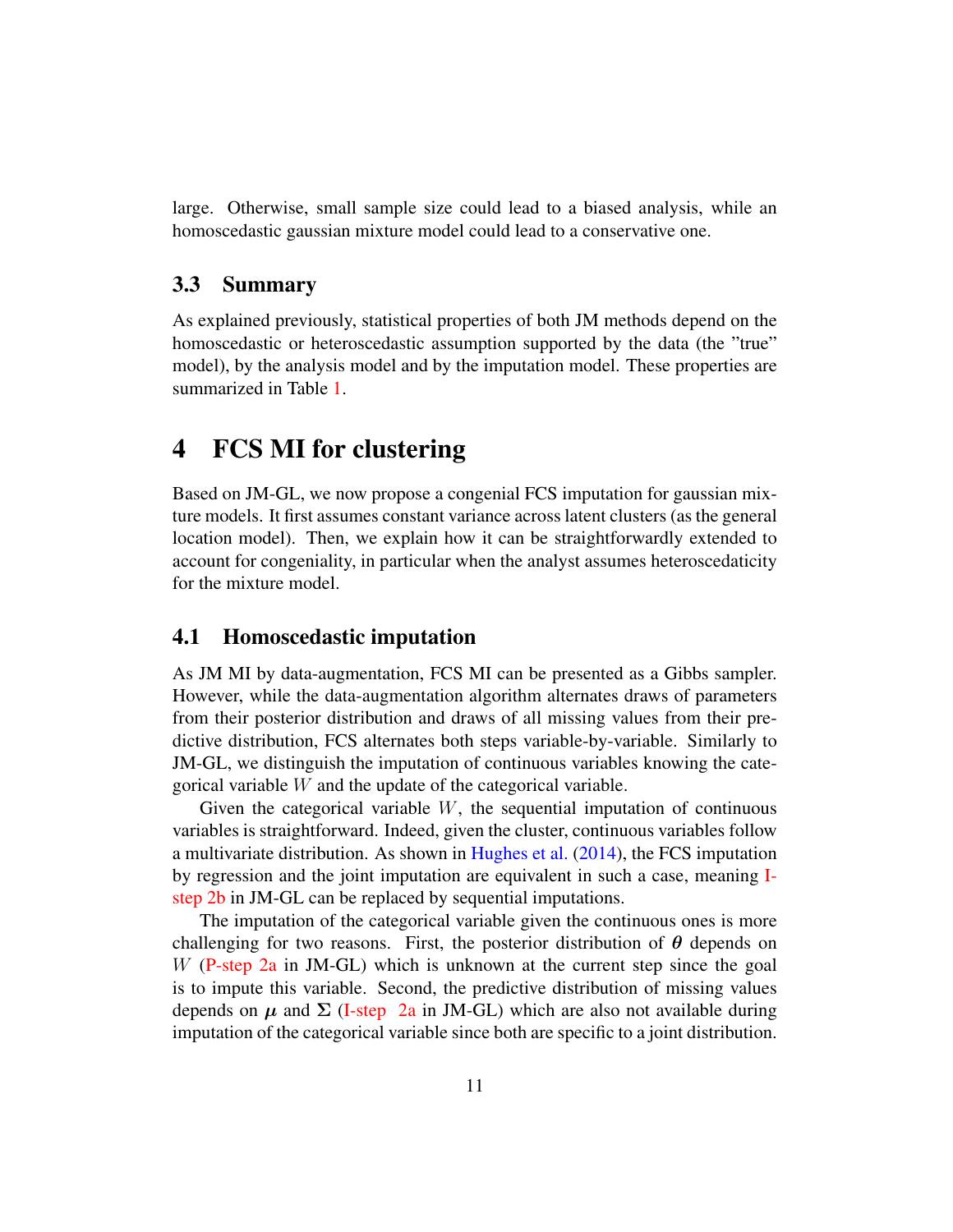To overcome both difficulties, knowing only continuous variables Z we propose to generate the joint distribution of  $(\theta, W)$  at iteration  $\ell$  as follows:

- <span id="page-11-0"></span>1. Drawing  $\boldsymbol{\theta}^{(\ell)}$  from  $p(\boldsymbol{\theta}|Z)$ 
	- (a) perform a non-parametric bootstrap on  $\mathbf{Z}^{(\ell)}$ : sample the rows of  $\mathbf{Z}^{(\ell)}$ with replacement one time. Estimate  $\zeta^*$  (the parameter of a homoscedastic gaussian mixture model) using an EM algorithm
	- (b) draw W from  $p(W|Z, \zeta = \zeta^*)$
	- (c) generate  $\boldsymbol{\theta}^{(\ell)}$  from  $p(\boldsymbol{\theta}|W, Z)$
- <span id="page-11-3"></span><span id="page-11-2"></span><span id="page-11-1"></span>2. Drawing  $W^{(\ell)}$  from  $p(W|Z, \theta^{(\ell)}, \mu^*, \Sigma^*)$

Steps [1a](#page-11-0) and [1b](#page-11-1) consists in drawing W from  $p(W|Z)$  by taking advantage from the following hierarchical Bayesian structure [\(Robert,](#page-32-8) [2007\)](#page-32-8)

$$
p(W|Z) = \int p(W|Z,\zeta)p(\zeta|Z) d\zeta
$$

. Note that the non-parametric bootstrap avoid improper imputation by considering generated values for  $(\mu^*, \Sigma^*)$  instead of point estimates. In a similar way, considering

$$
p(\theta|Z) = \int p(\theta|Z, W)p(W|Z) dW
$$

step [1c](#page-11-2) yields a draw of  $\theta^{(\ell)}$  from  $p(\theta|Z)$  using the previous draw of W given Z. Regarding Step 2, it yields a draw of  $W^{(\ell)}$  in its conditional distribution given  $\boldsymbol{\theta}^{(\ell)}$ . After both steps,  $(\theta, W)$  are well simulated under their joint distribution given Z at iteration  $\ell$ . Next, knowing the categorical variable, sequential imputation of continuous variables can be performed and so on. Details about the algorithm are provided in Appendix [A.2.](#page-35-0)

The tuning parameters of this algorithm are the number of clusters  $K$  and the number of iterations L. The number of clusters can be estimated as

<span id="page-11-4"></span>
$$
argmin_{K \in \{1,\ldots,K_{max}\}} T_K \tag{14}
$$

where  $K_{max}$  is a bound for the number of clusters and  $T_K$  is the instability ob-tained by after MI (Equation [5\)](#page-5-2) for a clustering in  $K$  clusters. The number of iterations needs to be sufficiently large for ensuring convergence to a stationary distribution. Monitoring convergence is usually done graphically by investigating values of statistics (like average, variance, correlation, ...) during the iterative process.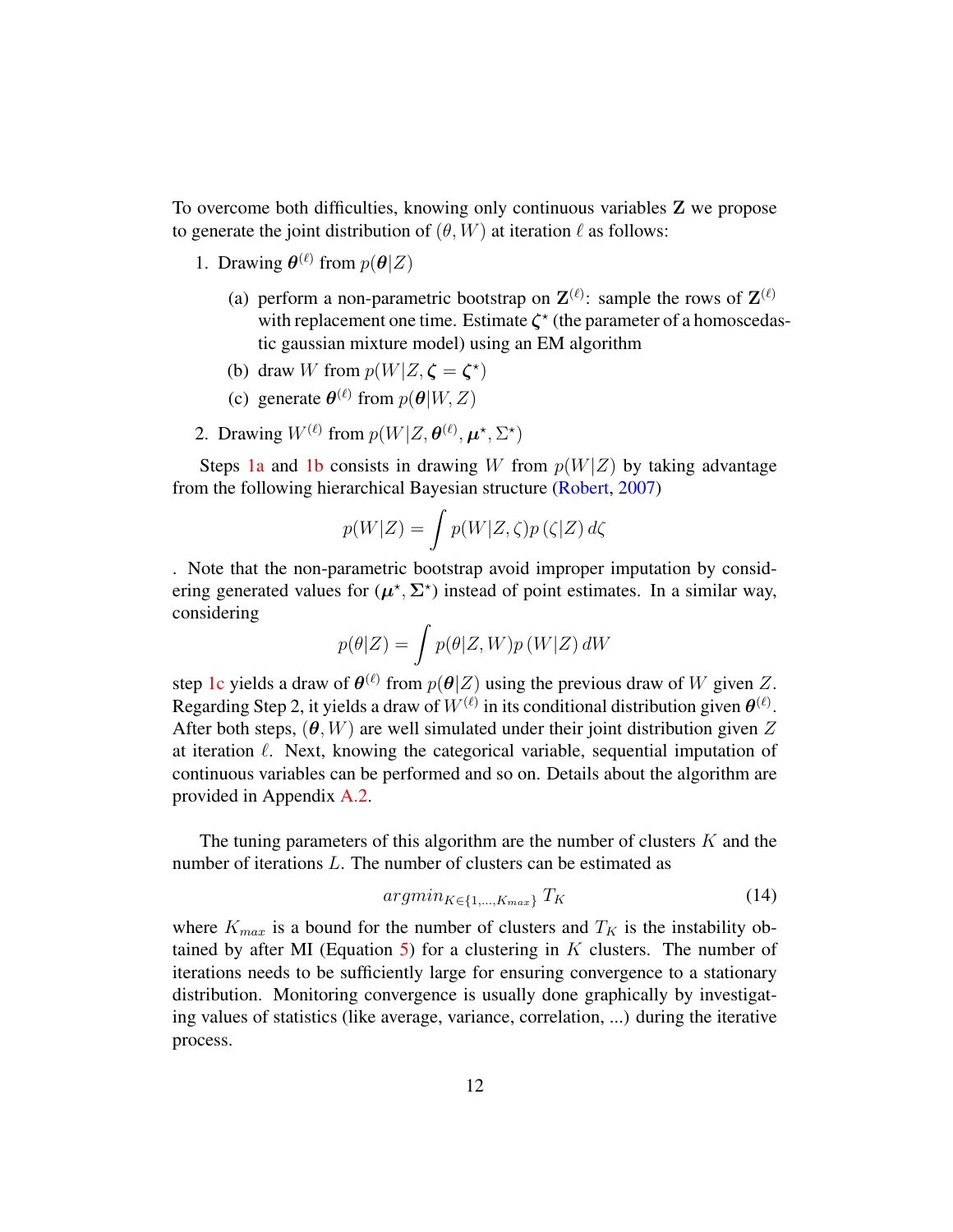## <span id="page-12-2"></span>4.2 Accounting for congeniality

To ensure congeniality, the imputation model needs to be tuned to account for the cluster analysis model. When, the analyst aims to fit a heteroscedastic gaussian mixture model, the previous imputation method is theoretically irrelevant. However, it can be easily modified to accounting for heteroscedasticity. For achieving this goal, imputation of continuous variables are replaced by fitting a heteroscedastic regression model (see [Audigier et al.](#page-32-9) [\(2018\)](#page-32-9) for a recent review). For generating the cluster variable, step [1a](#page-11-0) is accommodated by fitting a heteroscedastic gaussian mixture model, while linear discriminant functions in Steps [1b](#page-11-1) and [2](#page-11-3) are replaced by quadratic discriminant functions. Details are provided in Appendix [A.3.](#page-36-0) As a consequence, the imputation model will be more complex, allowing a better fit of the model, but requiring more observations. Congenial properties of FCS MI methods (homoscedatic or heteroscedastic) are summarized in Table [1.](#page-12-1)

Beyond the heteroscedasticity, the previous FCS method can be tuned to account for other data structures. For instance, the imputation of continuous variables can be performed using other imputation methods including non-parametric methods like random forest [\(Doove et al.,](#page-33-0) [2014\)](#page-33-0) or semi-parametric like predictive mean-matching [\(Morris et al.,](#page-33-1) [2014;](#page-33-1) [Gaffert et al.,](#page-33-2) [2018\)](#page-33-2).

<span id="page-12-1"></span>

|                  |      |          | JM-GL / FCS-homo |             |          |          | JM-DP / FCS-hetero |        |
|------------------|------|----------|------------------|-------------|----------|----------|--------------------|--------|
| Imputation model |      |          | homo             |             |          |          | hetero             |        |
| Analysis model   |      | homo     |                  | hetero      |          | homo     |                    | hetero |
| Truth            | homo | hetero   | homo             | hetero      | homo     | hetero   | homo               | hetero |
| Congenial        | yes  | yes (but | (but)<br>no      | no (biased) | no       | no       | yes (but           | yes    |
|                  |      | invalid) | superef-         |             | (conser- | (biased) | biased)            |        |
|                  |      |          | ficient)         |             | vative)  |          |                    |        |

Table 1: Summary of congenial properties for MI methods

## <span id="page-12-0"></span>5 Simulations

## 5.1 Simulation design

The previous FCS MI methods for clustering are assessed through a simulation study. According to previous comments, various configurations of the data are investigated. For achieving this goal, one of the configurations is considered as base-case, while the others vary by the separability of the clusters, the number of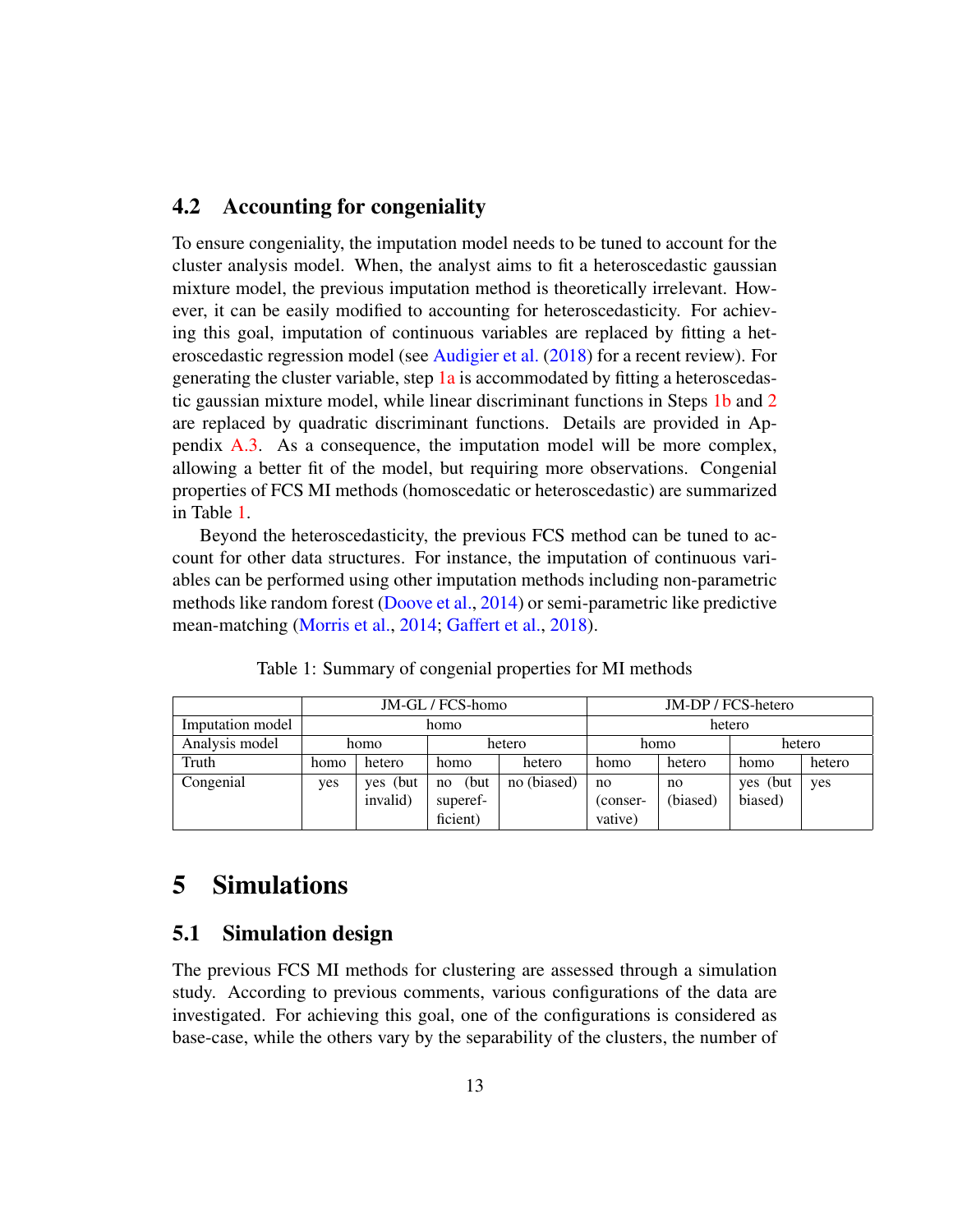clusters, the cluster size, the proportions of each cluster as well as the covariance structure in each cluster. For each configuration,  $S = 200$  data sets are generated and for each of them, various missing data patterns are considered. Then, MI methods are applied  $(M = 20)$  and clustering is performed using various algorithms. For each of them, partitions are pooled using non-negative matrix factorization [\(Li et al.,](#page-31-8) [2007;](#page-31-8) [Audigier and Niang,](#page-30-8) [2020\)](#page-30-8). Finally, the accuracy of the pooled partitions is assessed by the adjusted rand index. The R code used for simulations is available on demand.

#### <span id="page-13-0"></span>5.1.1 Data generation

Data are generated according to a finite gaussian mixture model. The base-case configuration considers  $K = 3$  components, a number of individuals in each cluster  $n_w = 250$  (for all w in  $\{1, 2, 3\}$ ) and  $p = 8$  variables. The expected mean of each component  $\mu_w$  is as follows:

$$
\mu_1 = (0, 0, 0, 0, \Delta, \Delta, 0, \Delta^2)
$$
  
\n
$$
\mu_2 = (0, 0, 0, 0, -\Delta, -\Delta, -\Delta, 0)
$$
  
\n
$$
\mu_3 = (0, 0, 0, 0, -\Delta, \Delta, \Delta, -\Delta^2)
$$
  
\nwith  $\Delta = 2$ , while the covariance matrix  $\Sigma_w = \Sigma(\rho) = \begin{pmatrix} I_4 & \mathbf{0} & \mathbf{0} & \mathbf{0} & \mathbf{0} \\ \mathbf{0} & \frac{1}{\rho} & \frac{\rho}{\rho} & \frac{\rho}{\rho} & \mathbf{0} \\ \mathbf{0} & \frac{1}{\rho} & \frac{\rho}{\rho} & \frac{\rho}{\rho} & \mathbf{0} \end{pmatrix}$ 

with  $\rho = 0.3$  for all w in  $\{1, 2, 3\}$ . 10 other configurations are investigated by varying the separability between clusters (model-II and model-III), the number of clusters (model-IV and model-V), the cluster size (model-VI and model-VII), the balance between clusters sizes (model-VIII and model-IX) and the heteroscedasticity (model-X and model-XI). Details are given in Table [2](#page-38-0) in Appendix.

For each generated data set, missing values are generated according to 9 mechanisms varying by the percentage of missing values  $\tau$  (10%, 25%, 40%) and the type of mechanisms (MCAR, MAR 1, MAR 2). Mechanisms of type MAR 1 are unrelated with the cluster structure, contrary to mechanisms of type MAR 2. More precisely, the distribution of the mechanisms are as follows:  $Prob(r_{ij} = 0) = \tau$ (MCAR mechanism) or  $Prob(r_{ij} = 0) = \Phi(a_{\tau} + x_{i1})$  (MAR 1) or  $Prob(r_{ij} = 0)$  $(0) = \Phi(a_{\tau} + x_{i8})$  (MAR 2) with  $\Phi$  the cumulative distribution function of the standard normal distribution and  $a<sub>\tau</sub>$  a constant to control the percentage of missing values in expectation. Since the distribution of  $X_1$  is the same in all clusters,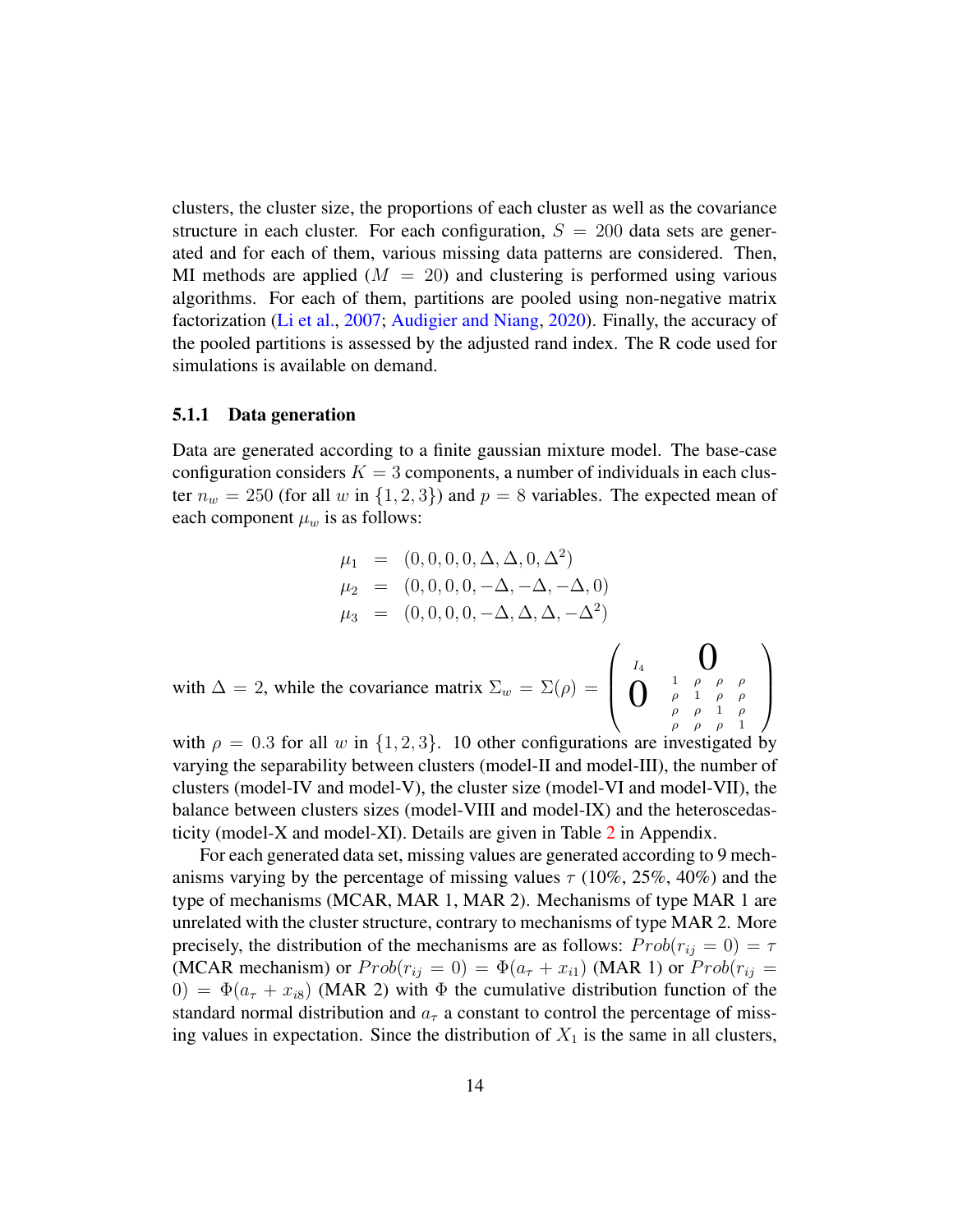the distribution of missing values is the same in all clusters for mechanisms of type MAR 1. On the contrary, since the distribution of  $X_8$  varies according to the cluster some clusters have more missing values than others under mechanisms of type MAR 2.

Note the MAR mechanisms (MAR 1 or MAR 2) are more prone to generate missing values on the same individuals, which corresponds to usual cases in practice. Such missing data patterns are more difficult for clustering since if all variables related to the cluster structure are missing, then individuals cannot be suitably clustered (and imputed).

#### <span id="page-14-0"></span>5.1.2 Imputation methods

On each incomplete data set, various MI methods are applied :

- FCS-homo: FCS MI as proposed in Section [4.1](#page-10-1) using  $L = 200$  and K set to the true number of clusters
- FCS-hetero: MI by the FCS imputation proposed in Section [4.2](#page-12-2) using  $L =$ 200 and  $K$  set to the true number of clusters
- FCS-norm: FCS MI under the linear gaussian model [\(van Buuren,](#page-31-3) [2018\)](#page-31-3) using  $L = 20$  iterations. This MI method ignores the latent class structure.
- JM-GL: JM MI under the general location model [\(Schafer,](#page-31-1) [1997,](#page-31-1) [2017\)](#page-32-4). K is set to the true number of clusters. 100 iterations are used for the burn-in step and 20 between saved imputations.
- JM-DP: JM MI based on the Dirichlet process mixture of products of multivariate normal distributions [\(Kim et al.,](#page-32-2) [2014;](#page-32-2) [Kim,](#page-32-6) [2020\)](#page-32-6). Hyperparameters are set as follows  $h = 1$ ,  $\mu_0 = 0$ ,  $df = p + 1$ ,  $a_0 = 0.25$ ,  $b_0 = 0.25$ ,  $a_{\alpha} = 0.25$ ,  $b_{\alpha} = 0.25$ . The number of components is bounded by 5 so that the range for the number of components is centered around the true number for the base-case configuration. 500 iterations are used for the burn-in step and 100 between saved imputations.
- JM-norm: MI by JM under the normality assumption [\(Schafer,](#page-31-1) [1997;](#page-31-1) [Schafer](#page-33-3) [and Novo,](#page-33-3) [2013\)](#page-33-3). 500 iterations are used for the burn-in step and 100 between saved imputations. This MI method ignores the latent class structure.

As benchmark, the following other methods are investigated: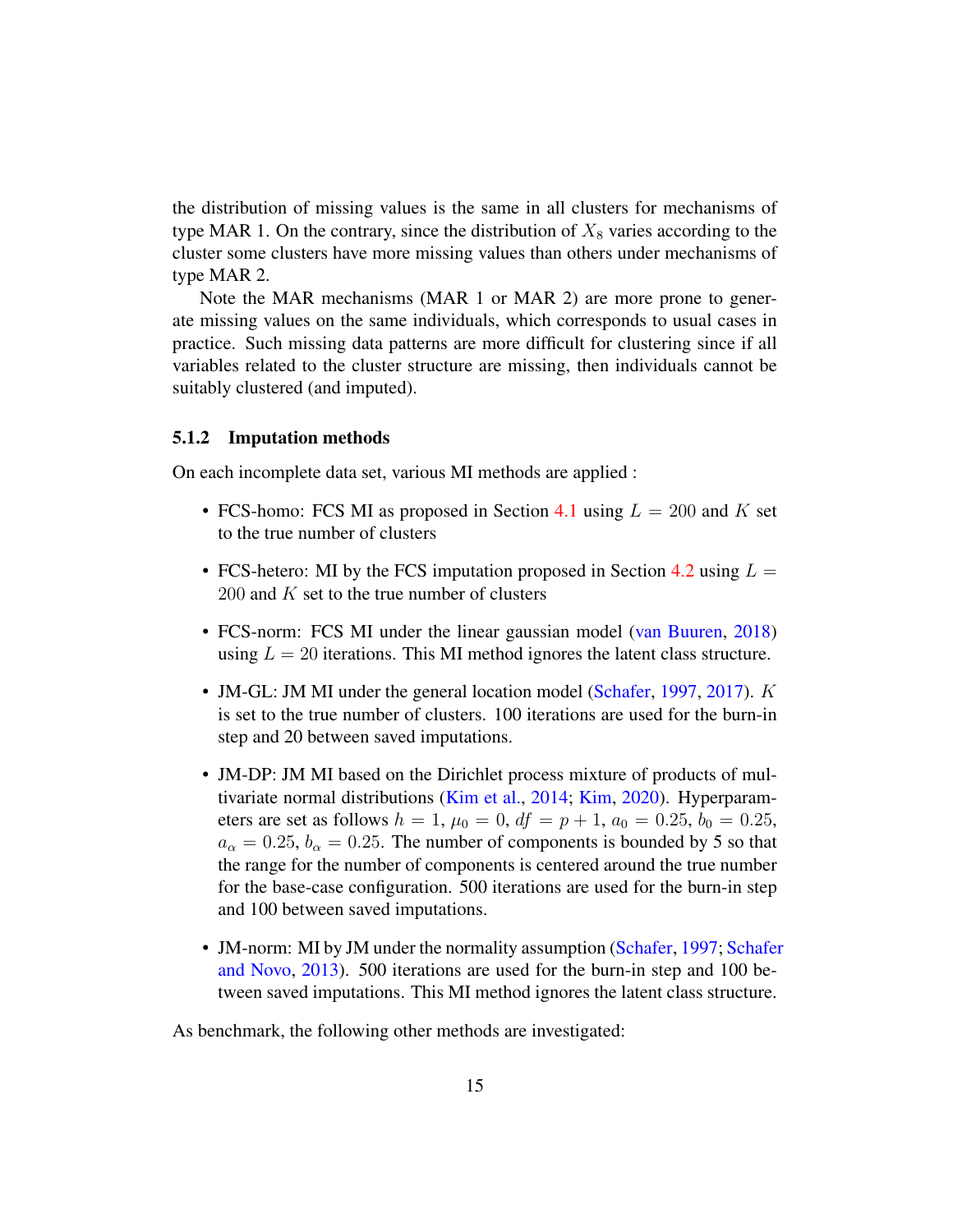- Full: cluster analysis from full data
- Full-bagging: cluster analysis from full data using a bagging procedure [\(Dudoit and Fridly,](#page-30-9) [2003\)](#page-30-9). Such a method is known to improve partition accuracy compared to clustering without bagging.
- SI: results for single imputation ( $M = 1$ ). Since it avoids pooling, results from single imputation is only related to the fit of the imputation model, while MI additionally depends on the independence between partitions.

### 5.1.3 Cluster analyses

On each imputed data set, various cluster analysis methods are considered

- mixture: clustering by gaussian mixture model. The covariance matrix is parametrized according to the covariance structure used for data generation.
- k-means: k-means clustering with euclidean distance with standardization.
- pam: partitioning around medoids with euclidean distance and standardization.
- hc: hierarchical clustering with euclidean distance using the Ward's method. Variables are standardized.

For each one, the number of clusters is set to the number used for data generation.

### 5.1.4 Criteria

For a given data set, a given imputation method and a given cluster analysis method, the adjusted rand index between the estimated partition and the true one is used for assessing the clustering accuracy.

## 5.2 Results

### 5.2.1 Influence of the imputation model

ARI distributions over the S generated data sets are reported in the following figures as boxplots. See Tables [3-](#page-39-0)[13](#page-44-0) in Appendix for medians and interquartile ranges. Since results under MAR 1 and MAR 2 mechanisms are generally close, in almost all configurations only results under MAR 1 are presented. In the same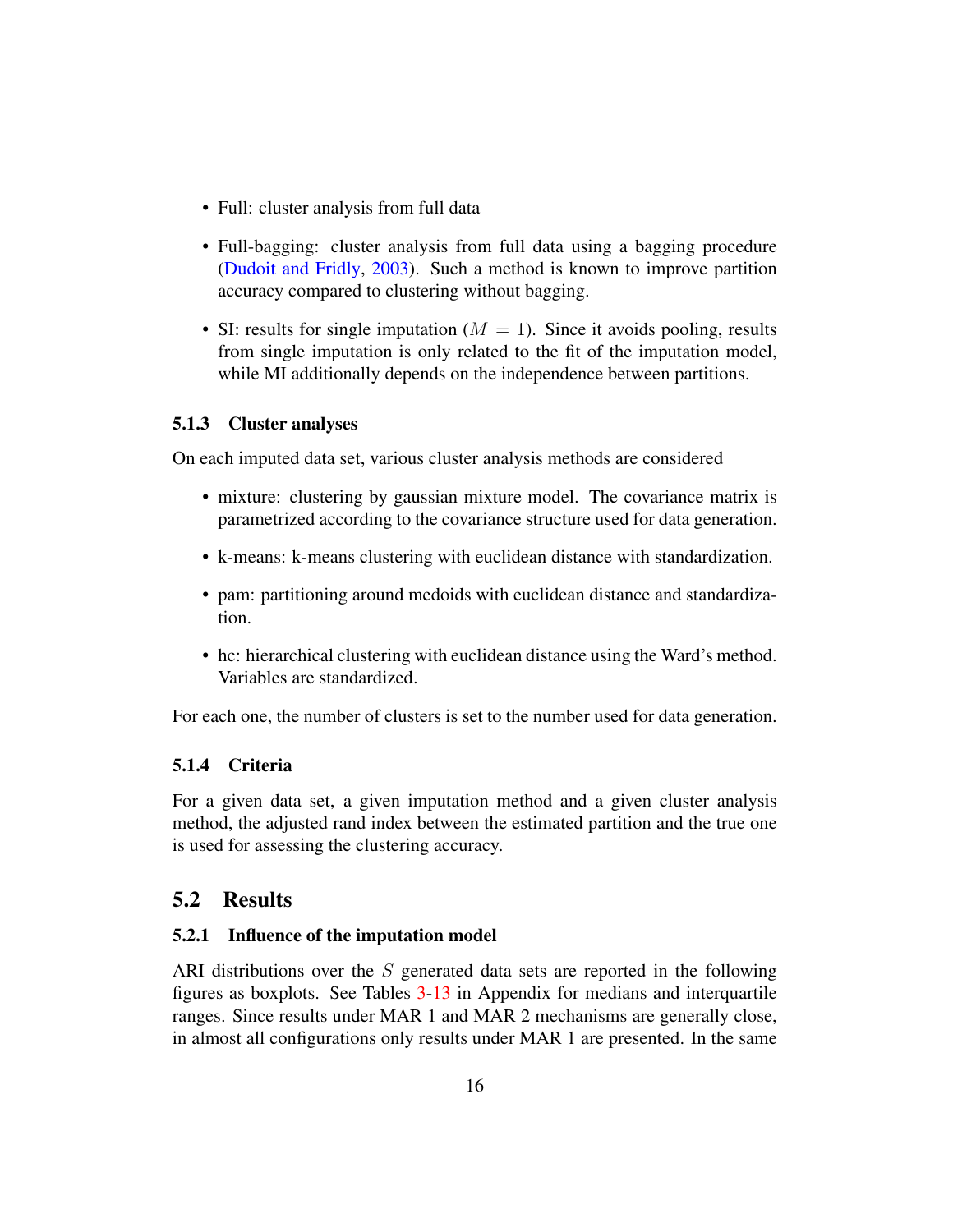spirit, because differences between methods are very small with 10% of missing values, the associated ARI distributions are generally not reported.

**Base-case configuration** Figure [1a](#page-17-0) reports the ARI distribution under the several missing data mechanisms. For all MI methods, the ARI decreases when the proportion of missing values increases. Furthermore, ARI are globally smaller under a MAR mechanism than under a MCAR mechanism. This behavior was expected since the MAR mechanism tends to concentrate missing values on a smaller number of individuals, which become difficult to cluster. The differences between MI methods are more pronounced when the proportion of missing values is large. In such a case, the MI methods accounting for the cluster structure (JM-DP, JM-GL, FCS-homo and FCS-hetero) outperform the others (FCS-norm and JM-norm). Among them, JM MI methods provide slightly higher ARI.

Furthermore, homoscedastic MI methods (JM-GL, FCS-homo) provide similar ARI than heteroscedastic methods (JM-DP, FCS-hetero), but we can note that interquartile ranges are generally slightly higher for heterosdastic methods (see Table [3](#page-39-0) in Appendix). It was expected since, in this base-case configuration, data support constant variance for all clusters, meaning heteroscedatic imputation methods tend to be more conservative.

Comparison between MI and SI is presented in Figure [1b](#page-17-0) (only the case with 40% of missing values is shown). It highlights that compared to SI, MI substantially improves ARI for all imputation methods.

Separability Figure [2](#page-18-0) presents ARI when clusters are less separated (model-II) or more separated (model-III) compared to the base-case configuration. ARI are globally smaller when clusters are less separated, as observed for full data cases.

Number of clusters Figure [3](#page-19-0) reports results for a smaller number of clusters (model-IV on the left) and a higher number (model-V on the right). It should be noticed that ARI on model-IV and model-V cannot be directly compared since the ARI is sensitive to the number of clusters. When they are only two clusters (model-IV) all MI methods perform similarly, even if the cluster structure is not considered, as in JM-norm and FCS-norm. The reason is that the coordinates of both centers of gravity are linearly dependent (while this is not true for  $K > 2$ ). In such a case, imputation by normal distribution is a sufficient approximation for clustering.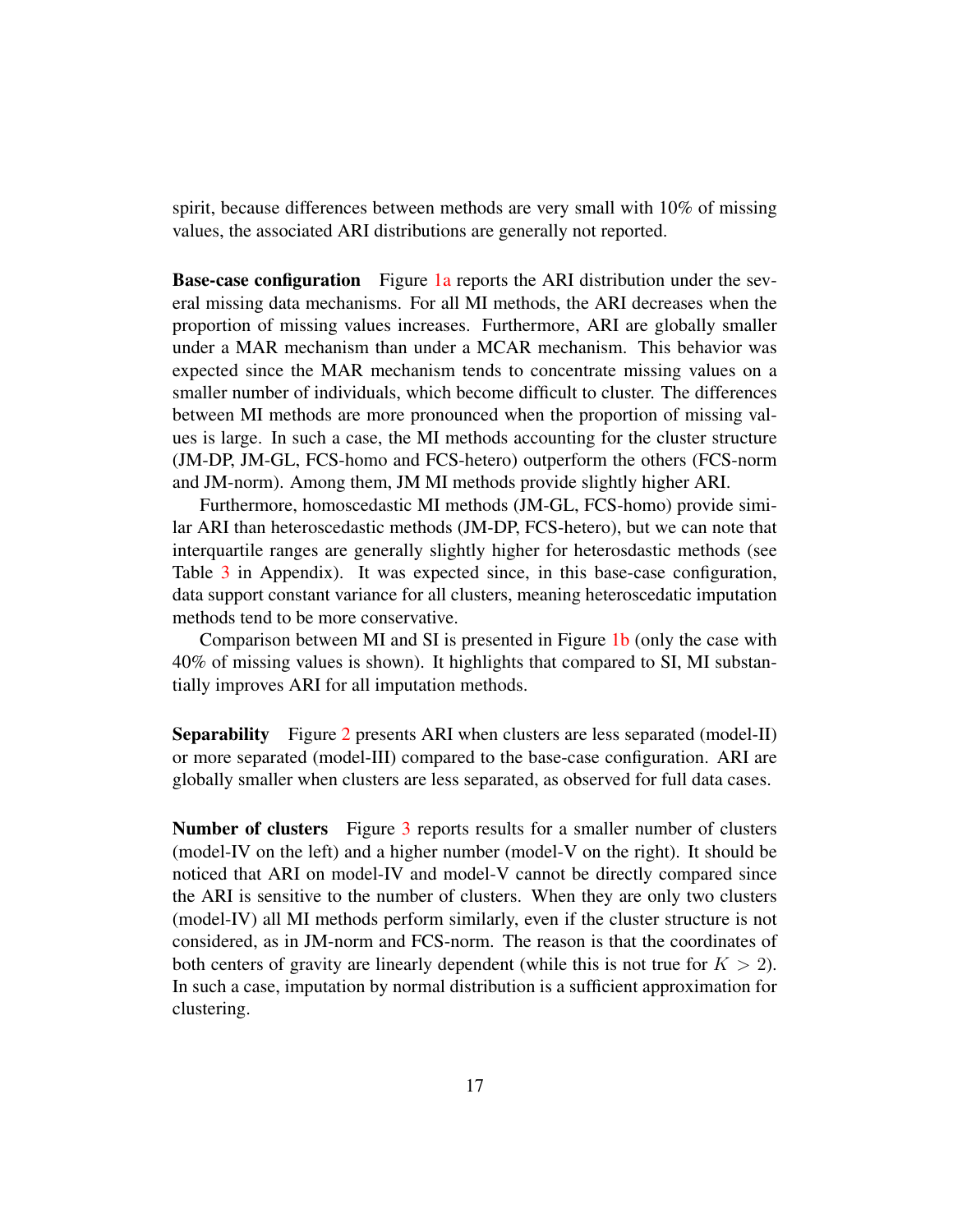<span id="page-17-0"></span>

according to the type of missing data mecha-sets according to the type of missing data nism (MCAR or MAR 1) as well as the pro-mechanism (MCAR or MAR 1) for 40% of portion of missing values (10%, 25%, 40%). missing values. As benchmark, ARI for full data case are also reported (Full-boot, Full).

(a) ARI distribution over the 200 data sets (b) ARI distribution over the 200 data

MI SI

Ġ

**FCS−norm MAR 1**

i.

吉里 ŧ

Ţф<br>|-

ě

 $0.4$ 0.5 0.6 0.7 0.8 0.9 <sup>1</sup> **FCS−norm MCAR**

Figure 1: Base-case configuration: comparison between imputation models [\(1a\)](#page-17-0) and comparison between MI and SI [\(1b\)](#page-17-0) for various imputation methods (JM-DP, JM-GL, JM-norm, FCS-hetero, FCS-homo, FCS-norm). Cluster analysis is performed using gaussian mixture models.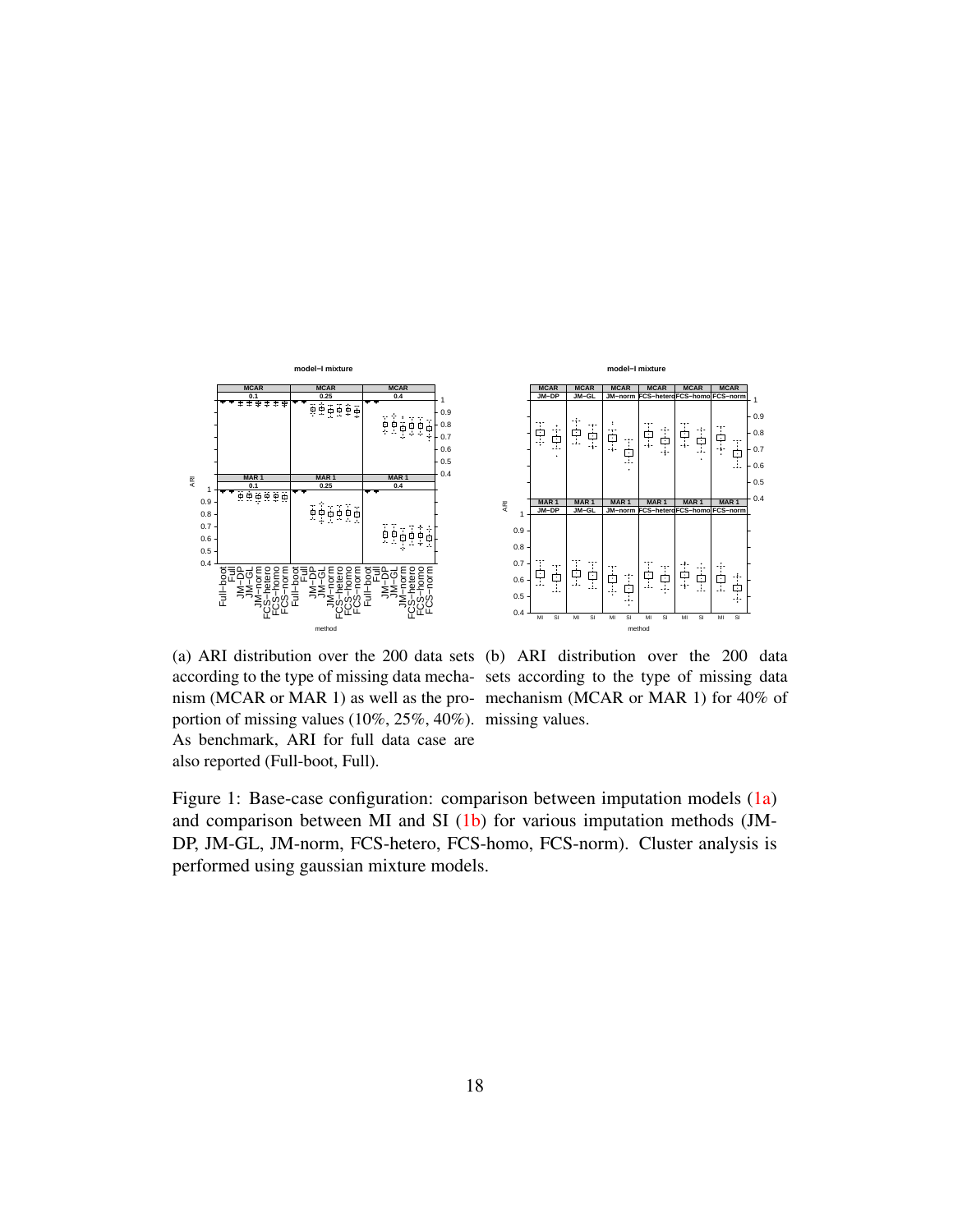<span id="page-18-0"></span>

Figure 2: ARI distribution over the 200 data sets according to the type of missing data mechanism (MCAR or MAR 1) and the proportion of missing values (25%, 40%) for various MI methods (JM-DP, JM-GL, JM-norm, FCS-hetero, FCS-homo, FCS-norm). As benchmark, ARI for full data case are also reported (Full-boot, Full). Cluster analysis is performed using gaussian mixture models.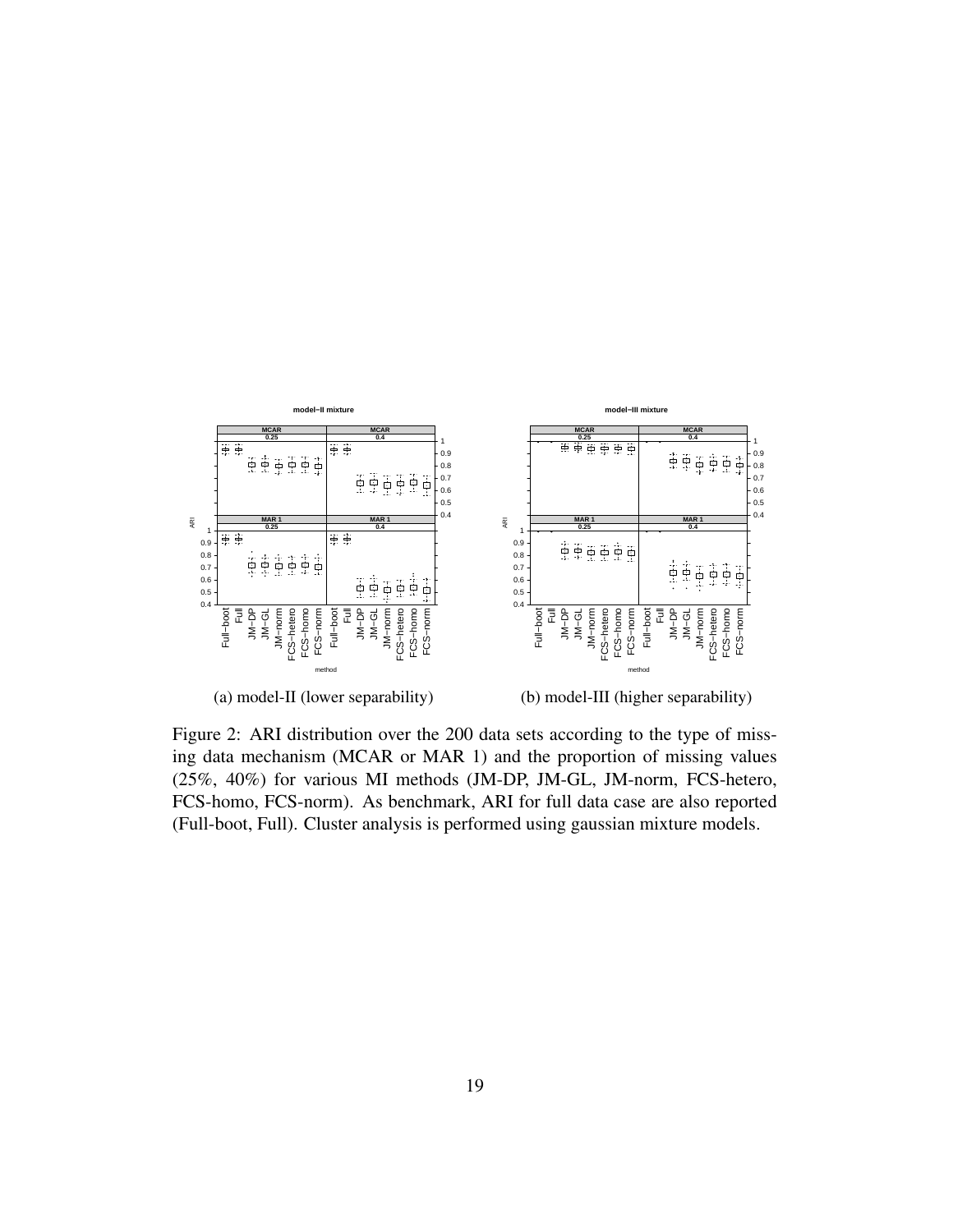<span id="page-19-0"></span>

Figure 3: ARI distribution over the 200 data sets according to the type of missing data mechanism (MCAR or MAR 1) and the proportion of missing values (25%, 40%) for various MI methods (JM-DP, JM-GL, JM-norm, FCS-hetero, FCS-homo, FCS-norm). As benchmark, ARI for full data case are also reported (Full-boot, Full). Cluster analysis is performed using gaussian mixture models.

Note that JM-GL often fails to converge on model-V, consequently the corresponding boxplot concerns a smaller number of data sets (see Table [7](#page-41-0) in Appendix for details).

Number of individuals Figure [4](#page-20-0) gathers results when the number of individuals is higher (model-VI on the left) or smaller (model-VII on the right) than the number considered in the base-case configuration (400 and 100 respectively). For a given MI method, the ARI is robust to the number of individuals in average, but the interquartile range is two times larger on model-VII than on model-VI.

Unbalanced clusters Figure [5](#page-21-0) highlights ARI when one cluster is larger than the others (model-VIII on the left) or smaller (model-IX on the right). Similarly to Figure [4,](#page-20-0) differences in terms of interquartile range can be noted, but these differences seem mainly related to the higher number of individuals on model-IX than on model-VIII.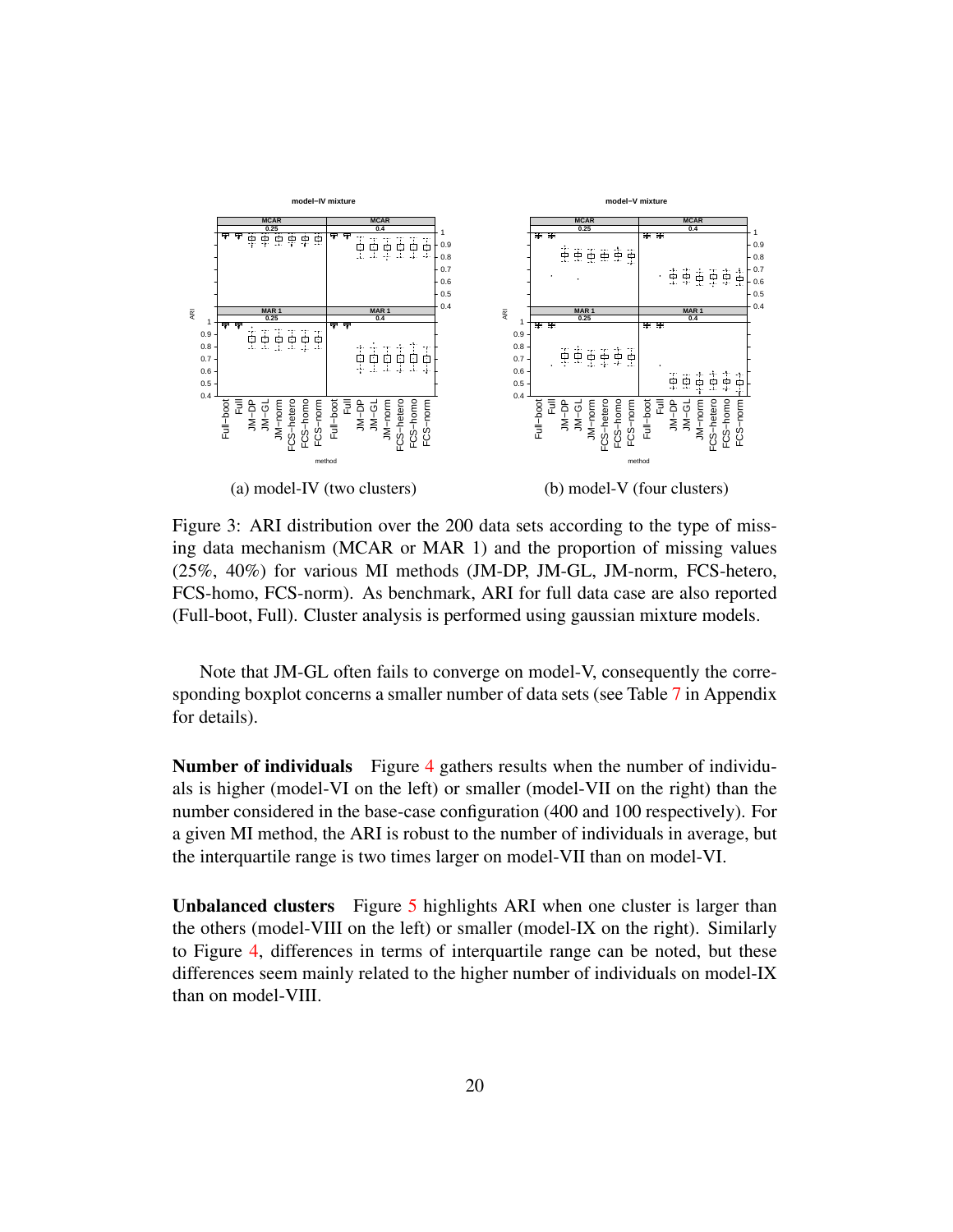<span id="page-20-0"></span>

(a) model-VI (400 individuals per cluster)

(b) model-VII (100 individuals per cluster)

Figure 4: ARI distribution over the 200 data sets according to the type of missing data mechanism (MCAR or MAR 1) and the proportion of missing values (25%, 40%) for various MI methods (JM-DP, JM-GL, JM-norm, FCS-hetero, FCS-homo, FCS-norm). As benchmark, ARI for full data case are also reported (Full-boot, Full). Cluster analysis is performed using gaussian mixture models.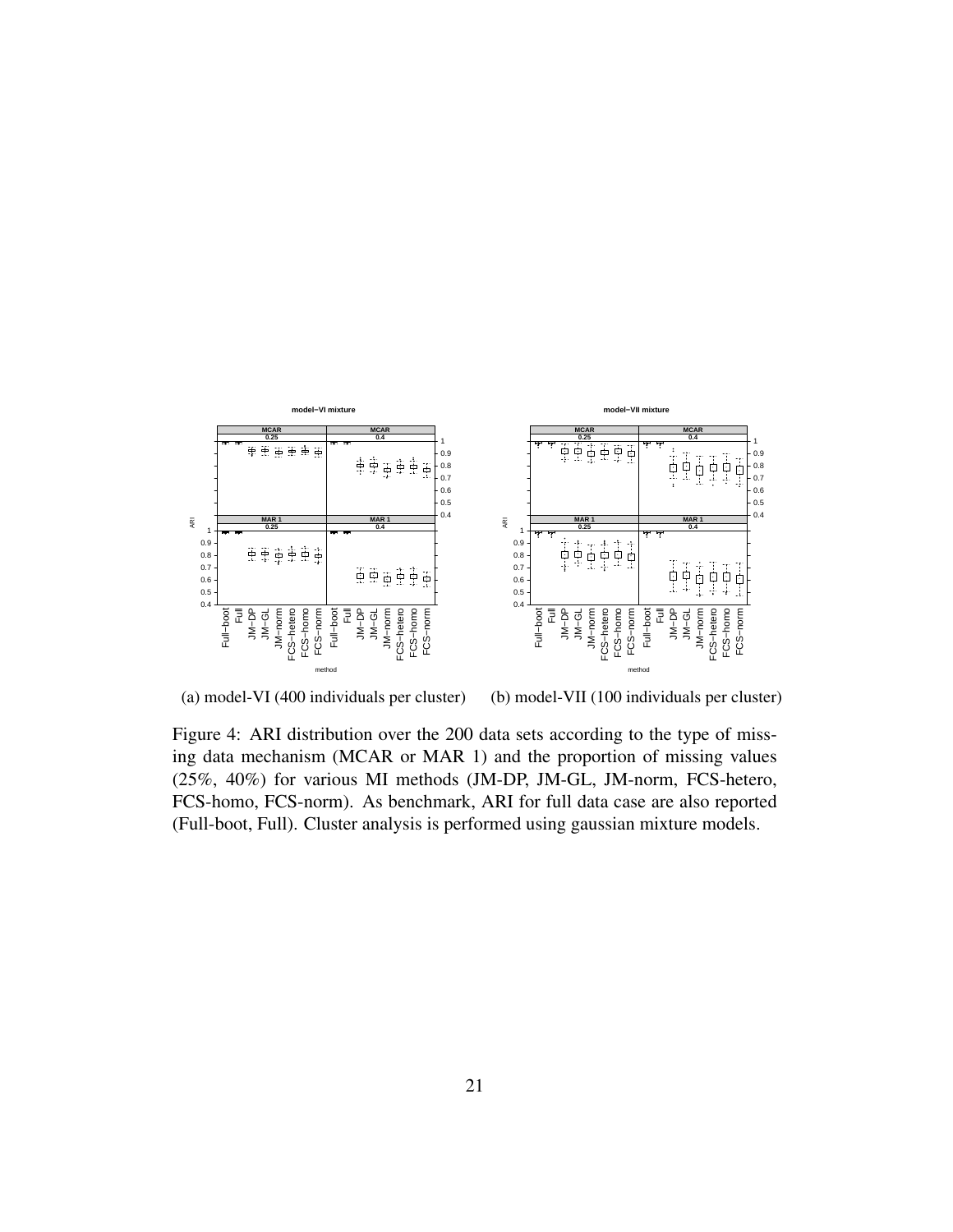<span id="page-21-0"></span>

(a) model-VIII (100 individuals in one clus-(b) model-IX (400 individuals in one cluster) ter)

Figure 5: ARI distribution over the 200 data sets according to the type of missing data mechanism (MCAR or MAR 1) and the proportion of missing values (25%, 40%) for various MI methods (JM-DP, JM-GL, JM-norm, FCS-hetero, FCS-homo, FCS-norm). As benchmark, ARI for full data case are also reported (Full-boot, Full). Cluster analysis is performed using gaussian mixture models.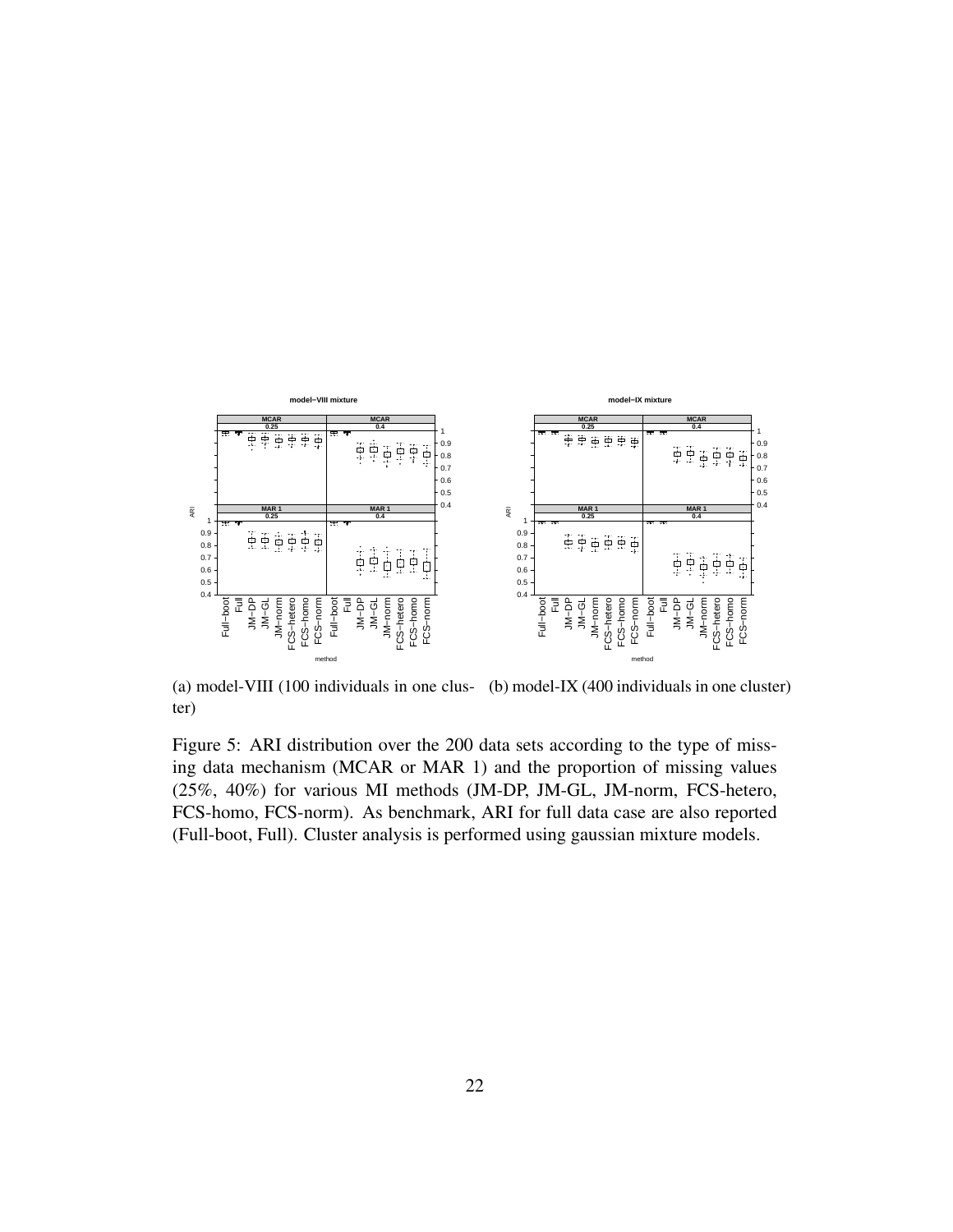<span id="page-22-0"></span>

Figure 6: ARI distribution over the 200 data sets according to the type of missing data mechanism (MCAR, MAR 1 or MAR 2) and the proportion of missing values (25%, 40%) for various MI methods (JM-DP, JM-GL, JM-norm, FCS-hetero, FCS-homo, FCS-norm). As benchmark, ARI for full data case are also reported (Full-boot, Full). Cluster analysis is performed using gaussian mixture models.

Heteroscedasticity Figures [6](#page-22-0) and [7](#page-23-0) report simulations when data are generated according to heteroscedastic mixture models (Figure [7](#page-23-0) focus on the MAR 2 mechanism by using a specific scale). Two cases are considered: model-X (on the left) where the cluster separation is the same as the base-case configuration and model-XI (on the right) where clusters are less separated (as in model-II).

In both cases, homoscedastic MI methods (JM-GL and FCS-homo) are uncongenial with the analysis model, but they perform as well as heteroscedastic MI methods (JM-DP and FCS-hetero) when the missing data pattern is not related to the cluster structure (MCAR and MAR 1) mechanism. On the contrary, when the missing data pattern is strongly related to the cluster structure (MAR 2), heteroscedastic methods provide partitions with slightly highest ARI (see Figure [7\)](#page-23-0).

We can note that ARI under MAR 2 mechanisms are higher than those observed under MAR 1. This is directly related to the full variable which is used to define the mechanism: under MAR 1, this variable is unrelated to the cluster structure, while under MAR 2 it strongly structure the data, meaning a full variable is available.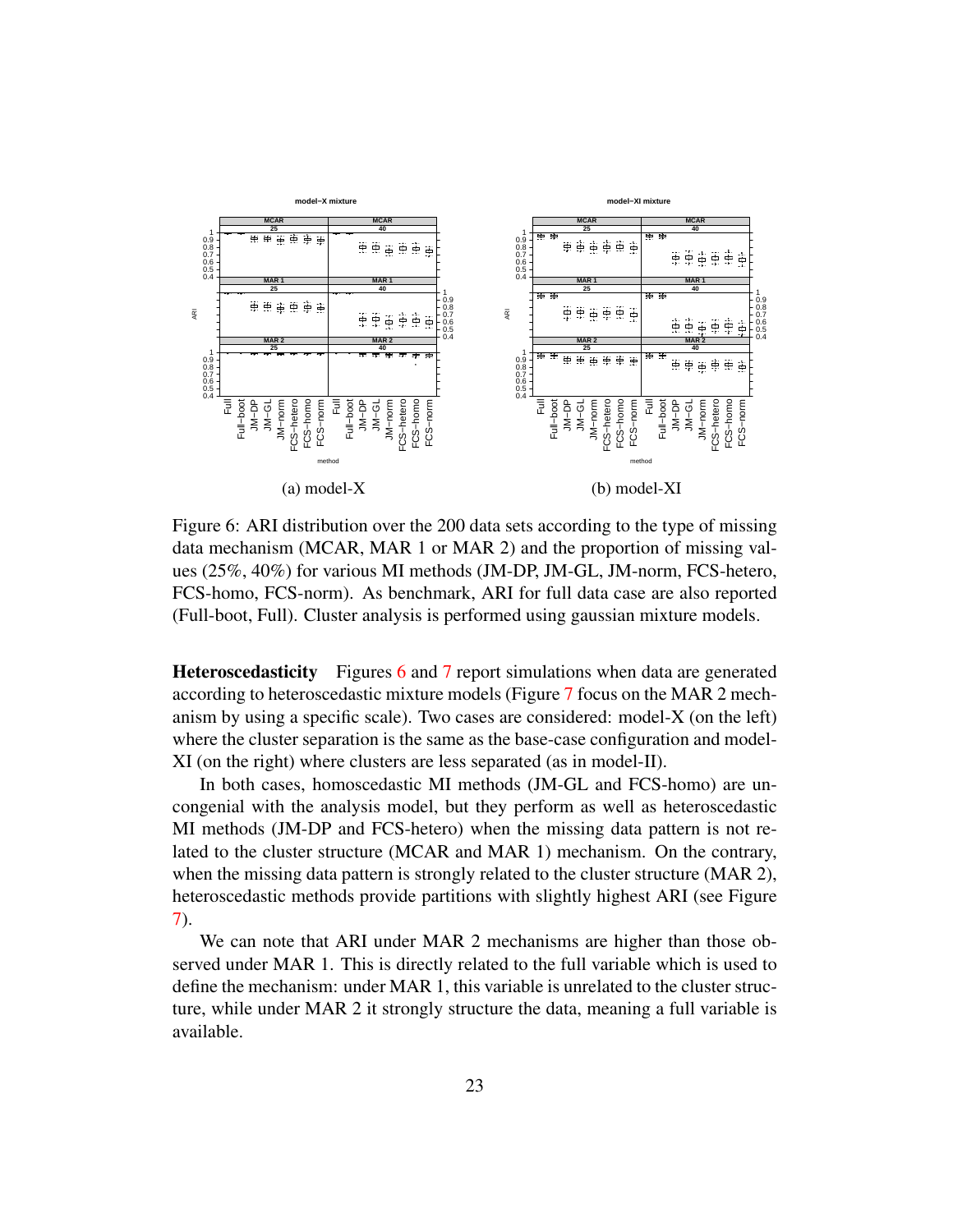<span id="page-23-0"></span>

Figure 7: ARI distribution over the 200 data sets according to the proportion of missing values (25%, 40%) for various MI methods (JM-DP, JM-GL, JM-norm, FCS-hetero, FCS-homo, FCS-norm). Missing data are generated under the MAR 2 mechanism. As benchmark, ARI for full data case are also reported (Full-boot, Full). Cluster analysis is performed using gaussian mixture models.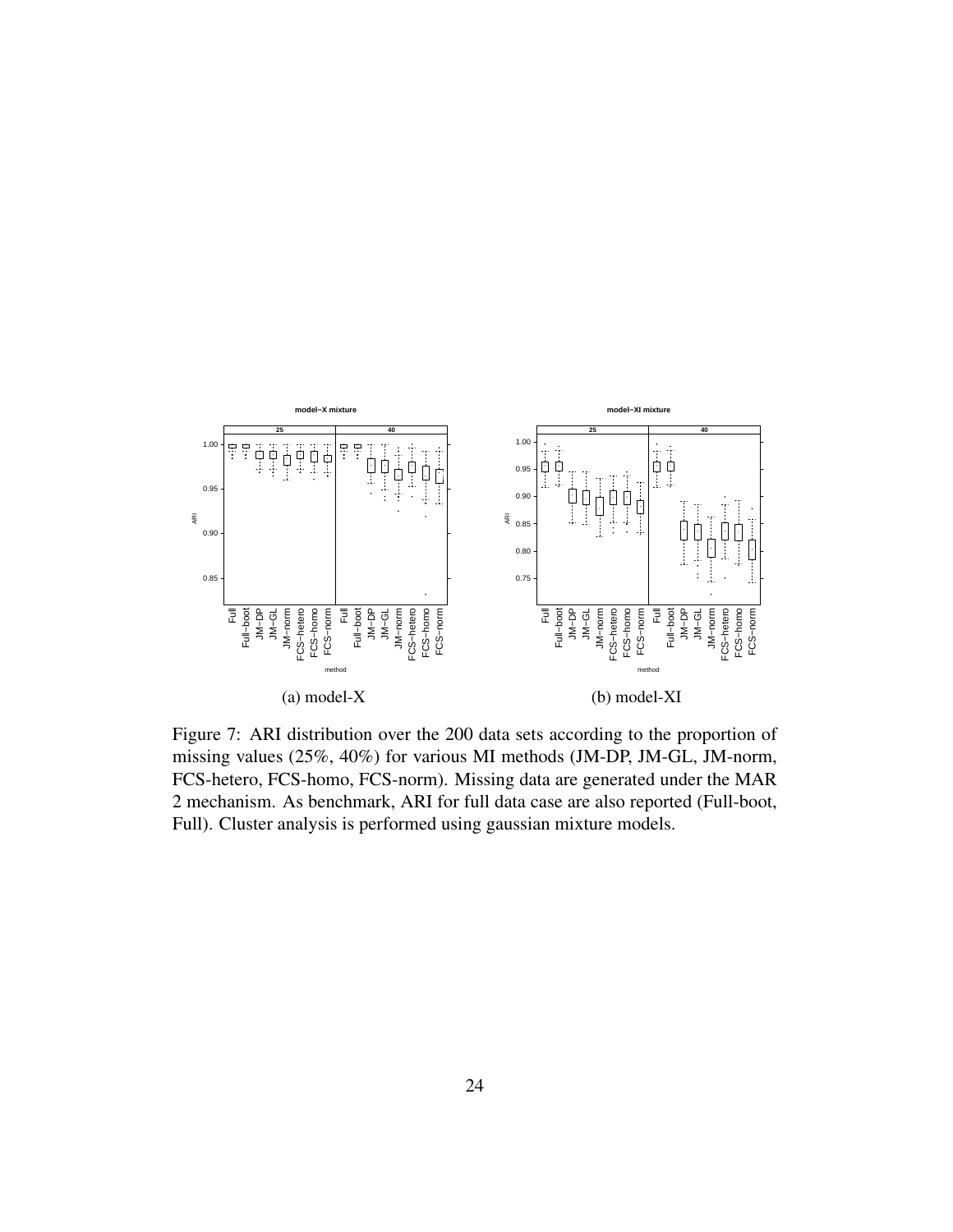#### 5.2.2 Influence of the cluster analysis method

Figure [8](#page-25-0) reports clustering performances on the base-case configuration for various cluster analyses methods. As expected, ARI when using k-means clustering or partitioning around medoids are similar to ARI obtained from gaussian mixture models. Hierarchical clustering, even if it cannot be directly related to mixture model provides also similar ARI. Interestingly, with 10% of missing values under the MCAR mechanism, MI methods accounting for the class structure outperform clustering on full data (without bagging) when pam or hierarchical clustering is used. This illustrates the pooling step of MI can largely offset a moderate data loss.

#### 5.2.3 Summary

These simulations results highlight ignoring the underlying class structure in the imputation model increases bias compared to dedicated MI methods. On the contrary, when the proportion of missing values is small, MI by dedicated methods provides similar or even better ARI than those observed for the full data case; when the proportion of missing values is large, the reference partition cannot be identified so well, because the observed profiles of each individual are not sufficient. Comparing homoscedastic and heteroscedastic imputation models, using congenial imputation models improves ARI, but the loss to use an heteroscedastic model instead of a homoscedastic model remains small (and vice versa).

## 5.3 Wine data set

The wine data set [\(Asuncion and Newman,](#page-33-4) [2007\)](#page-33-4) is considered to illustrate the flexibility of FCS MI methods compared to JM MI methods for clustering. Such a data set describes  $n = 178$  Italian wines by  $p = 13$  chemical descriptors. These wines can be clustered in  $K = 3$  categories (corresponding to 3 cultivars). Since the data set is full, 40% missing values are added according to a MCAR or a MAR mechanism (as described in Section [5.1.1\)](#page-13-0). 100 missing data patterns are considered for each mechanism.

JM MI methods are applied using the same parameters as those described in Section [5.1.2.](#page-14-0) For FCS MI methods, variable selection is performed from each incomplete data to define each conditional imputation model. The method used is fully described in [Bar-Hen and Audigier](#page-33-5) [\(2020\)](#page-33-5), it consists in repeating imputation and variable selection on subset of variables drawn at random. On each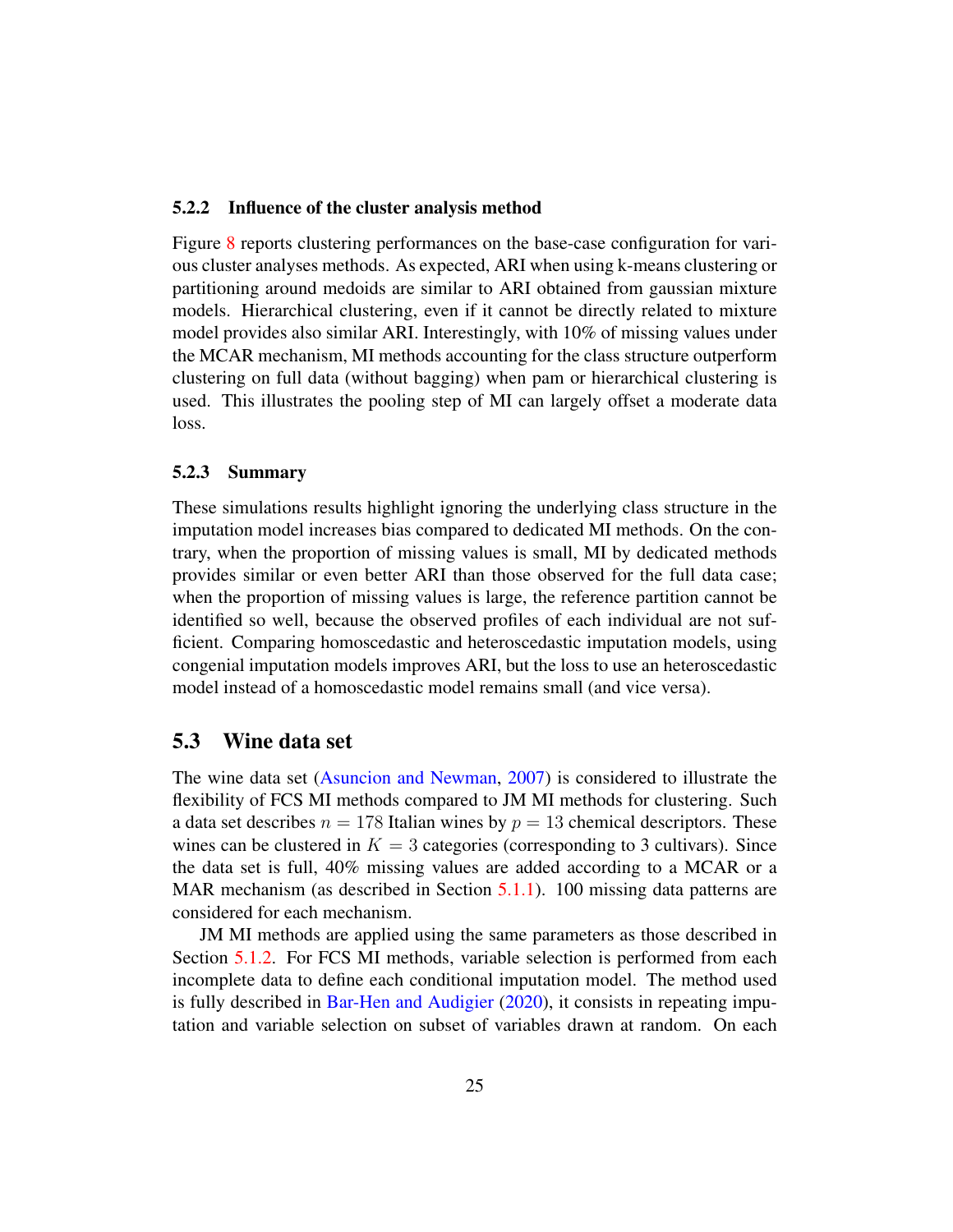<span id="page-25-0"></span>

Figure 8: Influence of the cluster analysis method for base-case configuration: ARI distribution over the 200 data sets according to the type of missing data mechanism (MCAR or MAR 1) and the proportion of missing values (10%, 25%, 40%) for various MI methods (JM-DP, JM-GL, JM-norm, FCS-hetero, FCShomo, FCS-norm). As benchmark, ARI for full data case are also reported (Fullboot, Full).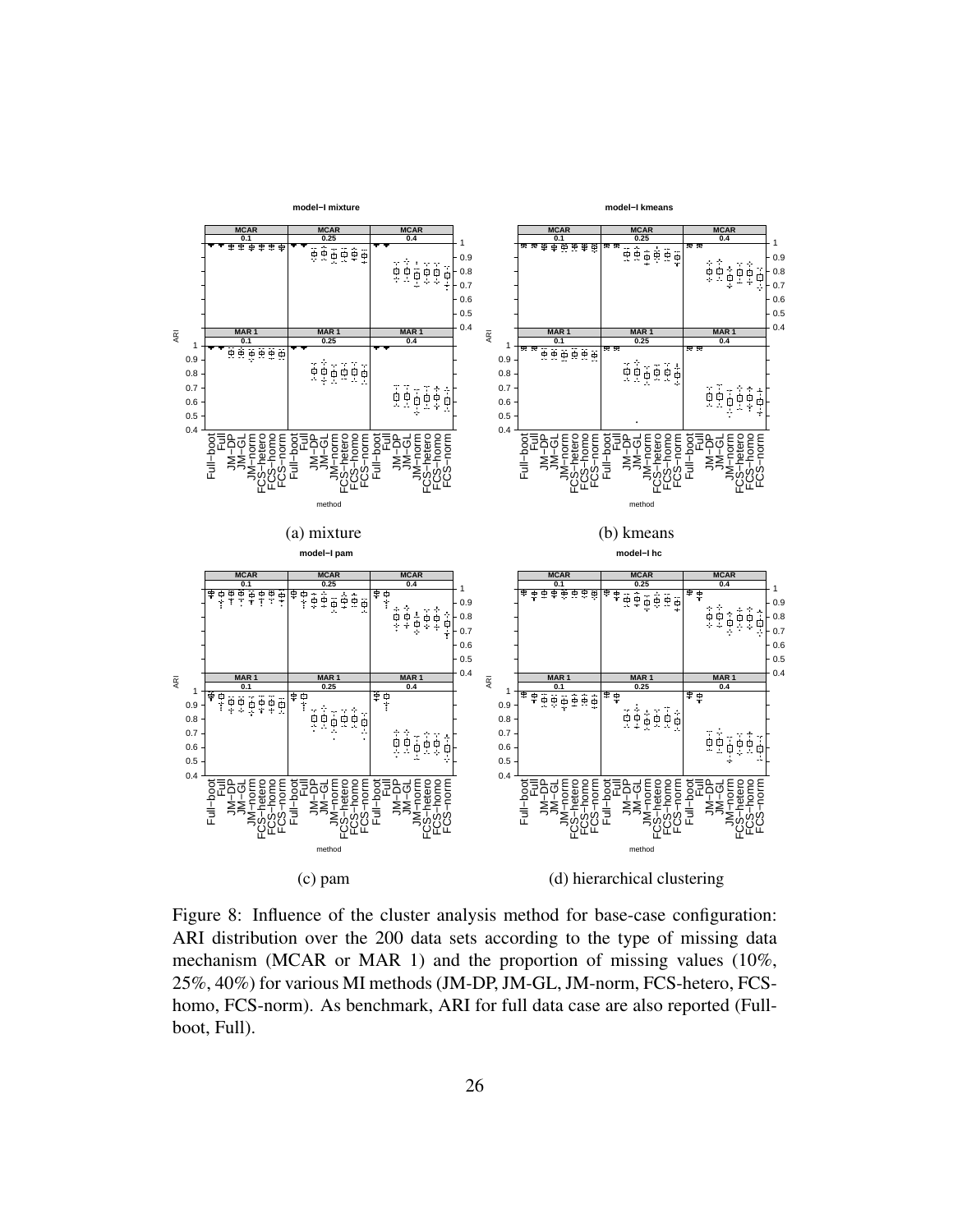subset, imputation is performed using JM-GL and variable selection using knock-off (Barber and Candès, [2015\)](#page-33-6). The number of clusters is set to  $K = 3$  for the proposed FCS MI methods. In practice, it could be estimated from incomplete values according to Equation [14.](#page-11-4) The number of iterations is tuned to  $L = 200$ .

After multiple imputation ( $M = 20$ ), cluster analysis is performed using Gaussian mixture model (with constraint of equal volume and shape but variable orientation on the covariance matrices), k-means clustering, partitioning around medoids and hierarchical clustering. ARI are reported in Figure [9.](#page-26-0)

<span id="page-26-0"></span>

Figure 9: Wine data set: adjusted rand index (ARI) over 100 missing data patterns for various MI methods (FCS-homo, FCS-hetero, FCS-norm, JM-DP, JM-GL and JM-norm) and various cluster analysis methods (mixture, partitioning around medoids, hierarchical clustering, k means) on the incomplete wine data set. Two missing data patterns are investigated: a pattern from a MCAR mechanism (on the top) and one from a MAR mechanism (on the bottom). In both cases, 40% of values are missing. Results for JM-GL and JM-norm are missing under the MCAR mechanism because of failures of the MI methods.

Because the number of variables is relatively large according to the number of observations, some imputation methods (JM-GL and JM-norm) cannot be gener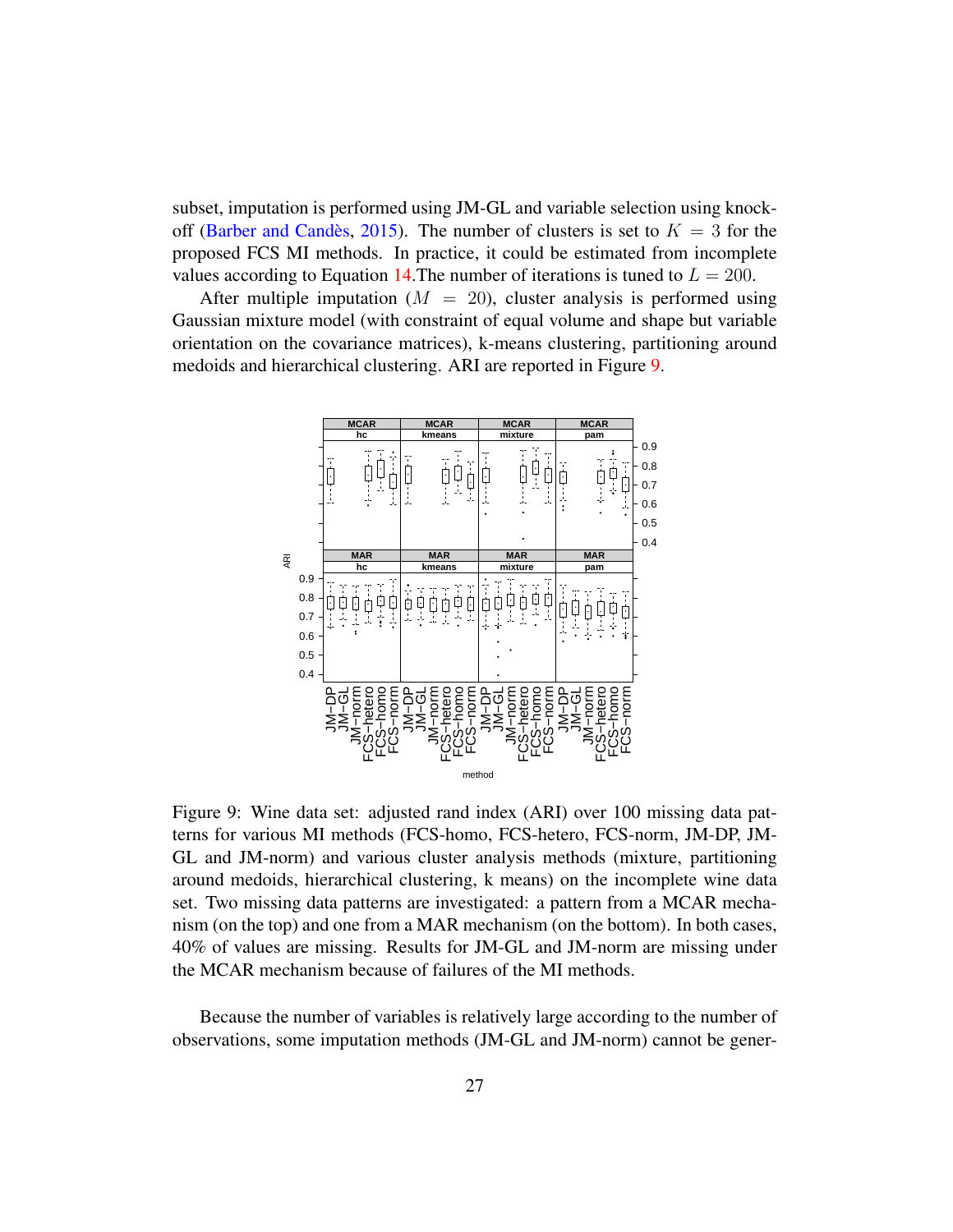ally applied. On the contrary, by specifying conditional imputation models, FCS methods are less subject to this issue. Furthermore, according to the ARI, FCShomo outperforms others imputation models under the MCAR mechanism. Under the MAR mechanism, the advantage of this method is less evident, but it remains among the imputation methods providing the partition with the highest ARI for all cluster analysis methods.

## <span id="page-27-0"></span>6 Discussion

Addressing missing values by multiple imputation presents several advantages in clustering. It allows assessment of the instability related to missing values and increases partition accuracy as bagging methods. Furthermore, it allows applying classical cluster analysis methods that could not be directly applied with missing values, such as hierarchical clustering.

In terms of partition accuracy, the performances of MI methods are mainly related to the missing data pattern: individuals with many missing values cannot be clustered accurately which is more frequent under MAR mechanisms. The data structure is also an important factor to explain the partition accuracy: as in the full data case, the partition is more accurate and more robust to sample variability when clusters are well separated or when the number of individuals is large.

This study shows cluster analysis requires specific imputation models. Except in the case of two clusters, the accuracy of the partition is improved when the imputation model accounts for underlying class structure. From this point of view, standard MI methods ignoring such a structure (*e.g.* JM-norm, FCS-norm) should be avoided. We identified two relevant JM MI methods handling clustered individuals (JM-GL and JM-DP) and we proposed a new FCS MI method (available in the *clusterMI* R package at the first authors web page). The simulation study highlights JM MI methods performs well when data are distributed according to a gaussian mixture model. However, FCS MI can significantly outperform JM MI on more complex designs. Indeed, the flexibility of FCS MI allows specification of each conditional model: to deal with overfitting, by identifying a subset of explanatory variables; to deal with complex relationships between variables, by incorporating interactions effects in the regression models; to deal with semicontinuous variables, by using semi-parametric [\(Morris et al.,](#page-33-1) [2014;](#page-33-1) [Gaffert et al.,](#page-33-2) [2018\)](#page-33-2) or non-parametric imputation models [\(Doove et al.,](#page-33-0) [2014\)](#page-33-0); to deal with outliers, by using robust imputation methods [\(Templ et al.,](#page-33-7) [2011\)](#page-33-7). From this point of view, FCS MI methods are more appealing in practice to deal with non-gaussian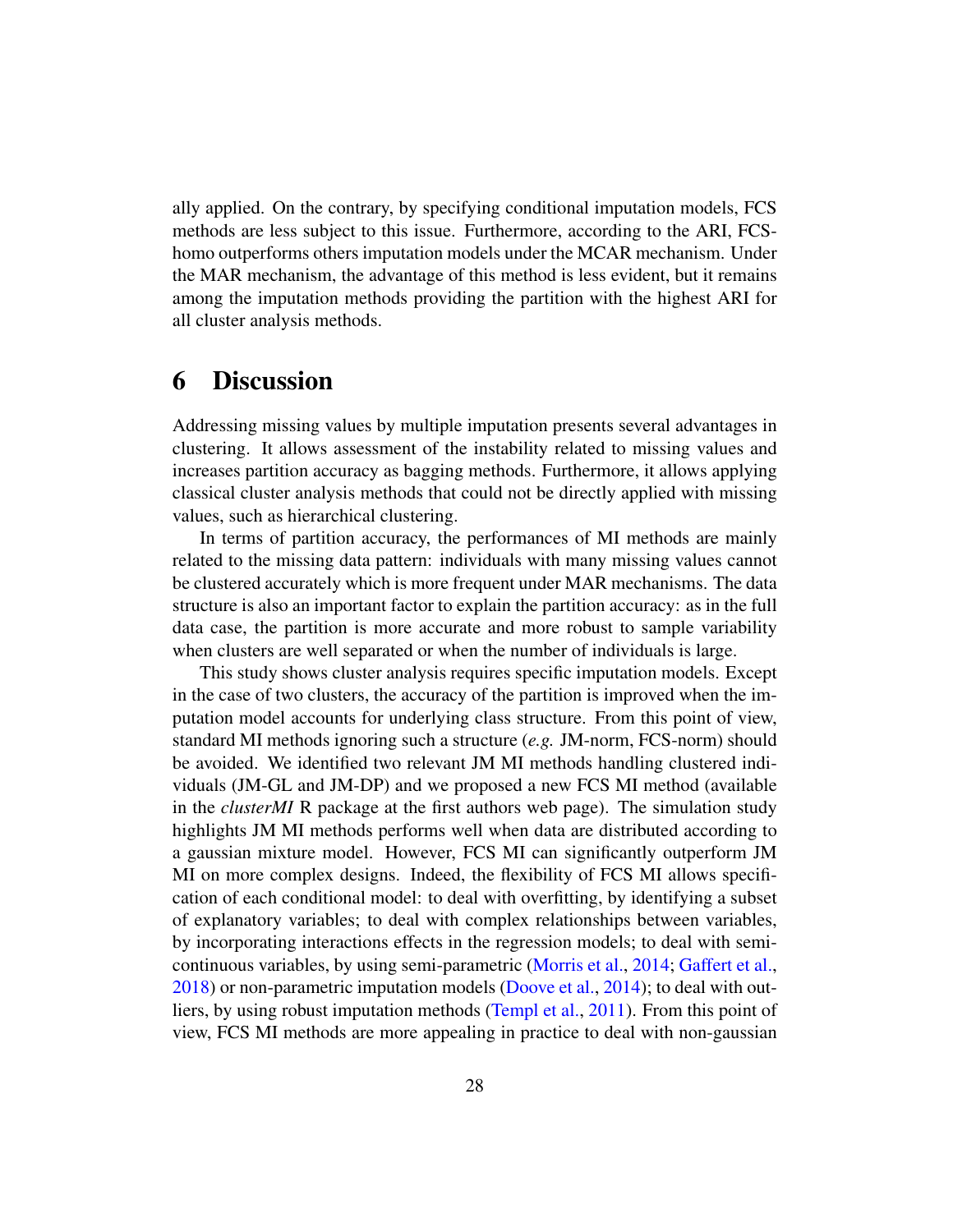distributions. The gain to use heteroscedastic imputation models (JM-DP, FCShetero) is generally limited, even if the covariance varies according to the cluster. Nevertheless, such imputation models can be relevant when missing values are directly related to the cluster structure. Since this relationship can be tricky to identify in practice, we recommend to use heteroscedastic imputation models on data sets where a part of individuals have a large proportion of missing values.

Most of the investigated MI methods required specifying the number of clusters in the data set. In the simulation study, we assumed this number was known, but it can be easily estimated from incomplete data by investigating the instability of the partitions according to the chosen number of clusters [\(Audigier and Niang,](#page-30-8) [2020\)](#page-30-8).

Furthermore, these MI methods assume a MAR mechanism. Previous contributions on model-based clustering under MNAR mechanism [de Chaumaray and](#page-29-6) [Marbac](#page-29-6) [\(2020\)](#page-29-6); [Miao et al.](#page-29-5) [\(2016\)](#page-29-5) open the way to propose a JM MI method for a MNAR mechanism, but this topic requires more developments and evaluations.

In addition, we only focus on clustering when data are continuous. A main reason is that categorical variables are more complex in cluster analysis even without missing values. However, the MI methods could handle categorical or mixed data. Concerning JM methods, since JM-GL is dedicated to the imputation of mixed data, its application on mixed data is straightforward; with only categorical variables, it corresponds to the imputation under the log-linear model [\(Schafer,](#page-31-1) [1997\)](#page-31-1); JM-DP does not directly address categorical variables, but it has been also extended to categorical [\(Si and Reiter,](#page-33-8) [2013\)](#page-33-8) and mixed data [\(Murray and Re](#page-33-9)[iter,](#page-33-9) [2015\)](#page-33-9). Concerning FCS MI methods, dealing with categorical variables is achieved by replacing linear regression models by generalized linear models, like logistic regression for binary variable for instance.

Finally, we focus on dealing with missing values by using MI. However, as stayed in the introduction, some cluster analysis methods have been extended to deal directly with missing values. In a future work, it could be interesting to compare cluster analysis based on MI and cluster analysis avoiding data imputation.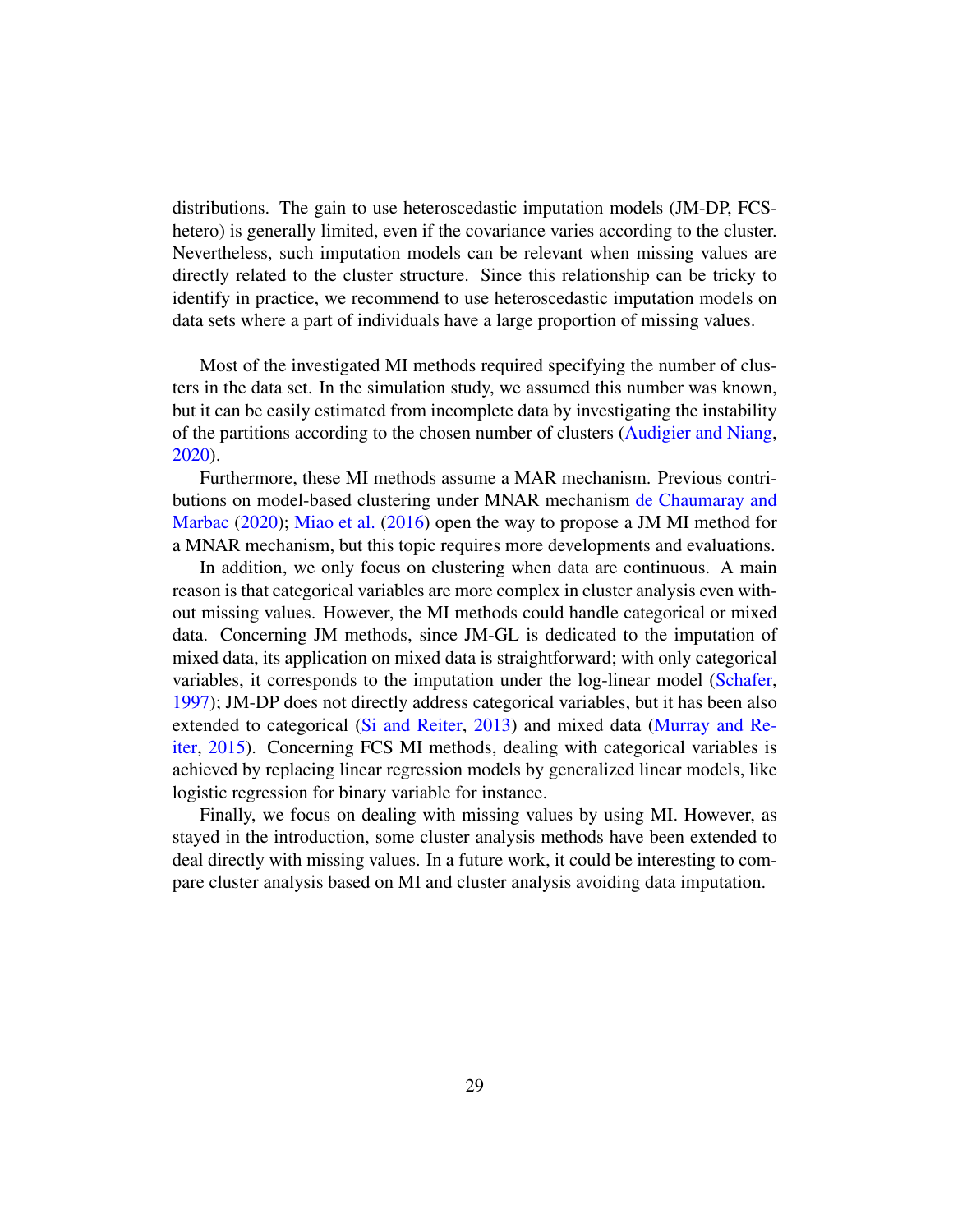## References

- <span id="page-29-0"></span>Anil K. Jain and Richard C. Dubes. *Algorithms for Clustering Data*. Prentice-Hall, Inc., USA, 1988. ISBN 013022278X.
- <span id="page-29-1"></span>E. Forgy. Cluster analysis of multivariate data: efficiency versus interpretability of classifications. *Biometrics*, 21:768–780, 1965.
- <span id="page-29-2"></span>L. Kaufman and P. J. Rousseeuw. *Finding Groups in Data: An Introduction to Cluster Analysis.* John Wiley, 1990. ISBN 978-0-47031680-1.
- <span id="page-29-3"></span>J. H. Jr. Ward. Hierarchical grouping to optimize an objective function. *Journal of the American Statistical Association*, 58(301):236–244, 1963. doi: 10.1080/ 01621459.1963.10500845.
- <span id="page-29-4"></span>Matthieu Marbac, Mohammed Sedki, and Tienne Patin. Variable selection for mixed data clustering: application in human population genomics. *Journal of Classification*, pages 1–19, 2019.
- <span id="page-29-5"></span>Wang Miao, Peng Ding, and Zhi Geng. Identifiability of normal and normal mixture models with nonignorable missing data. *Journal of the American Statistical Association*, 111(516):1673–1683, 2016. doi: 10.1080/01621459.2015. 1105808.
- <span id="page-29-6"></span>Marie Du Roy de Chaumaray and Matthieu Marbac. Clustering data with nonignorable missingness using semi-parametric mixture models, 2020.
- <span id="page-29-7"></span>Jocelyn T. Chi, Eric C. Chi, and Richard G. Baraniuk. k-pod: A method for k-means clustering of missing data. *The American Statistician*, 70(1):91–99, 2016. doi: 10.1080/00031305.2015.1086685.
- <span id="page-29-8"></span>K. Honda, R. Nonoguchi, A. Notsu, and H. Ichihashi. Pca-guided k-means clustering with incomplete data. In *2011 IEEE International Conference on Fuzzy Systems (FUZZ-IEEE 2011)*, pages 1710–1714, 2011. doi: 10.1109/FUZZY. 2011.6007312.
- <span id="page-29-9"></span>K Wagstaff. Clustering with missing values: No imputation required. In D. Banks, F. R. McMorris, P. Arabie, and W. Gaul, editors, *Classification, Clustering, and Data Mining Applications*, pages 649–658, Berlin, Heidelberg, 2004. Springer Berlin Heidelberg. ISBN 978-3-642-17103-1.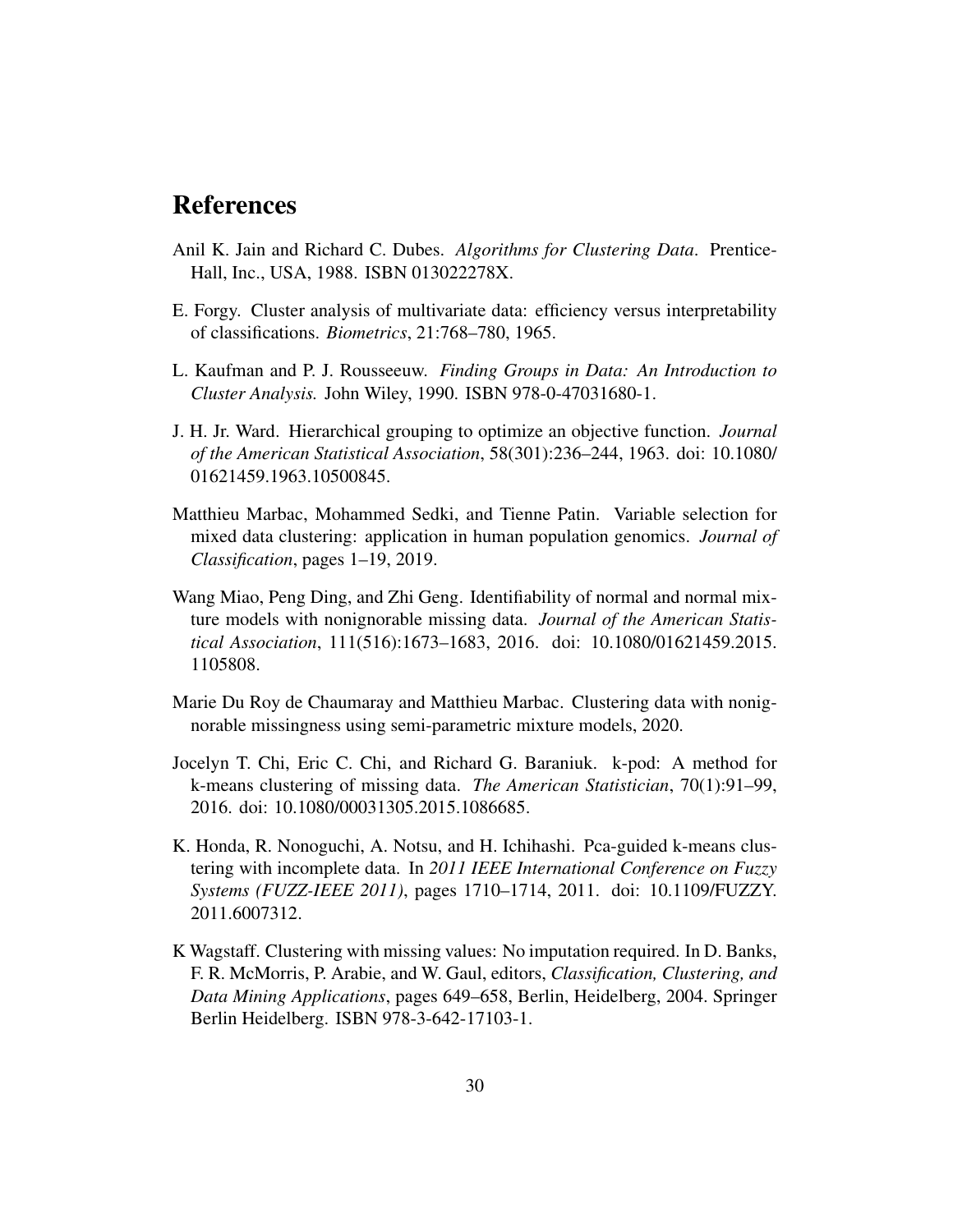- <span id="page-30-0"></span>Liyong Zhang, Wei Lu, Xiaodong Liu, Witold Pedrycz, and Chongquan Zhong. Fuzzy c-means clustering of incomplete data based on probabilistic information granules of missing values. *Knowledge-Based Systems*, 99:51–70, 2016.
- <span id="page-30-1"></span>R. J. Hathaway and J. C. Bezdek. Fuzzy c-means clustering of incomplete data. *IEEE Transactions on Systems, Man, and Cybernetics, Part B (Cybernetics)*, 31 (5):735–744, 2001. doi: 10.1109/3477.956035.
- <span id="page-30-2"></span>D. Rubin. Inference and missing data. *Biometrika*, 63:581–592, 1976.
- <span id="page-30-3"></span>D. Rubin. *Multiple Imputation for Non-Response in Survey*. Wiley, New-York, 1987.
- <span id="page-30-4"></span>D. Plaehn. Revisiting french tomato data: Cluster analysis with incomplete data. *Food Quality and Preference*, 76:146 – 159, 2019. ISSN 0950-3293. doi: https://doi.org/10.1016/j.foodqual.2019.03.014.
- <span id="page-30-5"></span>L. Faucheux, M. Resche-Rigon, E. Curis, V. Soumelis, and S. Chevret. Clustering with missing and left-censored data: A simulation study comparing multipleimputation-based procedures. *Biometrical Journal*, n/a(n/a), 2020. doi: 10. 1002/bimj.201900366.
- <span id="page-30-6"></span>L. Bruckers, G. Molenberghs, and P. Dendale. Clustering multiply imputed multivariate high-dimensional longitudinal profiles. *Biometrical Journal*, 59(5): 998–1015, 2017. doi: 10.1002/bimj.201500027.
- <span id="page-30-7"></span>X. Basagana, J. Barrera-Gomez, M. Benet, J. M. Anto, and J. Garcia-Aymerich. A Framework for Multiple Imputation in Cluster Analysis. *American Journal of Epidemiology*, 177(7):718–725, 2013. doi: 10.1093/aje/kws289.
- <span id="page-30-8"></span>V. Audigier and N. Niang. Clustering with missing data: which equivalent for Rubin's rules?, 2020.
- <span id="page-30-9"></span>S. Dudoit and J. Fridly. Bagging to improve the accuracy of a clustering procedure. *Bioinformatics*, pages 1090–1099, 2003.
- <span id="page-30-10"></span>X. L. Meng. Multiple-imputation inferences with uncongenial sources of input (with discussion). *Statistical Science*, 10:538–573, 1994.
- <span id="page-30-11"></span>J. Schafer. Multiple imputation in multivariate problems when the imputation and analysis models differ. *Statistica Neerlandica*, 57(1):19–35, 2003.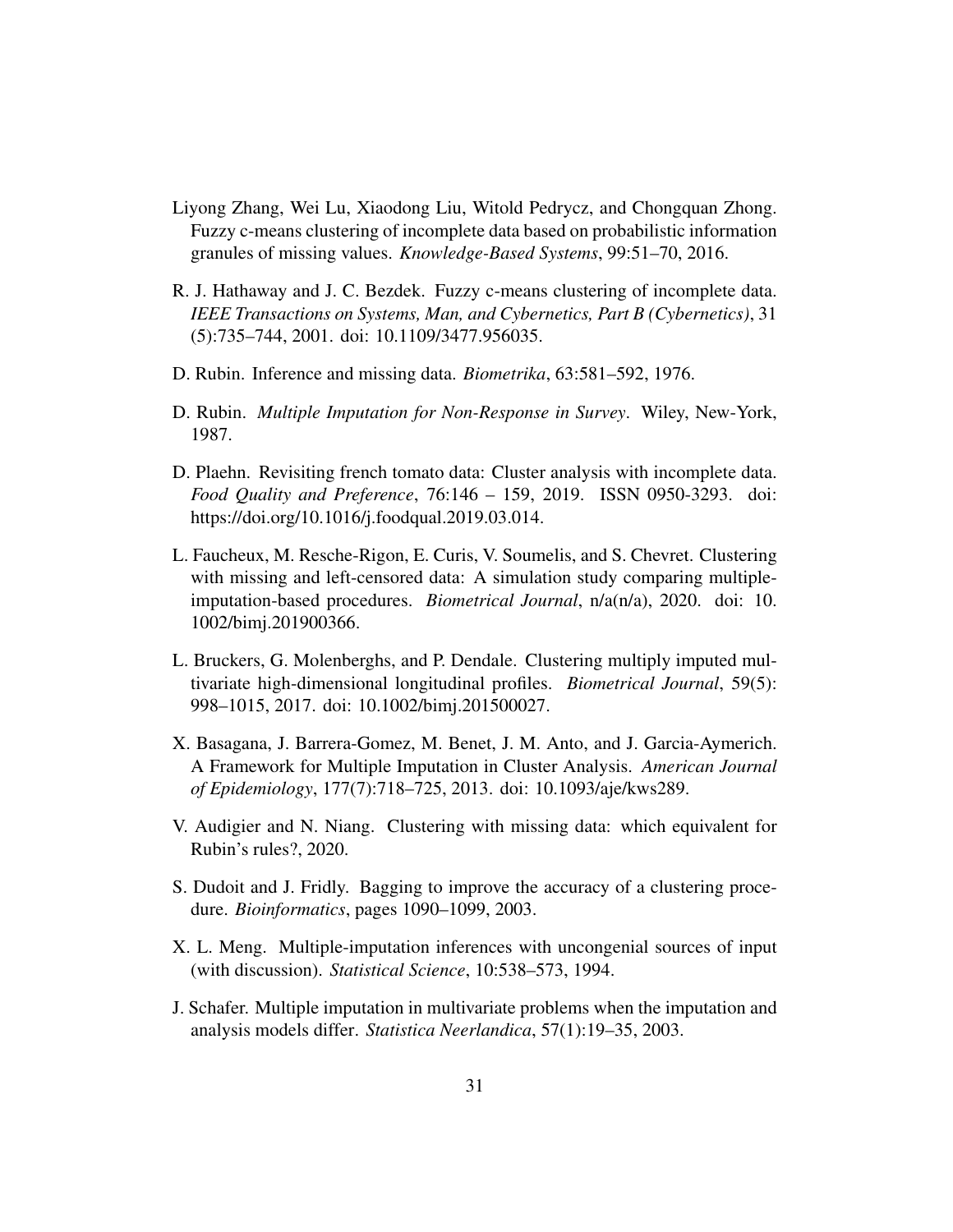- <span id="page-31-0"></span>Shaun R Seaman and Rachael A Hughes. Relative efficiency of joint-model and full-conditional-specification multiple imputation when conditional models are compatible: The general location model. *Statistical Methods in Medical Research*, 27(6):1603–1614, 2018. doi: 10.1177/0962280216665872. PMID: 27597798.
- <span id="page-31-1"></span>J. Schafer. *Analysis of Incomplete Multivariate Data*. Chapman & Hall/CRC, London, 1997.
- <span id="page-31-2"></span>S. van Buuren, J. Brand, C. Groothuis-Oudshoorn, and D. Rubin. Fully conditional specification in multivariate imputation. *Journal of Statistical Computation and Simulation*, 76:1049–1064, 2006.
- <span id="page-31-3"></span>S. van Buuren. *Flexible Imputation of Missing Data (Chapman & Hall/CRC Interdisciplinary Statistics)*. Chapman and Hall/CRC, 2018.
- <span id="page-31-4"></span>G. J. McLachlan and K. E. Basford. *Mixture models: Inference and applications to clustering*, volume 38. M. Dekker New York, 1988.
- <span id="page-31-5"></span>Charles Bouveyron, Gilles Celeux, T. Brendan Murphy, and Adrian E. Raftery. *Model-Based Clustering and Classification for Data Science: With Applications in R*. Cambridge Series in Statistical and Probabilistic Mathematics. Cambridge University Press, 2019. doi: 10.1017/9781108644181.
- <span id="page-31-6"></span>Trevor Hastie, Robert Tibshirani, and Jerome Friedman. *The Elements of Statistical Learning*. Springer Series in Statistics. Springer New York Inc., New York, NY, USA, 2009. URL https://web.stanford.edu/~hastie/ [ElemStatLearn/download.html](https://web.stanford.edu/~hastie/ElemStatLearn/download.html).
- <span id="page-31-7"></span>Y. Fang and J. Wang. Selection of the number of clusters via the bootstrap method. *Comput. Stat. Data Anal.*, 56(3):468–477, 2012. ISSN 0167-9473. doi: 10. 1016/j.csda.2011.09.003. URL [https://doi.org/10.1016/j.csda.](https://doi.org/10.1016/j.csda.2011.09.003) [2011.09.003](https://doi.org/10.1016/j.csda.2011.09.003).
- <span id="page-31-8"></span>T. Li, C. Ding, and M. I. Jordan. Solving consensus and semi-supervised clustering problems using nonnegative matrix factorization. In *Proceedings of the 2007 Seventh IEEE International Conference on Data Mining*, ICDM '07, page 577–582, USA, 2007. IEEE Computer Society. ISBN 0769530184. doi: 10.1109/ICDM.2007.98.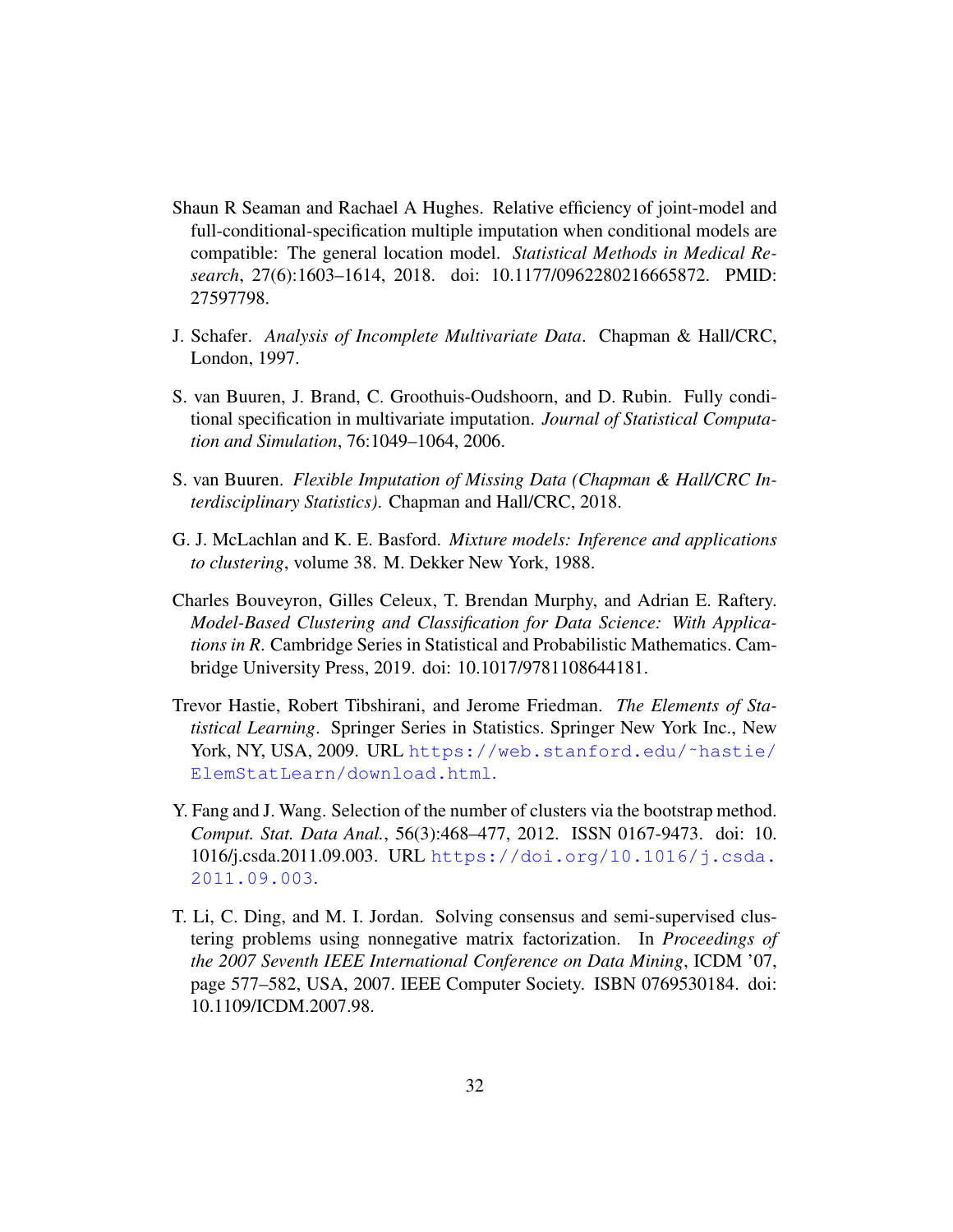- <span id="page-32-0"></span>Jared S. Murray. Multiple imputation: A review of practical and theoretical findings. *Statist. Sci.*, 33(2):142–159, 05 2018. doi: 10.1214/18-STS644. URL <https://doi.org/10.1214/18-STS644>.
- <span id="page-32-1"></span>J. W. Bartlett and R. A. Hughes. Bootstrap inference for multiple imputation under uncongeniality and misspecification. *Statistical Methods in Medical Research*, 29(12):3533–3546, 2020. doi: 10.1177/0962280220932189. URL [https:](https://doi.org/10.1177/0962280220932189) [//doi.org/10.1177/0962280220932189](https://doi.org/10.1177/0962280220932189). PMID: 32605503.
- <span id="page-32-2"></span>H. J. Kim, J. P. Reiter, Q. Wang, L. H. Cox, and A.F. Karr. Multiple imputation of missing or faulty values under linear constraints. *Journal of Business & Economic Statistics*, 32(3):375–386, 2014. doi: 10.1080/07350015.2014.885435. URL <https://doi.org/10.1080/07350015.2014.885435>.
- <span id="page-32-3"></span>M. Tanner and W. Wong. The calculation of posterior distributions by data augmentation. *Journal of the American Statistical Association*, 82:805–811, 1987.
- <span id="page-32-4"></span>J. Schafer. *mix: Estimation/Multiple Imputation for Mixed Categorical and Continuous Data*, 2017. URL [https://CRAN.R-project.org/package=](https://CRAN.R-project.org/package=mix) [mix](https://CRAN.R-project.org/package=mix). R package version 1.0-10.
- <span id="page-32-5"></span>Donald B. Rubin. Multiple imputation after 18+ years. *Journal of the American Statistical Association*, 91(434):473–489, 1996. ISSN 01621459.
- <span id="page-32-6"></span>H. J Kim. *DPImputeCont*, 2020. URL [https://github.com/](https://github.com/hang-j-kim/DPImputeCont) [hang-j-kim/DPImputeCont](https://github.com/hang-j-kim/DPImputeCont). R package version 1.2.2.
- <span id="page-32-7"></span>R. A. Hughes, I. R. White, S. Seaman, J. Carpenter, K. Tilling, and J. Sterne. Joint modelling rationale for chained equations. *BMC Medical Research Methodology*, 14(1):28, 2014.
- <span id="page-32-8"></span>C. Robert. *The Bayesian Choice: From Decision-Theoretic Foundations to Computational Implementation*. Springer, 2nd edition, 2007. ISBN 978-0-387- 71598-8.
- <span id="page-32-9"></span>Vincent Audigier, Ian R. White, Shahab Jolani, Thomas P. A. Debray, Matteo Quartagno, James Carpenter, Stef van Buuren, and Matthieu Resche-Rigon. Multiple imputation for multilevel data with continuous and binary variables. *Statist. Sci.*, 33(2):160–183, 05 2018. doi: 10.1214/18-STS646. URL [https:](https://doi.org/10.1214/18-STS646) [//doi.org/10.1214/18-STS646](https://doi.org/10.1214/18-STS646).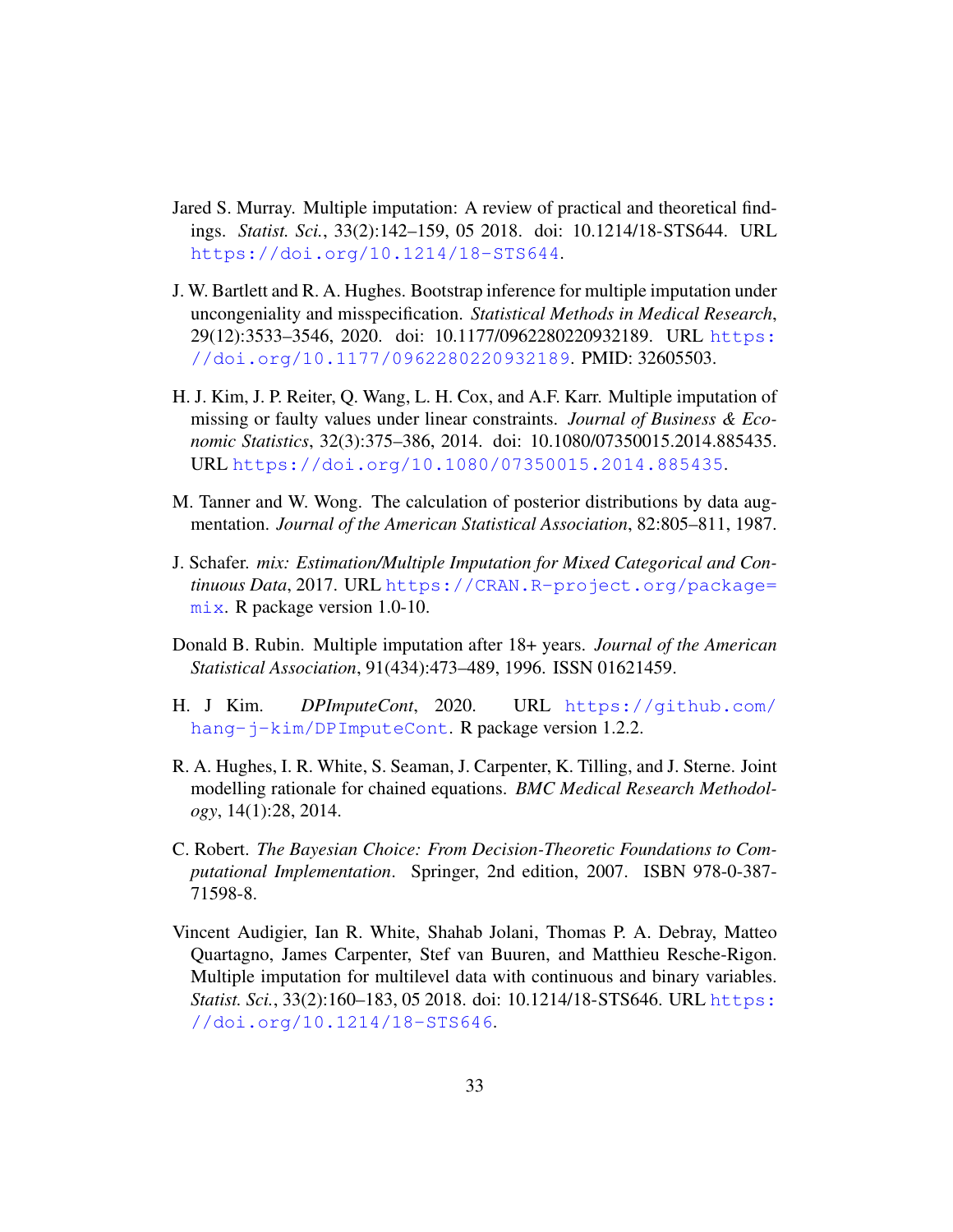- <span id="page-33-0"></span>L. Doove, S. van Buuren, and E. Dusseldorp. Recursive partitioning for missing data imputation in the presence of interaction effects. *Computational Statistics & Data Analysis*, 72:92–104, 2014. doi: 10.1016/j.csda.2013.10.025. URL <http://dx.doi.org/10.1016/j.csda.2013.10.025>.
- <span id="page-33-1"></span>Tim P Morris, Ian R White, and Patrick Royston. Tuning multiple imputation by predictive mean matching and local residual draws. *BMC medical research methodology*, 14(1):75, 2014.
- <span id="page-33-2"></span>Philipp Gaffert, Florian Meinfelder, and Volker Bosch. Towards multipleimputation-proper predictive mean matching. In *JSM 2018 - Proceedings of the Survey Research Methods Section*, pages 1026–1039. ASA, 2018.
- <span id="page-33-3"></span>J. Schafer and Alvaro A. Novo. *norm: Analysis of multivariate normal datasets with missing values*, 2013. URL [https://CRAN.R-project.org/](https://CRAN.R-project.org/package=norm) [package=norm](https://CRAN.R-project.org/package=norm). R package version 1.0-9.5.
- <span id="page-33-4"></span>A. Asuncion and D.J. Newman. UCI machine learning repository, 2007. URL <http://archive.ics.uci.edu/ml>.
- <span id="page-33-5"></span>Avner Bar-Hen and Vincent Audigier. An ensemble learning method for variable selection: application to high dimensional data and missing values, 2020.
- <span id="page-33-6"></span>R. F. Barber and E. J. Candès. Controlling the false discovery rate via knockoffs. *The Annals of Statistics*, 43(5):2055–2085, 2015.
- <span id="page-33-7"></span>Matthias Templ, Alexander Kowarik, and Peter Filzmoser. Iterative stepwise regression imputation using standard and robust methods. *Computational Statistics & Data Analysis*, 55(10):2793 – 2806, 2011. ISSN 0167-9473. doi: https://doi.org/10.1016/j.csda.2011.04.012. URL [http://www.sciencedirect.com/science/article/pii/](http://www.sciencedirect.com/science/article/pii/S0167947311001411) [S0167947311001411](http://www.sciencedirect.com/science/article/pii/S0167947311001411).
- <span id="page-33-8"></span>Yajuan Si and Jerome P. Reiter. Nonparametric bayesian multiple imputation for incomplete categorical variables in large-scale assessment surveys. *Journal of Educational and Behavioral Statistics*, 38(5):499–521, 2013. doi: 10.3102/ 1076998613480394.
- <span id="page-33-9"></span>Jared S Murray and Jerome P Reiter. Multiple imputation of missing categorical and continuous values via bayesian mixture models with local dependence, 2015. URL <http://arxiv.org/abs/1410.0438>.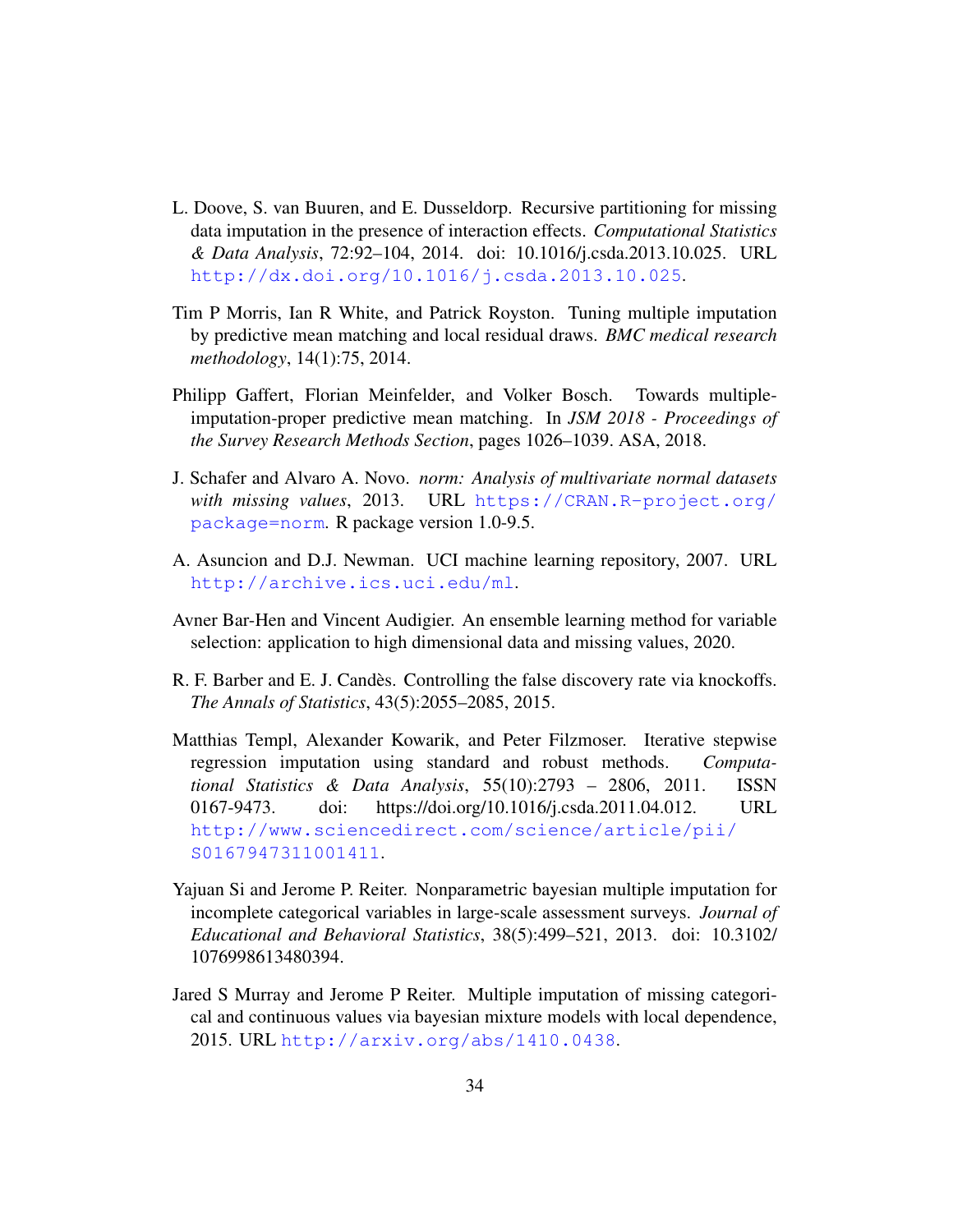- <span id="page-34-1"></span>Matthieu Resche-Rigon and Ian White. Multiple imputation by chained equations for systematically and sporadically missing multilevel data. *Statistical Methods in Medical Research*, 2016. http://dx.doi.org/10.1177/0962280216666564.
- <span id="page-34-2"></span>S. van Buuren. Multiple imputation of multilevel data. In *The Handbook of Advanced Multilevel Analysis*, chapter forthcoming. Routledge, Milton Park, UK, 2011.

## Appendix

## A Methods

## <span id="page-34-0"></span>A.1 Data Augmentation for JM-GL

- 1. initialize  $\zeta$  by  $\zeta^{(0)} = \zeta_{ML}$ , *i.e.* the maximum likelihood estimator obtained by an EM algorithm
- 2. for  $\ell$  in  $\{1, ..., L\}$

**I-step** for each i in  $\{1, ..., n\}$ 

(a) draw 
$$
w_i^{(\ell)}
$$
 from  $p(W|Z^{obs} = \mathbf{z}_i^{obs}, \zeta = \zeta^{(\ell-1)})$   
\n(b) draw  $z_i^{miss^{(\ell)}}$  from  $p(Z^{miss}|W = w_i^{(\ell)}, Z^{obs} = \mathbf{z}_i^{obs}, \mu = \boldsymbol{\mu}^{(\ell-1)}, \Sigma = \sum_{i=1}^{(\ell-1)} p_i$ 

P-step

(a) draw 
$$
\theta^{(\ell)}
$$
 from  $p(\theta|W = \mathbf{w}^{(\ell)})$   
\n(b) draw  $\Sigma^{(\ell)}$  from  $p(\Sigma|\theta = \theta^{(\ell)}, Z = \mathbf{Z}^{(\ell)})$   
\n(c) draw  $\mu^{(\ell)}$  from  $p(\mu|\theta = \theta^{(\ell)}, \Sigma = \Sigma^{(\ell)}, Z = \mathbf{Z}^{(\ell)}, W = \mathbf{w}^{(\ell)})$ 

with

$$
p\left(W = w | Z^{obs}, \zeta\right) = \frac{\theta_w exp\left(-\frac{1}{2}\left(\mathbf{z}_i^{obs} - \boldsymbol{\mu}_w^{obs}\right)^t \boldsymbol{\Sigma}^{obs^{-1}}\left(\mathbf{z}_i^{obs} - \boldsymbol{\mu}_w^{obs}\right)\right)}{\sum_{w'=1}^K \theta_{w'} exp\left(-\frac{1}{2}\left(\mathbf{z}_i^{obs} - \boldsymbol{\mu}_{w'}^{obs}\right)^t \boldsymbol{\Sigma}^{obs^{-1}}\left(\mathbf{z}_i^{obs} - \boldsymbol{\mu}_{w'}^{obs}\right)\right)}\n\times exp\left(\delta_{w,i}\right) \tag{15}
$$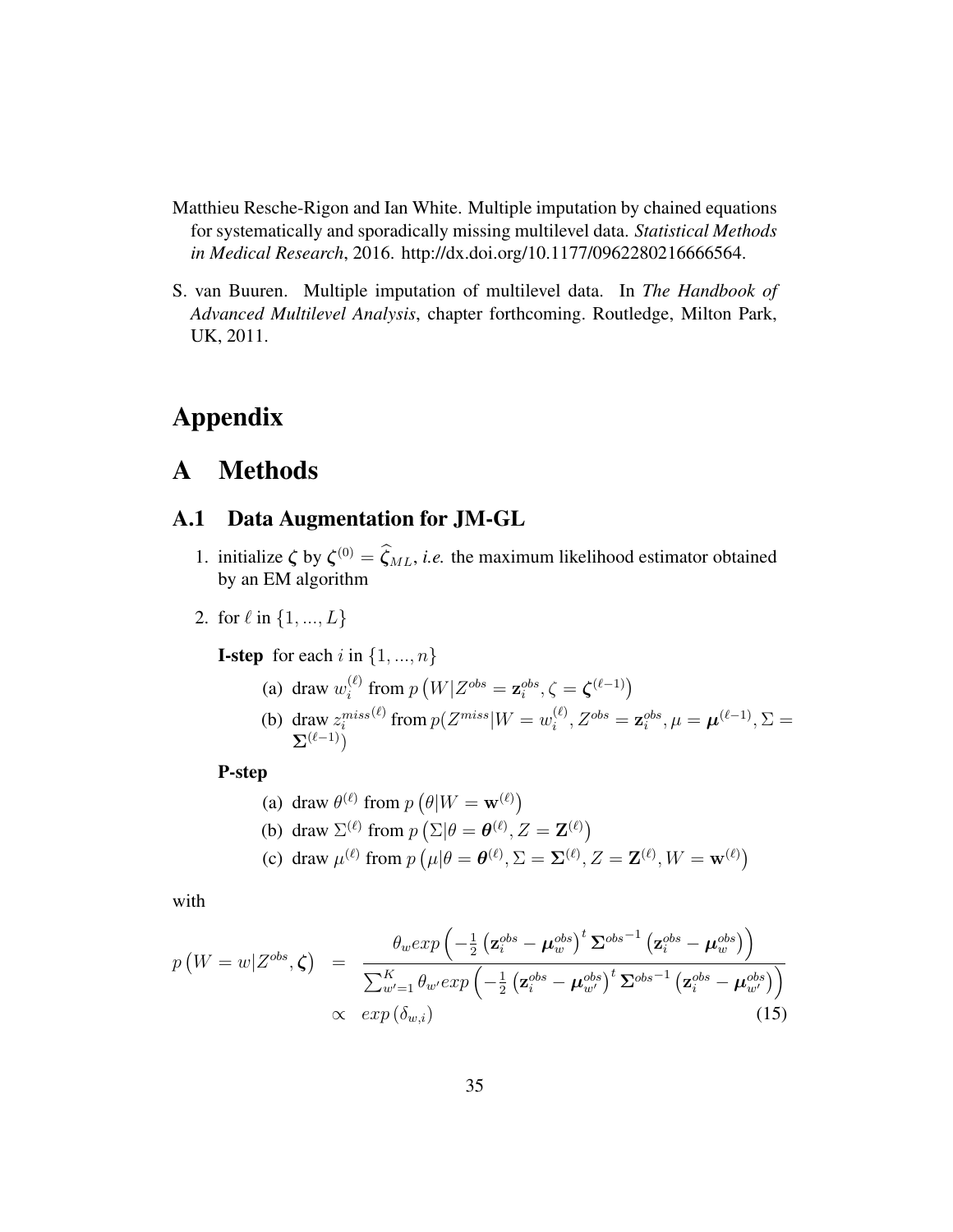where  $\delta_{w,i} = \mu_{w}^{obs} \Sigma^{obs^{-1}} z_i^{obs} - \frac{1}{2} \mu_{w}^{obs} \Sigma^{obs^{-1}} \mu_{w}^{obs} + log(\theta_w)$  is a linear discriminant function based on the reduced information in  $\mathbf{z}_i^{obs}$  and  $(\boldsymbol{\mu}_w^{obs}, \boldsymbol{\Sigma}^{obs})$  denotes the expectation and variance of  $Z^{obs}$  given  $W$ ;

$$
p(Z^{miss}|W=w,Z^{obs}=\mathbf{z}_i^{obs}, \mu=\boldsymbol{\mu}^{(\ell-1)}, \Sigma=\boldsymbol{\Sigma}^{(\ell-1)})
$$
(16)

the conditional distribution of the missing part of  $Z$  given the observed one in a specific class. Those distributions are well known in the context of normal data; finally, the P step consists in drawing from the posterior distributions provided in the previous section (Equations  $(11)$ ,  $(12)$  and  $(13)$ ).

### <span id="page-35-0"></span>A.2 FCS-homoscedastic

Denoting  $[A, B]$  the matrix obtained by merging two matrices A and B on the rows,  $\mathbb{Z}_j^{obs}$  the column j of Z restricted to its  $n_j^{obs}$  observed observations (i.e. so that  $r_{ij} = 1$  with  $\sum_i (r_{ij}) = n_j^{obs}$ ,  $\mathbf{Z}_{-j}$  the set of continuous variables except column j and  $\mathbb{Z}_{-j}^{obs}$  the set restricted to observed observations on  $\mathbb{Z}_j$ , the proposed algorithm is as follows:

- 1. Initialization:
	- Using the EM algorithm, find the ML estimate of  $\zeta$  and initialize  $W^{(0)}$ by a draw from the posterior distribution and  $\mathbf{Z}^{miss(0)}$  by a draw from its posterior distribution given  $W^{(0)}$
- 2. for  $\ell$  in  $\{1, ..., L\}$ 
	- (a)  $\mathbf{Z} \leftarrow \mathbf{Z}^{(\ell-1)}$
	- (b) for  $j$  in  $\{1, ..., p\}$ 
		- i. draw  $\beta_j^*$  and  $\sigma_j^*$  (the parameters of the linear regression model used to impute the jth variable) from their posterior distribution [\(van Buuren,](#page-31-3) [2018\)](#page-31-3):
			- fit the ML estimators  $(\widehat{\beta}_j, \widehat{\sigma}_j)$  of the linear regression model  $Z_{j}^{obs}=\left[\mathbf{U}^{(\ell-1)}\mathbf{Z}_{-j}\right]^{obs}\boldsymbol{\beta}_{j}+\varepsilon\text{ with }\varepsilon\sim\mathcal{N}\left(0,\sigma^{2}I_{n_{j}^{obs}}\right)$  $\setminus$
			- draw df from  $\chi^2(n_j^{obs} p K + 1)$  and compute  $\sigma_j^{\star^2} =$  $(\hat{\varepsilon})^t \hat{\varepsilon} / df$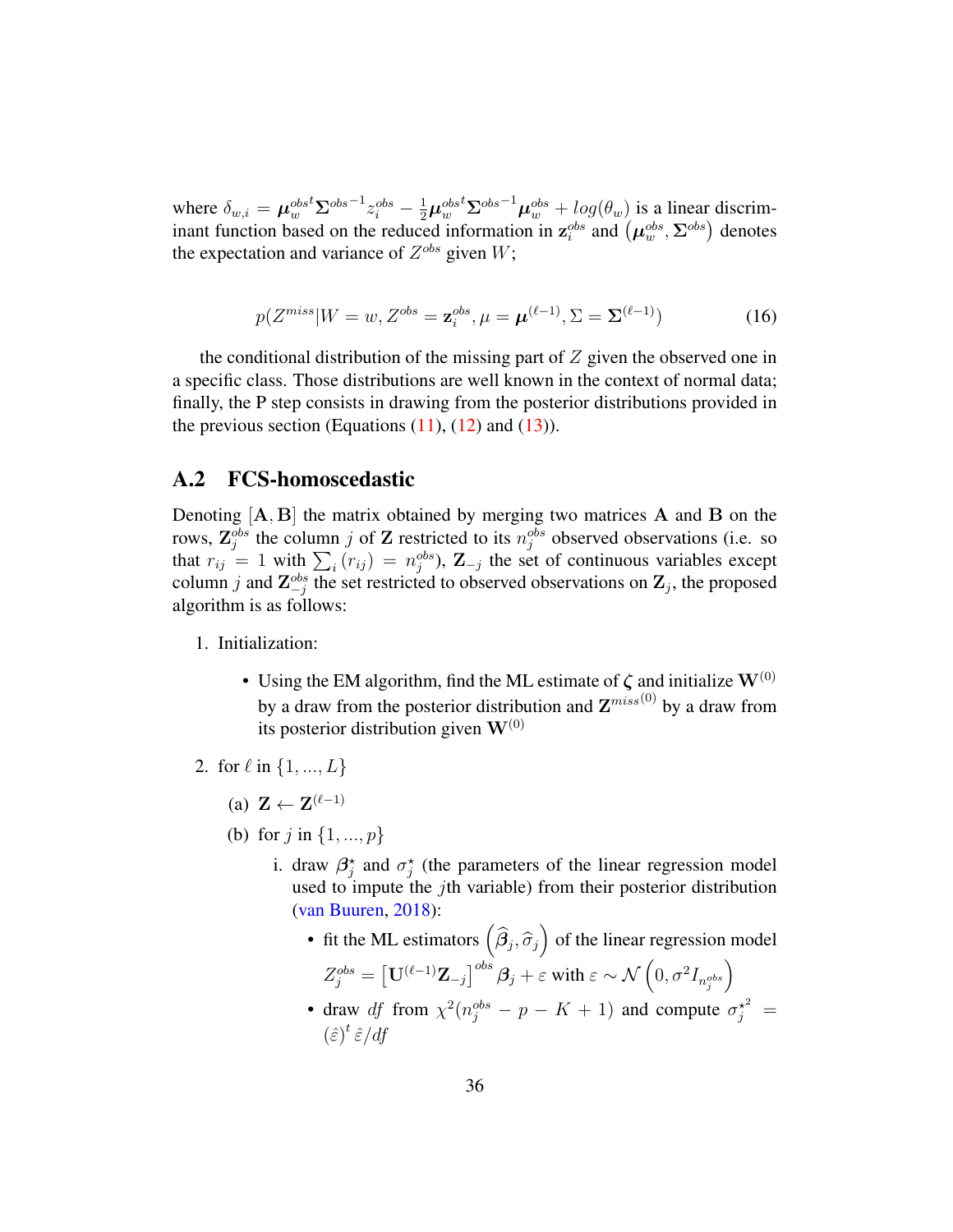• draw  $\beta_j^*$  from

$$
\mathcal{N}\left(\widehat{\boldsymbol{\beta}}_j, \sigma_j^{\star^2} \left( \left( \left[ \mathbf{U}^{(\ell-1)} \mathbf{Z}_{-j}^{obs} \right] \right)^t \left[ \mathbf{U}^{(\ell-1)} \mathbf{Z}_{-j}^{obs} \right] \right)^{-1} \right) \tag{17}
$$

ii. impute the missing values of  $\mathbf{Z}_j$  from  $\mathcal{N}\left(\left[\mathbf{U}^{(\ell-1)}\mathbf{Z}_{-j}\right]^{miss}\boldsymbol{\beta}_j^{\star},\sigma_j^{\star 2}I_{n_j^{miss}}\right]$  $\setminus$ 

- (c)  $\mathbf{Z}^{(\ell)} \leftarrow \mathbf{Z}$
- (d) by resampling individuals, generate a bootstrap replication  $Z^*$  from  $\mathbf{Z}^{(\ell)}$  and estimate  $\zeta$  the set of parameters of a homoscedastic gaussian mixture model. The associated estimate is denoted  $\zeta^*$
- (e) draw  $w_i^*$  (for all  $1 \le i \le n$ ) from

$$
P(W = w) \propto exp\left((\boldsymbol{\mu}_{w}^{\star})^{t} (\boldsymbol{\Sigma}^{\star})^{-1} \mathbf{z}_{i} - \frac{1}{2} (\boldsymbol{\mu}_{w}^{\star})^{t} (\boldsymbol{\Sigma}^{\star})^{-1} \boldsymbol{\mu}_{w}^{\star} + log(\boldsymbol{\theta}_{w}^{\star})\right)
$$
\n(18)

and derive the disjunctive table  $U^*$ 

- (f) draw  $\theta^{(\ell)}$  from  $\mathcal{D}(\alpha + diag((\mathbf{U}^{\star})^t \mathbf{U}^{\star}))$
- (g) draw  $w_i^{(\ell)}$  $i^{(k)}$  (for all  $1 \leq i \leq n$ ) from

$$
P(W = w) \propto exp\left((\boldsymbol{\mu}_{w}^{\star})^{t} (\boldsymbol{\Sigma}^{\star})^{-1} \mathbf{z}_{i} - \frac{1}{2} (\boldsymbol{\mu}_{w}^{\star})^{t} (\boldsymbol{\Sigma}^{\star})^{-1} \boldsymbol{\mu}_{w}^{\star} + log(\boldsymbol{\theta}_{w}^{(\ell)})\right)
$$
\n(19)

## <span id="page-36-0"></span>A.3 FCS-heteroscedastic

- 1. Initialization:
	- Using the EM algorithm, find the ML estimate of  $\zeta$  and initialize  $\mathbf{W}^{(0)}$ by a draw from the posterior distribution and  $\mathbf{Z}^{miss(0)}$  by a draw from its posterior distribution given  $W^{(0)}$
- 2. for  $\ell$  in  $1.L$ 
	- (a)  $\mathbf{Z} \leftarrow \mathbf{Z}^{(\ell-1)}$
	- (b) for  $j$  in  $1...p$ 
		- i. draw  $\beta_j^*$  and  $\sigma_j^* = (\sigma_{1j}^*, ..., \sigma_{Kj}^*)$  from their posterior distribution (as proposed in [Resche-Rigon and White](#page-34-1) [\(2016\)](#page-34-1) or [van Buuren](#page-34-2) [\(2011\)](#page-34-2))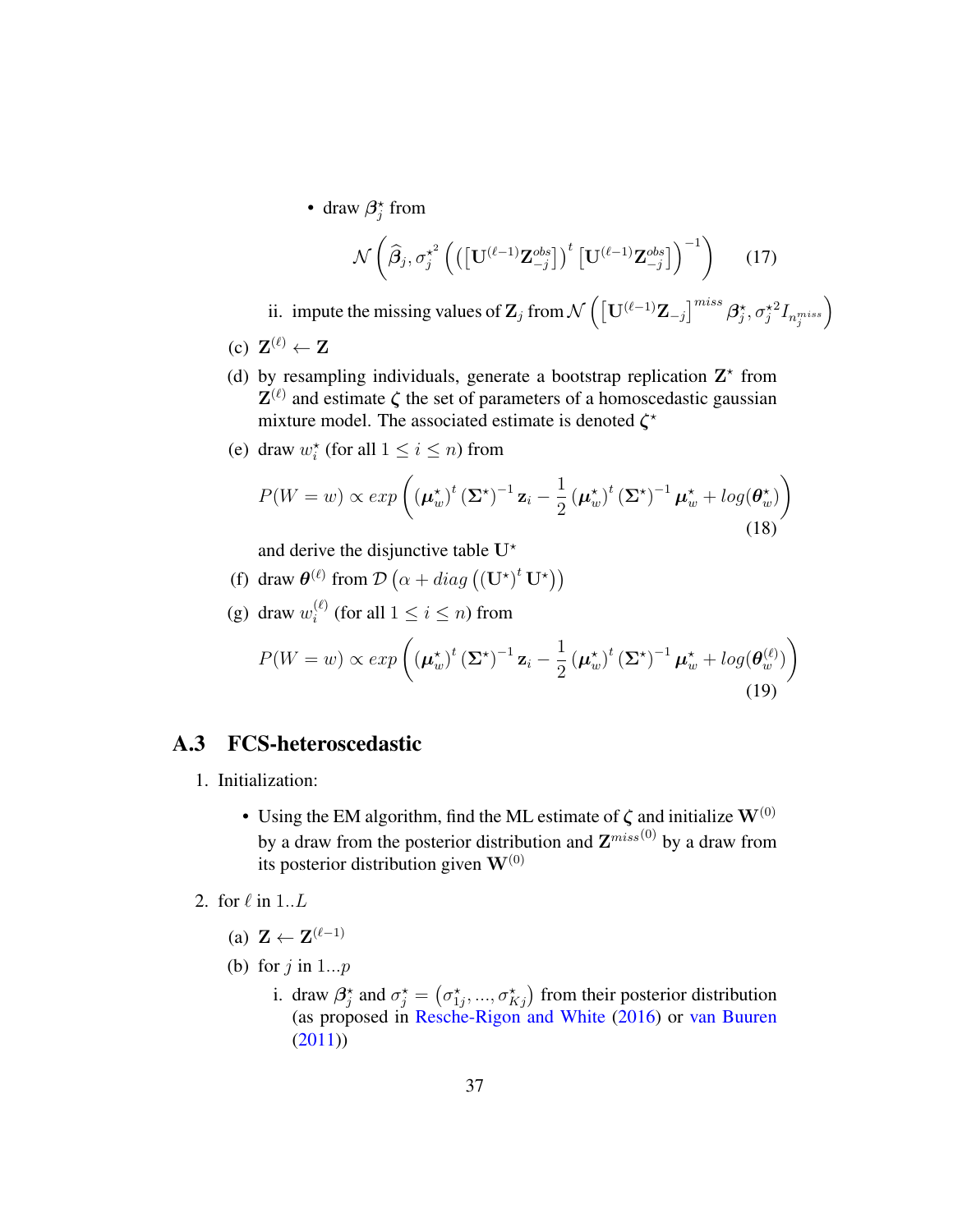- ii. impute the missing values of  $z_{ij}$  from the linear heteroscedastic regression model corresponding to the cluster  $w_i$  (for all  $1 \leq i \leq$ n)
- (c)  $\mathbf{Z}^{(\ell)} \leftarrow \mathbf{Z}$
- (d) by resampling individuals, generate a bootstrap replication  $Z^*$  from  $\mathbf{Z}^{(\ell)}$  and estimate  $\zeta$  the set of parameters of a heteroscedastic gaussian mixture model. The associated estimate is denoted  $\zeta^*$
- (e) draw  $w_i^*$  (for all  $1 \le i \le n$ ) from

$$
P(W = w) \propto exp\left(-\frac{1}{2}log|\Sigma_{w}^{\star}| - \frac{1}{2}(\mathbf{z}_{i} - \boldsymbol{\mu}_{w}^{\star})^{t}(\boldsymbol{\Sigma}_{w}^{\star})^{-1}(\mathbf{z}_{i} - \boldsymbol{\mu}_{w}^{\star}) + log(\boldsymbol{\theta}_{w}^{\star})\right)
$$
\n(20)

and derive the disjunctive table  $U^*$ 

- (f) draw  $\theta^{(\ell)}$  from  $\mathcal{D}(\alpha + diag((\mathbf{U}^{\star})^t \mathbf{U}^{\star}))$
- (g) draw  $w_i^{(\ell)}$  $i^{(\ell)}$  (for all  $1 \leq i \leq n$ ) from

$$
P(W = w) \propto exp\left(-\frac{1}{2}log|\Sigma_{w}^{\star}| - \frac{1}{2}\left(\mathbf{z}_{i} - \boldsymbol{\mu}_{w}^{\star}\right)^{t}\left(\boldsymbol{\Sigma}_{w}^{\star}\right)^{-1}\left(\mathbf{z}_{i} - \boldsymbol{\mu}_{w}^{\star}\right) + log(\boldsymbol{\theta}_{w}^{(\ell)})\right)
$$
\n(21)

## B Simulations

## B.1 Simulation design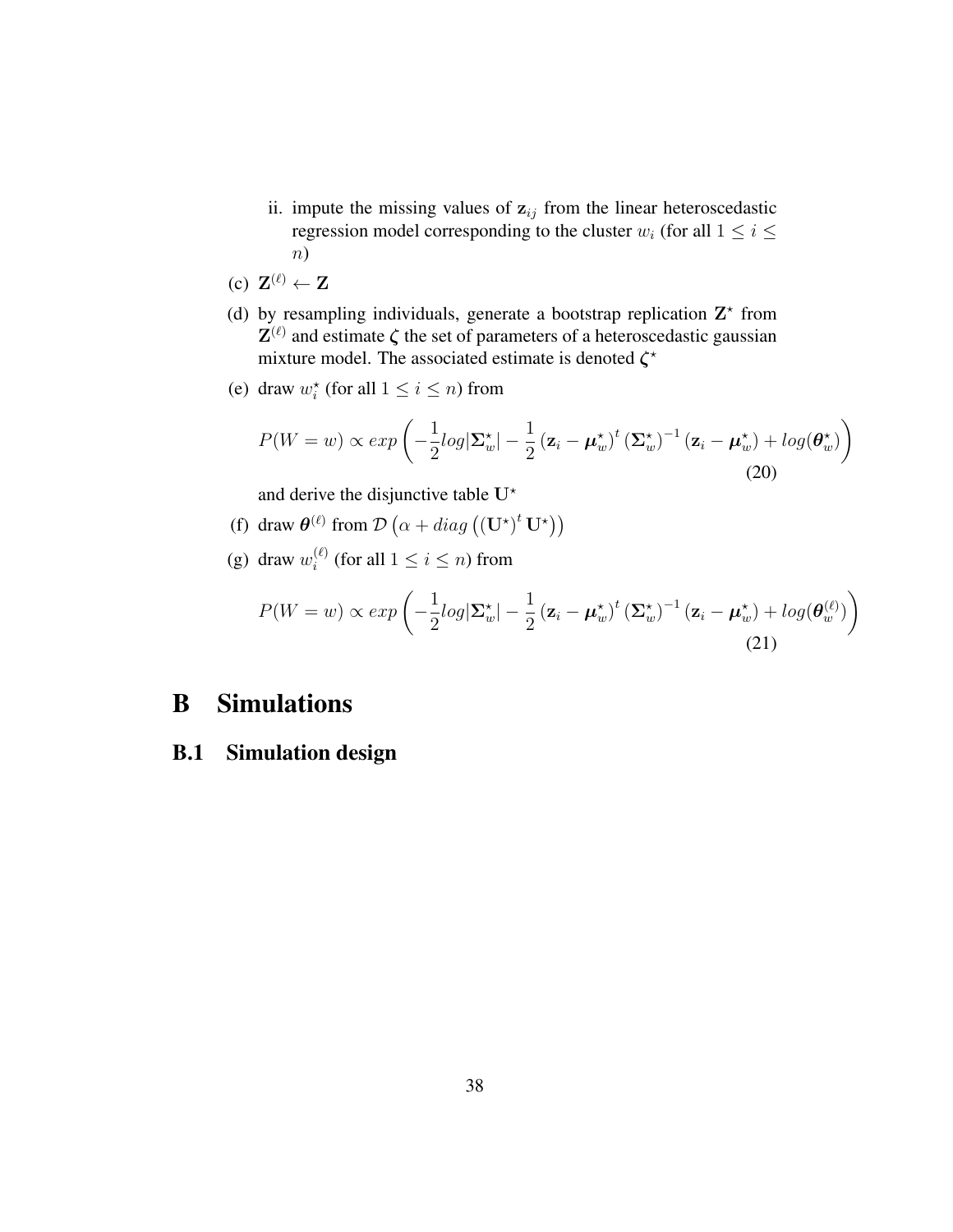| of individuals in cluster $w$                                                                                                        |   |             |                |     |                                                                                                                                                                                     |                                                                                                                                                                                                                  | $(1 \leq w \leq K)$ and $(\mu_w, \Sigma_w)$ denotes the mean and covariance matrix in cluster w.                                  |             |                                              |                                                        |                                                                                                                                                                 |               |
|--------------------------------------------------------------------------------------------------------------------------------------|---|-------------|----------------|-----|-------------------------------------------------------------------------------------------------------------------------------------------------------------------------------------|------------------------------------------------------------------------------------------------------------------------------------------------------------------------------------------------------------------|-----------------------------------------------------------------------------------------------------------------------------------|-------------|----------------------------------------------|--------------------------------------------------------|-----------------------------------------------------------------------------------------------------------------------------------------------------------------|---------------|
| Configuration                                                                                                                        |   |             | $n_w$          |     |                                                                                                                                                                                     |                                                                                                                                                                                                                  | $\mu_w$                                                                                                                           |             |                                              |                                                        | $\Sigma_w$                                                                                                                                                      |               |
| $model-I$                                                                                                                            | က | 250         | 250            |     | $\mu_a(2)$                                                                                                                                                                          |                                                                                                                                                                                                                  | $\mu_{c}(2)$                                                                                                                      |             |                                              |                                                        |                                                                                                                                                                 |               |
|                                                                                                                                      |   |             | $250$<br>$250$ |     |                                                                                                                                                                                     |                                                                                                                                                                                                                  |                                                                                                                                   |             |                                              |                                                        |                                                                                                                                                                 |               |
|                                                                                                                                      |   |             |                |     |                                                                                                                                                                                     |                                                                                                                                                                                                                  | $\mu_c(1.5)\\ \mu_c(2.5)$                                                                                                         |             |                                              |                                                        | $\Sigma(0.3) \ \Sigma(0.3) \ \Sigma(0.3)$                                                                                                                       |               |
|                                                                                                                                      |   |             |                |     |                                                                                                                                                                                     |                                                                                                                                                                                                                  |                                                                                                                                   |             |                                              |                                                        |                                                                                                                                                                 |               |
| $\begin{array}{l} model-II\\ model-III\\ model-IVI\\ model-V\\ model-VI\\ model-VI\\ model-VII\\ model=VII\\ model=VIII \end{array}$ |   | 33333903833 |                | 250 |                                                                                                                                                                                     |                                                                                                                                                                                                                  |                                                                                                                                   | $-\mu_c(2)$ | ลิลิลิลิลิลิลิลิลิ<br>OOOOOOOOOO<br>WWWWWWWW |                                                        |                                                                                                                                                                 | $\Sigma(0.3)$ |
|                                                                                                                                      |   |             |                |     |                                                                                                                                                                                     |                                                                                                                                                                                                                  |                                                                                                                                   |             |                                              |                                                        |                                                                                                                                                                 |               |
|                                                                                                                                      |   |             |                |     |                                                                                                                                                                                     |                                                                                                                                                                                                                  |                                                                                                                                   |             |                                              |                                                        |                                                                                                                                                                 |               |
|                                                                                                                                      |   |             |                |     |                                                                                                                                                                                     |                                                                                                                                                                                                                  |                                                                                                                                   |             |                                              |                                                        |                                                                                                                                                                 |               |
| $model - IX$                                                                                                                         |   |             |                |     |                                                                                                                                                                                     |                                                                                                                                                                                                                  |                                                                                                                                   |             |                                              |                                                        |                                                                                                                                                                 |               |
|                                                                                                                                      |   |             |                |     |                                                                                                                                                                                     |                                                                                                                                                                                                                  |                                                                                                                                   |             |                                              |                                                        |                                                                                                                                                                 |               |
| $model - X$ $model - XI$                                                                                                             |   |             |                |     | $\begin{array}{l} \mu_a(1.5) \\ \mu_a(2.5) \\ \mu_a(2) \\ \mu_a(2) \\ \mu_a(2) \\ \mu_a(2) \\ \mu_a(2) \\ \mu_a(2) \\ \mu_a(2) \\ \mu_a(2) \\ \mu_a(1.5) \\ \mu_a(1.5) \end{array}$ | $\begin{array}{l} \mu_b(2) \\ \mu_b(1.5) \\ \mu_b(2.5) \\ \mu_b(2) \\ \mu_b(3) \\ \mu_b(4) \\ \mu_b(5) \\ \mu_b(6) \\ \mu_b(7) \\ \mu_b(8) \\ \mu_b(9) \\ \mu_b(1.5) \\ \mu_b(1.5) \\ \mu_b(1.5) \\ \end{array}$ | $\begin{array}{l} \mu_{c}(2) \\ \mu_{c}(2) \\ \mu_{c}(2) \\ \mu_{c}(2) \\ \mu_{c}(1) \\ \mu_{c}(1.5) \\ \mu_{c}(1.5) \end{array}$ |             |                                              | ลิลิลิลิลิลิลิลิลิลิลิ<br>OOOOOOOOOOOO<br>ผมผมผมผมผมผม | $\begin{array}{l} \Omega(0,3) \\ \Omega(0,3) \\ \Omega(0,0,3) \\ \Omega(0,0,0) \\ \Omega(0,0,0) \\ \Omega(0,0,0) \\ \Omega(0,0,0) \\ \Omega(0,0,0) \end{array}$ |               |
|                                                                                                                                      |   |             |                |     |                                                                                                                                                                                     |                                                                                                                                                                                                                  |                                                                                                                                   |             |                                              |                                                        |                                                                                                                                                                 |               |
| $\Sigma(\rho) =$                                                                                                                     |   |             |                |     |                                                                                                                                                                                     |                                                                                                                                                                                                                  |                                                                                                                                   |             |                                              |                                                        |                                                                                                                                                                 |               |
|                                                                                                                                      |   |             |                |     |                                                                                                                                                                                     |                                                                                                                                                                                                                  |                                                                                                                                   |             |                                              |                                                        |                                                                                                                                                                 |               |
|                                                                                                                                      |   |             |                |     |                                                                                                                                                                                     |                                                                                                                                                                                                                  |                                                                                                                                   |             |                                              |                                                        |                                                                                                                                                                 |               |

<span id="page-38-0"></span>Table 2: Simulation design: values of the parameters used for data generation. Data are generated according to 11  $_w$  denotes the number Table 2: Simulation design: values of the parameters used for data generation. Data are generated according to 11  $\dot{\rm s}$  $w$ ) denotes the mean and covariance matrix in cluster w $\mathbf{z}$  denotes the number of components of the mixture,  $K)$  and  $(\boldsymbol{\mu}$  $\rtimes$ ≤different gaussian mixture models. w≤ $w(1)$ of individuals in cluster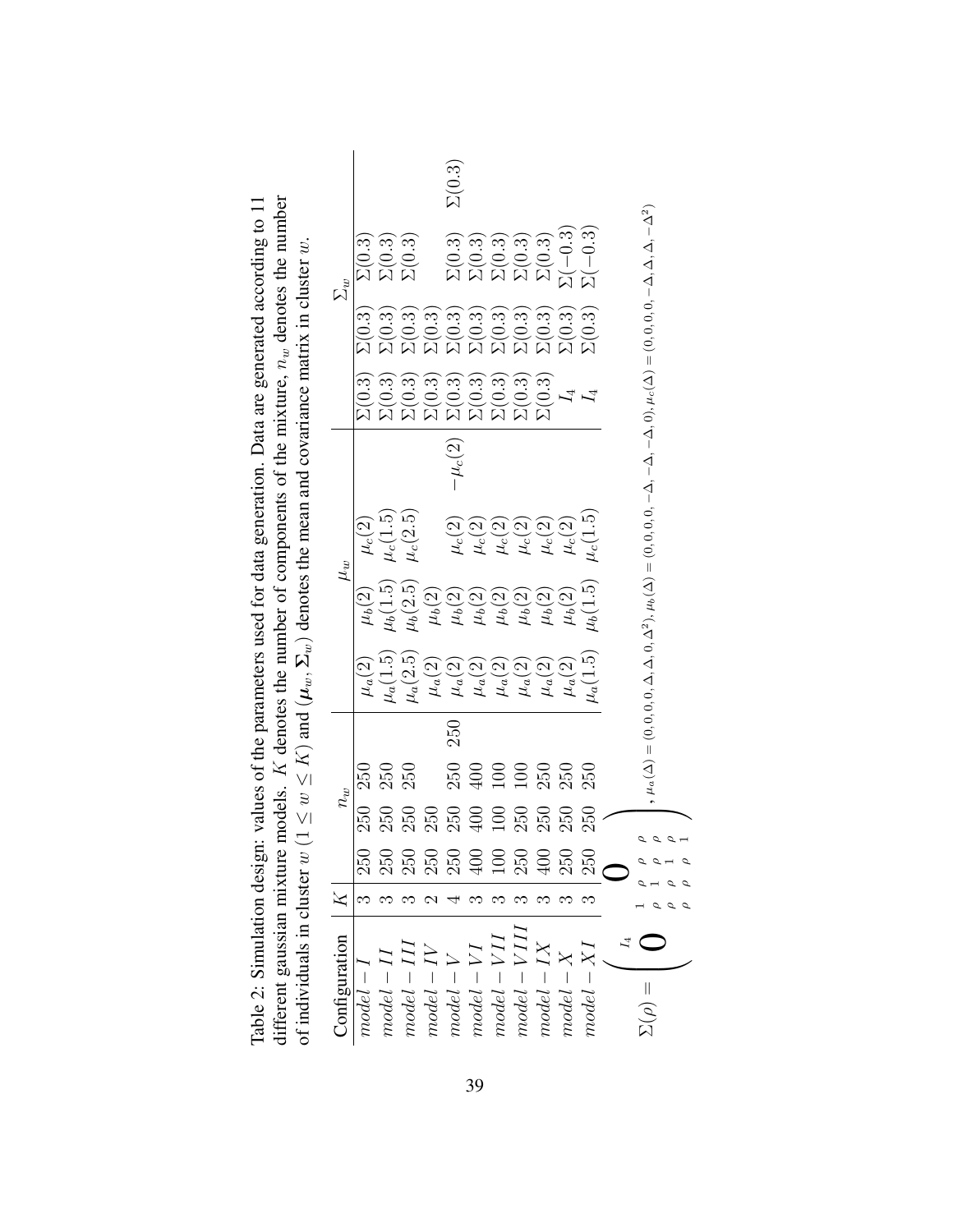## B.2 Results

<span id="page-39-0"></span>Table 3: model-I: median adjusted rand index and interquartile range over the S generated tables for various multiple imputation methods (JM-DP, JM-GL, JMnorm, FCS-hetero, FCS-homo, FCS-norm), various single imputation method (SI) and various missing data mechanisms (MCAR or MAR with 10%, 25% or 40% of missing values).  $S < 200$  indicates failures of the imputation method. Clustering is performed using finite gaussian mixture models. As benchmark, results before adding missing values using bagging (Full-bagging) or not (Full) are also reported.

|                   |     |       |       |     | <b>MCAR</b> |       |     |       |       |     |       |       |     | MAR <sub>1</sub> |       |     |       |       |
|-------------------|-----|-------|-------|-----|-------------|-------|-----|-------|-------|-----|-------|-------|-----|------------------|-------|-----|-------|-------|
|                   |     | 10%   |       |     | 25%         |       |     | 40%   |       |     | 10%   |       |     | 25%              |       |     | 40%   |       |
|                   | S   | q50%  | IO    | Ŧ.  | q50%        | IO    | S   | q50%  | IO    | S   | q50%  | IO    | S   | q50%             | IQ    | S   | q50%  | IO    |
| Full-boot         | 200 | 0.992 | 0.004 | 200 | 0.992       | 0.004 | 200 | 0.992 | 0.004 | 200 | 0.992 | 0.004 | 200 | 0.992            | 0.004 | 200 | 0.992 | 0.004 |
| Full              | 200 | 0.992 | 0.004 | 200 | 0.992       | 0.004 | 200 | 0.992 | 0.004 | 200 | 0.992 | 0.004 | 200 | 0.992            | 0.004 | 200 | 0.992 | 0.004 |
| JM-DP             | 200 | 0.980 | 0.012 | 200 | 0.925       | 0.023 | 200 | 0.802 | 0.032 | 200 | 0.948 | 0.023 | 200 | 0.816            | 0.033 | 200 | 0.639 | 0.048 |
| $JM$ - $GL$       | 200 | 0.984 | 0.012 | 200 | 0.929       | 0.023 | 196 | 0.803 | 0.036 | 200 | 0.949 | 0.017 | 199 | 0.817            | 0.034 | 194 | 0.641 | 0.043 |
| JM-norm           | 200 | 0.980 | 0.012 | 200 | 0.914       | 0.025 | 200 | 0.770 | 0.038 | 200 | 0.941 | 0.019 | 200 | 0.800            | 0.034 | 200 | 0.610 | 0.045 |
| FCS-hetero        | 200 | 0.980 | 0.012 | 200 | 0.918       | 0.027 | 200 | 0.792 | 0.035 | 200 | 0.945 | 0.020 | 200 | 0.813            | 0.036 | 200 | 0.630 | 0.040 |
| FCS-homo          | 200 | 0.980 | 0.012 | 200 | 0.921       | 0.019 | 200 | 0.795 | 0.035 | 200 | 0.945 | 0.020 | 200 | 0.813            | 0.036 | 200 | 0.630 | 0.032 |
| FCS-norm          | 200 | 0.980 | 0.012 | 200 | 0.910       | 0.023 | 200 | 0.767 | 0.034 | 200 | 0.941 | 0.020 | 200 | 0.802            | 0.037 | 200 | 0.608 | 0.042 |
| $JM$ -DP $(SI)$   | 200 | 0.976 | 0.012 | 200 | 0.906       | 0.030 | 200 | 0.764 | 0.039 | 200 | 0.941 | 0.023 | 200 | 0.799            | 0.036 | 200 | 0.616 | 0.043 |
| $JM$ -GL $(SI)$   | 200 | 0.980 | 0.012 | 200 | 0.914       | 0.020 | 196 | 0.781 | 0.034 | 200 | 0.941 | 0.020 | 199 | 0.806            | 0.031 | 194 | 0.627 | 0.041 |
| $JM$ -norm $(SI)$ | 200 | 0.960 | 0.016 | 200 | 0.857       | 0.027 | 200 | 0.678 | 0.040 | 200 | 0.921 | 0.019 | 200 | 0.749            | 0.033 | 200 | 0.547 | 0.043 |
| FCS-hetero (SI)   | 200 | 0.976 | 0.016 | 200 | 0.899       | 0.023 | 200 | 0.753 | 0.036 | 200 | 0.941 | 0.019 | 200 | 0.792            | 0.035 | 200 | 0.610 | 0.038 |
| FCS-homo (SI)     | 200 | 0.976 | 0.016 | 200 | 0.901       | 0.022 | 200 | 0.753 | 0.036 | 200 | 0.941 | 0.023 | 200 | 0.793            | 0.033 | 200 | 0.608 | 0.038 |
| FCS-norm (SI)     | 200 | 0.960 | 0.020 | 200 | 0.853       | 0.022 | 200 | 0.672 | 0.043 | 200 | 0.918 | 0.023 | 200 | 0.746            | 0.031 | 200 | 0.550 | 0.036 |

Table 4: model-II:median adjusted rand index and interquartile range over the S generated tables for various multiple imputation methods (JM-DP, JM-GL, JMnorm, FCS-hetero, FCS-homo, FCS-norm), various single imputation method (SI) and various missing data mechanisms (MCAR or MAR with 10%, 25% or 40% of missing values).  $S < 200$  indicates failures of the imputation method. Clustering is performed using finite gaussian mixture models. As benchmark, results before adding missing values using bagging (Full-bagging) or not (Full) are also reported.

|                               |     |       |       |     | <b>MCAR</b> |       |     |       |       |     |       |       |     | MAR <sub>1</sub> |       |     |       |       |
|-------------------------------|-----|-------|-------|-----|-------------|-------|-----|-------|-------|-----|-------|-------|-----|------------------|-------|-----|-------|-------|
|                               |     | 10%   |       |     | 25%         |       |     | 40%   |       |     | 10%   |       |     | 25%              |       |     | 40%   |       |
|                               | S   | q50%  | IO    | S   | q50%        | IO    | S   | q50%  | ю     | S   | q50%  | Ю     | S   | q50%             | IQ    | S   | q50%  | IO    |
| Full-boot                     | 200 | 0.937 | 0.019 | 200 | 0.937       | 0.019 | 200 | 0.937 | 0.019 | 200 | 0.937 | 0.019 | 200 | 0.937            | 0.019 | 200 | 0.937 | 0.019 |
| Full                          | 200 | 0.937 | 0.019 | 200 | 0.937       | 0.019 | 200 | 0.937 | 0.019 | 200 | 0.937 | 0.019 | 200 | 0.937            | 0.019 | 200 | 0.937 | 0.019 |
| JM-DP                         | 200 | 0.906 | 0.026 | 200 | 0.813       | 0.032 | 200 | 0.662 | 0.040 | 200 | 0.873 | 0.023 | 200 | 0.723            | 0.036 | 200 | 0.540 | 0.042 |
| JM-GL                         | 200 | 0.904 | 0.024 | 195 | 0.814       | 0.029 | 192 | 0.665 | 0.039 | 197 | 0.872 | 0.022 | 196 | 0.729            | 0.035 | 191 | 0.542 | 0.040 |
| JM-norm                       | 200 | 0.899 | 0.026 | 200 | 0.800       | 0.032 | 200 | 0.643 | 0.043 | 200 | 0.865 | 0.023 | 200 | 0.711            | 0.039 | 200 | 0.522 | 0.040 |
| FCS-hetero                    | 200 | 0.904 | 0.024 | 200 | 0.811       | 0.035 | 200 | 0.659 | 0.039 | 200 | 0.872 | 0.022 | 200 | 0.720            | 0.037 | 200 | 0.534 | 0.040 |
| FCS-homo                      | 200 | 0.907 | 0.023 | 200 | 0.814       | 0.033 | 200 | 0.670 | 0.042 | 200 | 0.872 | 0.023 | 200 | 0.724            | 0.034 | 200 | 0.543 | 0.039 |
| $FCS-norm$                    | 200 | 0.899 | 0.026 | 200 | 0.802       | 0.033 | 200 | 0.643 | 0.046 | 200 | 0.869 | 0.026 | 200 | 0.709            | 0.040 | 200 | 0.522 | 0.044 |
| $JM$ -DP $(SI)$               | 200 | 0.888 | 0.029 | 200 | 0.760       | 0.039 | 200 | 0.586 | 0.044 | 200 | 0.853 | 0.026 | 200 | 0.685            | 0.034 | 200 | 0.492 | 0.042 |
| $JM$ -GL $(SI)$               | 200 | 0.892 | 0.026 | 195 | 0.777       | 0.035 | 192 | 0.611 | 0.044 | 197 | 0.855 | 0.025 | 196 | 0.696            | 0.037 | 191 | 0.504 | 0.040 |
| JM-norm (SI)                  | 200 | 0.873 | 0.026 | 200 | 0.726       | 0.034 | 200 | 0.533 | 0.048 | 200 | 0.839 | 0.026 | 200 | 0.652            | 0.039 | 200 | 0.453 | 0.047 |
| FCS-hetero (SI)               | 200 | 0.891 | 0.026 | 200 | 0.771       | 0.041 | 200 | 0.600 | 0.037 | 200 | 0.856 | 0.025 | 200 | 0.692            | 0.040 | 200 | 0.500 | 0.046 |
| FCS-homo (SI)                 | 200 | 0.892 | 0.030 | 200 | 0.774       | 0.037 | 200 | 0.607 | 0.038 | 200 | 0.858 | 0.027 | 200 | 0.693            | 0.039 | 200 | 0.507 | 0.040 |
| $\overline{FCS}$ -norm $(SI)$ | 200 | 0.868 | 0.030 | 200 | 0.719       | 0.041 | 200 | 0.533 | 0.041 | 200 | 0.836 | 0.029 | 200 | 0.646            | 0.045 | 200 | 0.454 | 0.045 |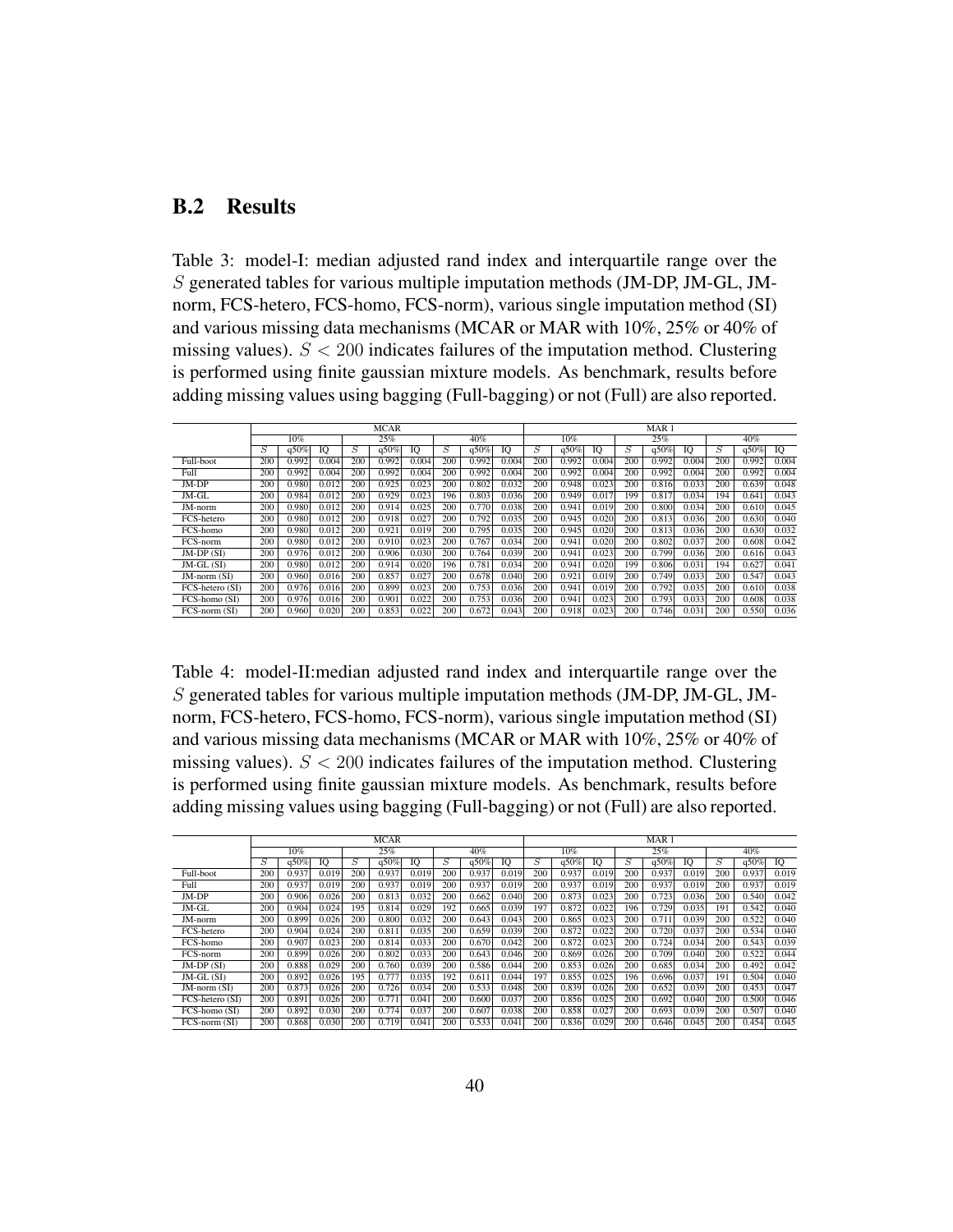Table 5: model-III: median adjusted rand index and interquartile range over the S generated tables for various multiple imputation methods (JM-DP, JM-GL, JMnorm, FCS-hetero, FCS-homo, FCS-norm), various single imputation method (SI) and various missing data mechanisms (MCAR or MAR with 10%, 25% or 40% of missing values).  $S < 200$  indicates failures of the imputation method. Clustering is performed using finite gaussian mixture models. As benchmark, results before adding missing values using bagging (Full-bagging) or not (Full) are also reported.

|                   |     |       |       |     | <b>MCAR</b> |       |     |       |       |     |       |       |     | MAR <sub>1</sub> |       |     |       |       |
|-------------------|-----|-------|-------|-----|-------------|-------|-----|-------|-------|-----|-------|-------|-----|------------------|-------|-----|-------|-------|
|                   |     | 10%   |       |     | 25%         |       |     | 40%   |       |     | 10%   |       |     | 25%              |       |     | 40%   |       |
|                   | S   | q50%  | IO    | S   | q50%        | IO    | S   | q50%  | IO    | S   | q50%  | ю     | S   | q50%             | IO    | S   | q50%  | IO    |
| Full-boot         | 200 | 1.000 | 0.000 | 200 | 000.1       | 0.000 | 200 | 1.000 | 0.000 | 200 | 1.000 | 0.000 | 200 | 000.1            | 0.000 | 200 | 000.1 | 0.000 |
| Full              | 200 | 1.000 | 0.000 | 200 | .000        | 0.000 | 200 | 1.000 | 0.000 | 200 | 1.000 | 0.000 | 200 | 1.000            | 0.000 | 200 | 000.1 | 0.000 |
| JM-DP             | 200 | 0.996 | 0.004 | 200 | 0.955       | 0.020 | 200 | 0.842 | 0.029 | 200 | 0.964 | 0.020 | 200 | 0.839            | 0.031 | 200 | 0.666 | 0.040 |
| JM-GL             | 200 | 0.996 | 0.008 | 198 | 0.953       | 0.020 | 195 | 0.844 | 0.030 | 200 | 0.964 | 0.016 | 200 | 0.842            | 0.030 | 194 | 0.667 | 0.038 |
| JM-norm           | 200 | 0.992 | 0.008 | 200 | 0.941       | 0.027 | 200 | 0.810 | 0.033 | 200 | 0.958 | 0.016 | 200 | 0.826            | 0.032 | 200 | 0.636 | 0.040 |
| FCS-hetero        | 200 | 0.992 | 0.004 | 200 | 0.945       | 0.020 | 200 | 0.824 | 0.030 | 200 | 0.960 | 0.016 | 200 | 0.828            | 0.034 | 200 | 0.649 | 0.043 |
| FCS-homo          | 200 | 0.992 | 0.004 | 200 | 0.945       | 0.020 | 200 | 0.824 | 0.037 | 200 | 0.960 | 0.016 | 200 | 0.831            | 0.033 | 200 | 0.650 | 0.040 |
| $FCS-norm$        | 200 | 0.992 | 0.008 | 200 | 0.941       | 0.023 | 200 | 0.809 | 0.030 | 200 | 0.956 | 0.020 | 200 | 0.824            | 0.036 | 200 | 0.634 | 0.040 |
| $JM$ -DP $(SI)$   | 200 | 0.992 | 0.008 | 200 | 0.945       | 0.023 | 200 | 0.825 | 0.032 | 200 | 0.960 | 0.017 | 200 | 0.832            | 0.037 | 200 | 0.652 | 0.039 |
| $JM$ -GL $(SI)$   | 200 | 0.996 | 0.004 | 198 | 0.947       | 0.020 | 195 | 0.832 | 0.029 | 200 | 0.964 | 0.012 | 200 | 0.835            | 0.031 | 194 | 0.656 | 0.042 |
| $JM$ -norm $(SI)$ | 200 | 0.982 | 0.012 | 200 | 0.902       | 0.027 | 200 | 0.736 | 0.042 | 200 | 0.941 | 0.019 | 200 | 0.784            | 0.033 | 200 | 0.586 | 0.034 |
| FCS-hetero (SI)   | 200 | 0.992 | 0.008 | 200 | 0.929       | 0.023 | 200 | 0.792 | 0.036 | 200 | 0.956 | 0.020 | 200 | 0.817            | 0.035 | 200 | 0.630 | 0.038 |
| FCS-homo (SI)     | 200 | 0.992 | 0.008 | 200 | 0.929       | 0.023 | 200 | 0.792 | 0.036 | 200 | 0.953 | 0.019 | 200 | 0.813            | 0.039 | 200 | 0.634 | 0.038 |
| FCS-norm (SI)     | 200 | 0.980 | 0.012 | 200 | 0.898       | 0.030 | 200 | 0.729 | 0.034 | 200 | 0.937 | 0.019 | 200 | 0.779            | 0.039 | 200 | 0.581 | 0.040 |

Table 6: model-IV: median adjusted rand index and interquartile range over the S generated tables for various multiple imputation methods (JM-DP, JM-GL, JMnorm, FCS-hetero, FCS-homo, FCS-norm), various single imputation method (SI) and various missing data mechanisms (MCAR or MAR with 10%, 25% or 40% of missing values).  $S < 200$  indicates failures of the imputation method. Clustering is performed using finite gaussian mixture models. As benchmark, results before adding missing values using bagging (Full-bagging) or not (Full) are also reported.

|                   |     |         |       |     | <b>MCAR</b> |       |     |       |       |     |       |       |     | MAR <sub>1</sub> |       |     |       |       |
|-------------------|-----|---------|-------|-----|-------------|-------|-----|-------|-------|-----|-------|-------|-----|------------------|-------|-----|-------|-------|
|                   |     | 10%     |       |     | 25%         |       |     | 40%   |       |     | 10%   |       |     | 25%              |       |     | 40%   |       |
|                   | S   | $q50\%$ | IQ    | S   | q50%        | ю     | S   | q50%  | ю     | S   | q50%  | Ю     | S   | q50%             | IQ    | S   | q50%  | 10    |
| Full-boot         | 200 | 0.992   | 0.008 | 200 | 0.992       | 0.008 | 200 | 0.992 | 0.008 | 200 | 0.992 | 0.008 | 200 | 0.992            | 0.008 | 200 | 0.992 | 0.008 |
| Full              | 200 | 0.992   | 0.008 | 200 | 0.992       | 0.008 | 200 | 0.992 | 0.008 | 200 | 0.992 | 0.008 | 200 | 0.992            | 0.008 | 200 | 0.992 | 0.008 |
| $JM-DP$           | 200 | 0.976   | 0.024 | 200 | 0.952       | 0.024 | 200 | 0.883 | 0.045 | 200 | 0.960 | 0.024 | 200 | 0.868            | 0.047 | 200 | 0.705 | 0.047 |
| JM-GL             | 194 | 0.984   | 0.024 | 198 | 0.952       | 0.024 | 196 | 0.883 | 0.040 | 193 | 0.960 | 0.024 | 194 | 0.868            | 0.045 | 194 | 0.712 | 0.054 |
| JM-norm           | 200 | 0.984   | 0.024 | 200 | 0.952       | 0.031 | 200 | 0.883 | 0.038 | 200 | 0.956 | 0.024 | 200 | 0.861            | 0.045 | 200 | 0.705 | 0.054 |
| FCS-hetero        | 200 | 0.984   | 0.024 | 200 | 0.952       | 0.024 | 200 | 0.891 | 0.045 | 200 | 0.960 | 0.024 | 200 | 0.861            | 0.045 | 200 | 0.705 | 0.054 |
| FCS-homo          | 200 | 0.984   | 0.024 | 200 | 0.952       | 0.024 | 200 | 0.883 | 0.040 | 200 | 0.960 | 0.024 | 200 | 0.865            | 0.045 | 200 | 0.705 | 0.061 |
| FCS-norm          | 200 | 0.984   | 0.024 | 200 | 0.952       | 0.031 | 200 | 0.883 | 0.038 | 200 | 0.960 | 0.024 | 200 | 0.861            | 0.045 | 200 | 0.705 | 0.049 |
| $JM-DP(SI)$       | 200 | 0.976   | 0.016 | 200 | 0.937       | 0.031 | 200 | 0.853 | 0.046 | 200 | 0.952 | 0.023 | 200 | 0.846            | 0.052 | 200 | 0.682 | 0.053 |
| $JM$ -GL $(SI)$   | 194 | 0.976   | 0.022 | 198 | 0.937       | 0.023 | 196 | 0.861 | 0.052 | 193 | 0.952 | 0.031 | 194 | 0.846            | 0.044 | 194 | 0.685 | 0.064 |
| $JM$ -norm $(SI)$ | 200 | 0.976   | 0.024 | 200 | 0.929       | 0.031 | 200 | 0.831 | 0.044 | 200 | 0.945 | 0.025 | 200 | 0.831            | 0.051 | 200 | 0.665 | 0.059 |
| FCS-hetero (SI)   | 200 | 0.976   | 0.018 | 200 | 0.945       | 0.031 | 200 | 0.861 | 0.044 | 200 | 0.952 | 0.024 | 200 | 0.846            | 0.052 | 200 | 0.688 | 0.060 |
| FCS-homo (SI)     | 200 | 0.976   | 0.016 | 200 | 0.945       | 0.031 | 200 | 0.865 | 0.039 | 200 | 0.952 | 0.031 | 200 | 0.853            | 0.039 | 200 | 0.692 | 0.060 |
| FCS-norm (SI)     | 200 | 0.968   | 0.024 | 200 | 0.921       | 0.031 | 200 | 0.839 | 0.046 | 200 | 0.945 | 0.031 | 200 | 0.831            | 0.044 | 200 | 0.665 | 0.059 |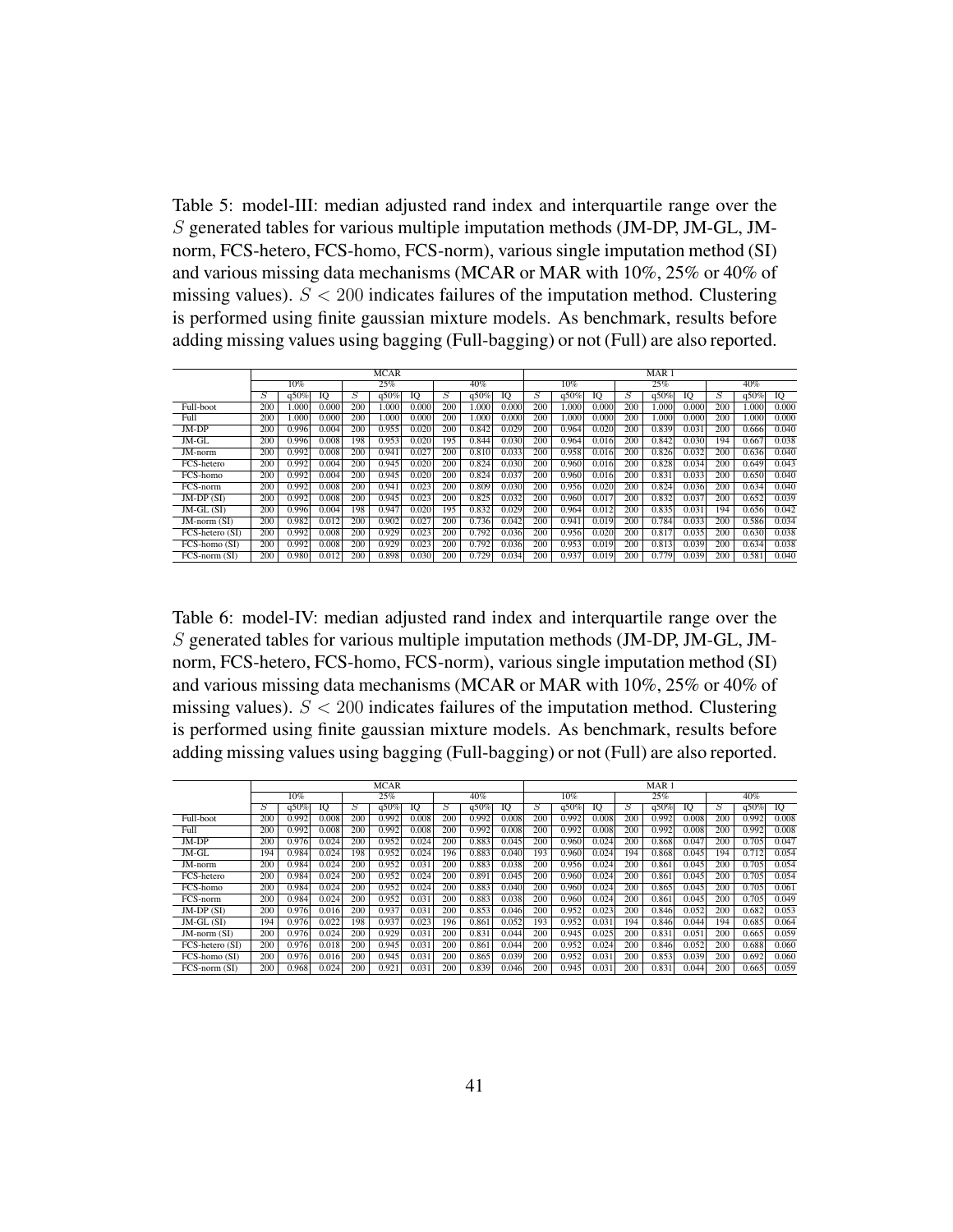<span id="page-41-0"></span>Table 7: model-V: median adjusted rand index and interquartile range over the S generated tables for various multiple imputation methods (JM-DP, JM-GL, JMnorm, FCS-hetero, FCS-homo, FCS-norm), various single imputation method (SI) and various missing data mechanisms (MCAR or MAR with 10%, 25% or 40% of missing values).  $S < 200$  indicates failures of the imputation method. Clustering is performed using finite gaussian mixture models. As benchmark, results before adding missing values using bagging (Full-bagging) or not (Full) are also reported.

|                   |     |        |       |     | <b>MCAR</b> |       |     |       |       |     |       |       |     | MAR <sub>1</sub> |       |     |       |       |
|-------------------|-----|--------|-------|-----|-------------|-------|-----|-------|-------|-----|-------|-------|-----|------------------|-------|-----|-------|-------|
|                   |     | $10\%$ |       |     | 25%         |       |     | 40%   |       |     | 10%   |       |     | 25%              |       |     | 40%   |       |
|                   | S   | q50%   | IO    | S   | q50%        | IO    | S   | q50%  | IO    | 5   | q50%  | Ю     | S   | q50%             | IO    | S   | q50%  | IO    |
| Full-boot         | 200 | 0.976  | 0.008 | 200 | 0.976       | 0.008 | 200 | 0.976 | 0.008 | 200 | 0.976 | 0.008 | 200 | 0.976            | 0.008 | 200 | 0.976 | 0.008 |
| Full              | 200 | 0.976  | 0.008 | 200 | 0.976       | 0.008 | 200 | 0.976 | 0.008 | 200 | 0.976 | 0.008 | 200 | 0.976            | 0.008 | 200 | 0.976 | 0.008 |
| JM-DP             | 200 | 0.938  | 0.017 | 200 | 0.819       | 0.030 | 200 | 0.645 | 0.028 | 200 | 0.902 | 0.022 | 200 | 0.729            | 0.034 | 200 | 0.522 | 0.031 |
| JM-GL             | 174 | 0.938  | 0.016 | 106 | 0.822       | 0.026 | 62  | 0.648 | 0.027 | 177 | 0.901 | 0.020 | 134 | 0.730            | 0.036 | 102 | 0.522 | 0.040 |
| $JM$ -norm        | 200 | 0.935  | 0.018 | 200 | 0.812       | 0.031 | 200 | 0.630 | 0.034 | 200 | 0.894 | 0.022 | 200 | 0.717            | 0.034 | 200 | 0.513 | 0.036 |
| FCS-hetero        | 200 | 0.935  | 0.020 | 200 | 0.818       | 0.026 | 200 | 0.642 | 0.030 | 200 | 0.897 | 0.022 | 200 | 0.722            | 0.031 | 200 | 0.518 | 0.034 |
| FCS-homo          | 200 | 0.937  | 0.016 | 200 | 0.821       | 0.023 | 200 | 0.645 | 0.028 | 200 | 0.900 | 0.020 | 200 | 0.726            | 0.031 | 200 | 0.521 | 0.032 |
| FCS-norm          | 200 | 0.935  | 0.015 | 200 | 0.813       | 0.030 | 200 | 0.629 | 0.030 | 200 | 0.893 | 0.020 | 200 | 0.718            | 0.036 | 200 | 0.510 | 0.035 |
| $JM$ -DP $(SI)$   | 200 | 0.923  | 0.019 | 200 | 0.789       | 0.029 | 200 | 0.605 | 0.030 | 200 | 0.887 | 0.021 | 200 | 0.706            | 0.030 | 200 | 0.508 | 0.035 |
| $JM$ -GL $(SI)$   | 174 | 0.928  | 0.015 | 106 | 0.802       | 0.025 | 62  | 0.623 | 0.031 | 177 | 0.892 | 0.019 | 134 | 0.713            | 0.030 | 102 | 0.519 | 0.037 |
| $JM$ -norm $(SI)$ | 200 | 0.905  | 0.022 | 200 | 0.743       | 0.029 | 200 | 0.542 | 0.034 | 200 | 0.869 | 0.022 | 200 | 0.667            | 0.034 | 200 | 0.456 | 0.059 |
| FCS-hetero (SI)   | 200 | 0.923  | 0.019 | 200 | 0.786       | 0.031 | 200 | 0.598 | 0.027 | 200 | 0.887 | 0.020 | 200 | 0.699            | 0.032 | 200 | 0.499 | 0.026 |
| FCS-homo (SI)     | 200 | 0.925  | 0.015 | 200 | 0.790       | 0.026 | 200 | 0.603 | 0.029 | 200 | 0.887 | 0.024 | 200 | 0.704            | 0.035 | 200 | 0.504 | 0.031 |
| $FCS-norm(SI)$    | 200 | 0.904  | 0.022 | 200 | 0.746       | 0.027 | 200 | 0.545 | 0.032 | 200 | 0.869 | 0.022 | 200 | 0.668            | 0.037 | 200 | 0.455 | 0.053 |

Table 8: model-VI: median adjusted rand index and interquartile range over the S generated tables for various multiple imputation methods (JM-DP, JM-GL, JMnorm, FCS-hetero, FCS-homo, FCS-norm), various single imputation method (SI) and various missing data mechanisms (MCAR or MAR with 10%, 25% or 40% of missing values).  $S < 200$  indicates failures of the imputation method. Clustering is performed using finite gaussian mixture models. As benchmark, results before adding missing values using bagging (Full-bagging) or not (Full) are also reported.

|                   |     |        |       |     | <b>MCAR</b> |       |     |       |       |     |       |       |     | MAR <sub>1</sub> |       |     |       |       |
|-------------------|-----|--------|-------|-----|-------------|-------|-----|-------|-------|-----|-------|-------|-----|------------------|-------|-----|-------|-------|
|                   |     | $10\%$ |       |     | 25%         |       |     | 40%   |       |     | 10%   |       |     | 25%              |       |     | 40%   |       |
|                   | S   | q50%   | ю     | S   | q50%        | ю     | S   | q50%  | ю     | S   | q50%  | ю     | S   | q50%             | IQ    | S   | q50%  | 10    |
| Full-boot         | 200 | 0.995  | 0.005 | 200 | 0.995       | 0.005 | 200 | 0.995 | 0.005 | 200 | 0.995 | 0.005 | 200 | 0.995            | 0.005 | 200 | 0.995 | 0.005 |
| Full              | 200 | 0.995  | 0.005 | 200 | 0.995       | 0.005 | 200 | 0.995 | 0.005 | 200 | 0.995 | 0.005 | 200 | 0.995            | 0.005 | 200 | 0.995 | 0.005 |
| $JM-DP$           | 200 | 0.985  | 0.007 | 200 | 0.929       | 0.017 | 200 | 0.803 | 0.023 | 200 | 0.949 | 0.017 | 200 | 0.814            | 0.028 | 200 | 0.640 | 0.037 |
| JM-GL             | 200 | 0.985  | 0.007 | 200 | 0.929       | 0.019 | 195 | 0.805 | 0.030 | 200 | 0.951 | 0.015 | 200 | 0.819            | 0.026 | 197 | 0.639 | 0.037 |
| JM-norm           | 200 | 0.980  | 0.010 | 200 | 0.912       | 0.019 | 200 | 0.770 | 0.029 | 200 | 0.943 | 0.015 | 200 | 0.801            | 0.026 | 200 | 0.608 | 0.035 |
| FCS-hetero        | 200 | 0.983  | 0.010 | 200 | 0.922       | 0.017 | 200 | 0.796 | 0.025 | 200 | 0.948 | 0.017 | 200 | 0.814            | 0.025 | 200 | 0.630 | 0.032 |
| FCS-homo          | 200 | 0.983  | 0.010 | 200 | 0.924       | 0.017 | 200 | 0.795 | 0.027 | 200 | 0.948 | 0.015 | 200 | 0.815            | 0.029 | 200 | 0.633 | 0.034 |
| FCS-norm          | 200 | 0.980  | 0.010 | 200 | 0.910       | 0.021 | 200 | 0.772 | 0.030 | 200 | 0.943 | 0.015 | 200 | 0.801            | 0.025 | 200 | 0.611 | 0.034 |
| $JM-DP(SI)$       | 200 | 0.980  | 0.011 | 200 | 0.910       | 0.019 | 200 | 0.773 | 0.032 | 200 | 0.943 | 0.017 | 200 | 0.802            | 0.027 | 200 | 0.620 | 0.038 |
| $JM$ -GL $(SI)$   | 200 | 0.983  | 0.010 | 200 | 0.914       | 0.019 | 195 | 0.781 | 0.028 | 200 | 0.945 | 0.015 | 200 | 0.808            | 0.027 | 197 | 0.623 | 0.032 |
| $JM$ -norm $(SI)$ | 200 | 0.963  | 0.012 | 200 | 0.856       | 0.024 | 200 | 0.676 | 0.034 | 200 | 0.921 | 0.015 | 200 | 0.751            | 0.026 | 200 | 0.549 | 0.036 |
| FCS-hetero (SI)   | 200 | 0.975  | 0.007 | 200 | 0.900       | 0.017 | 200 | 0.754 | 0.030 | 200 | 0.939 | 0.015 | 200 | 0.792            | 0.029 | 200 | 0.606 | 0.031 |
| FCS-homo (SI)     | 200 | 0.978  | 0.012 | 200 | 0.900       | 0.019 | 200 | 0.755 | 0.028 | 200 | 0.941 | 0.017 | 200 | 0.793            | 0.024 | 200 | 0.605 | 0.036 |
| FCS-norm (SI)     | 200 | 0.963  | 0.015 | 200 | 0.853       | 0.021 | 200 | 0.676 | 0.031 | 200 | 0.921 | 0.019 | 200 | 0.750            | 0.033 | 200 | 0.551 | 0.036 |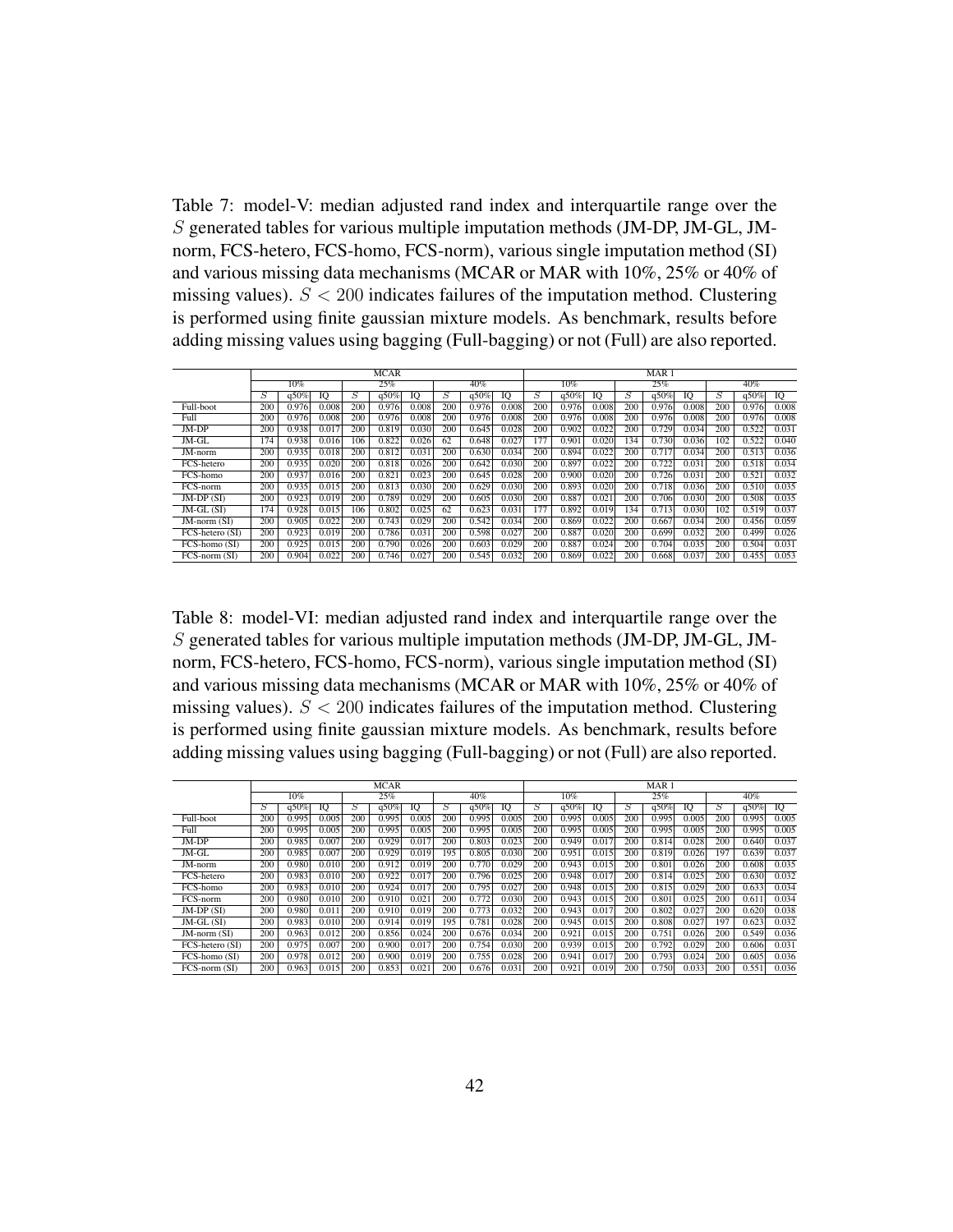Table 9: model-VII: median adjusted rand index and interquartile range over the S generated tables for various multiple imputation methods (JM-DP, JM-GL, JMnorm, FCS-hetero, FCS-homo, FCS-norm), various single imputation method (SI) and various missing data mechanisms (MCAR or MAR with 10%, 25% or 40% of missing values).  $S < 200$  indicates failures of the imputation method. Clustering is performed using finite gaussian mixture models. As benchmark, results before adding missing values using bagging (Full-bagging) or not (Full) are also reported.

|                   |     |       |       |     | <b>MCAR</b> |       |     |       |       |     |       |       |     | MAR <sub>1</sub> |       |     |       |       |
|-------------------|-----|-------|-------|-----|-------------|-------|-----|-------|-------|-----|-------|-------|-----|------------------|-------|-----|-------|-------|
|                   |     | 10%   |       |     | 25%         |       |     | 40%   |       |     | 10%   |       |     | 25%              |       |     | 40%   |       |
|                   | S   | q50%  | IO    | S   | q50%        | IO    | S   | q50%  | IO    | S   | q50%  | ю     | S   | q50%             | IO    | S   | q50%  | IO    |
| Full-boot         | 200 | 0.995 | 0.010 | 200 | 0.995       | 0.010 | 200 | 0.995 | 0.010 | 200 | 0.995 | 0.010 | 200 | 0.995            | 0.010 | 200 | 0.995 | 0.010 |
| Full              | 200 | 1.000 | 0.010 | 200 | .000        | 0.010 | 200 | 1.000 | 0.010 | 200 | 1.000 | 0.010 | 200 | 1.000            | 0.010 | 200 | 000.1 | 0.010 |
| JM-DP             | 200 | 0.980 | 0.020 | 200 | 0.921       | 0.039 | 200 | 0.791 | 0.061 | 200 | 0.950 | 0.039 | 200 | 0.809            | 0.053 | 200 | 0.631 | 0.071 |
| JM-GL             | 198 | 0.980 | 0.020 | 192 | 0.921       | 0.038 | 187 | 0.800 | 0.059 | 198 | 0.950 | 0.029 | 196 | 0.817            | 0.047 | 187 | 0.639 | 0.058 |
| JM-norm           | 200 | 0.980 | 0.020 | 200 | 0.902       | 0.038 | 200 | 0.764 | 0.070 | 200 | 0.941 | 0.029 | 200 | 0.791            | 0.054 | 200 | 0.614 | 0.066 |
| FCS-hetero        | 200 | 0.980 | 0.020 | 200 | 0.912       | 0.038 | 200 | 0.791 | 0.059 | 200 | 0.950 | 0.030 | 200 | 0.809            | 0.048 | 200 | 0.628 | 0.064 |
| FCS-homo          | 200 | 0.980 | 0.020 | 200 | 0.921       | 0.038 | 200 | 0.791 | 0.058 | 200 | 0.950 | 0.020 | 200 | 0.809            | 0.055 | 200 | 0.630 | 0.064 |
| FCS-norm          | 200 | 0.980 | 0.020 | 200 | 0.902       | 0.038 | 200 | 0.764 | 0.063 | 200 | 0.945 | 0.032 | 200 | 0.799            | 0.054 | 200 | 0.616 | 0.072 |
| $JM$ -DP $(SI)$   | 200 | 0.970 | 0.020 | 200 | 0.892       | 0.048 | 200 | 0.717 | 0.077 | 200 | 0.940 | 0.032 | 200 | 0.791            | 0.062 | 200 | 0.591 | 0.078 |
| $JM$ -GL $(SI)$   | 198 | 0.980 | 0.020 | 192 | 0.912       | 0.038 | 187 | 0.776 | 0.059 | 198 | 0.941 | 0.030 | 196 | 0.800            | 0.054 | 187 | 0.627 | 0.064 |
| $JM$ -norm $(SI)$ | 200 | 0.960 | 0.029 | 200 | 0.846       | 0.054 | 200 | 0.655 | 0.080 | 200 | 0.921 | 0.039 | 200 | 0.746            | 0.060 | 200 | 0.535 | 0.072 |
| FCS-hetero (SI)   | 200 | 0.970 | 0.022 | 200 | 0.893       | 0.039 | 200 | 0.739 | 0.062 | 200 | 0.941 | 0.039 | 200 | 0.783            | 0.047 | 200 | 0.606 | 0.062 |
| FCS-homo (SI)     | 200 | 0.970 | 0.030 | 200 | 0.902       | 0.047 | 200 | 0.748 | 0.068 | 200 | 0.941 | 0.022 | 200 | 0.790            | 0.054 | 200 | 0.609 | 0.065 |
| FCS-norm (SI)     | 200 | 0.960 | 0.020 | 200 | 0.837       | 0.055 | 200 | 0.662 | 0.067 | 200 | 0.921 | 0.039 | 200 | 0.738            | 0.061 | 200 | 0.540 | 0.069 |

Table 10: model-VIII: median adjusted rand index and interquartile range over the S generated tables for various multiple imputation methods (JM-DP, JM-GL, JM-norm, FCS-hetero, FCS-homo, FCS-norm), various single imputation method (SI) and various missing data mechanisms (MCAR or MAR with 10%, 25% or 40% of missing values).  $S < 200$  indicates failures of the imputation method. Clustering is performed using finite gaussian mixture models. As benchmark, results before adding missing values using bagging (Full-bagging) or not (Full) are also reported.

|                             |     |       |       |     | <b>MCAR</b> |       |                |       |       |     |       |       |     | MAR <sub>1</sub> |       |     |       |       |
|-----------------------------|-----|-------|-------|-----|-------------|-------|----------------|-------|-------|-----|-------|-------|-----|------------------|-------|-----|-------|-------|
|                             |     | 10%   |       |     | 25%         |       |                | 40%   |       |     | 10%   |       |     | 25%              |       |     | 40%   |       |
|                             | Ŝ   | q50%  | IO    | Ŝ   | q50%        | IO    | $\overline{S}$ | q50%  | IQ    | S   | q50%  | IO    | S   | q50%             | IO    | S   | q50%  | IO    |
| Full-boot                   | 200 | 0.988 | 0.012 | 200 | 0.988       | 0.012 | 200            | 0.988 | 0.012 | 200 | 0.988 | 0.012 | 200 | 0.988            | 0.012 | 200 | 0.988 | 0.012 |
| Full                        | 200 | 0.988 | 0.006 | 200 | 0.988       | 0.006 | 200            | 0.988 | 0.006 | 200 | 0.988 | 0.006 | 200 | 0.988            | 0.006 | 200 | 0.988 | 0.006 |
| JM-DP                       | 200 | 0.980 | 0.014 | 200 | 0.938       | 0.027 | 200            | 0.842 | 0.035 | 200 | 0.951 | 0.018 | 200 | 0.840            | 0.034 | 200 | 0.661 | 0.048 |
| JM-GL                       | 195 | 0.982 | 0.014 | 197 | 0.942       | 0.024 | 191            | 0.851 | 0.034 | 198 | 0.954 | 0.018 | 195 | 0.841            | 0.032 | 192 | 0.674 | 0.047 |
| JM-norm                     | 200 | 0.977 | 0.014 | 200 | 0.924       | 0.026 | 200            | 0.810 | 0.041 | 200 | 0.948 | 0.018 | 200 | 0.822            | 0.037 | 200 | 0.632 | 0.067 |
| FCS-hetero                  | 200 | 0.980 | 0.013 | 200 | 0.935       | 0.025 | 200            | 0.834 | 0.035 | 200 | 0.950 | 0.015 | 200 | 0.835            | 0.033 | 200 | 0.654 | 0.055 |
| FCS-homo                    | 200 | 0.980 | 0.012 | 200 | 0.935       | 0.022 | 200            | 0.836 | 0.033 | 200 | 0.952 | 0.017 | 200 | 0.839            | 0.034 | 200 | 0.670 | 0.049 |
| FCS-norm                    | 200 | 0.976 | 0.014 | 200 | 0.924       | 0.026 | 200            | 0.812 | 0.038 | 200 | 0.947 | 0.022 | 200 | 0.825            | 0.034 | 200 | 0.633 | 0.076 |
| $JM$ -DP $(SI)$             | 200 | 0.974 | 0.013 | 200 | 0.915       | 0.028 | 200            | 0.791 | 0.040 | 200 | 0.943 | 0.022 | 200 | 0.813            | 0.039 | 200 | 0.633 | 0.045 |
| JM-GL (SI)                  | 195 | 0.978 | 0.015 | 197 | 0.924       | 0.023 | 191            | 0.809 | 0.039 | 198 | 0.944 | 0.020 | 195 | 0.821            | 0.030 | 192 | 0.653 | 0.050 |
| $JM$ -norm $(SI)$           | 200 | 0.959 | 0.020 | 200 | 0.864       | 0.035 | 200            | 0.702 | 0.052 | 200 | 0.921 | 0.024 | 200 | 0.769            | 0.037 | 200 | 0.575 | 0.049 |
| FCS-hetero (SI)             | 200 | 0.976 | 0.014 | 200 | 0.914       | 0.028 | 200            | 0.796 | 0.040 | 200 | 0.942 | 0.021 | 200 | 0.811            | 0.036 | 200 | 0.635 | 0.045 |
| $\overline{FCS}$ -homo (SI) | 200 | 0.974 | 0.016 | 200 | 0.917       | 0.024 | 200            | 0.798 | 0.042 | 200 | 0.942 | 0.019 | 200 | 0.818            | 0.033 | 200 | 0.642 | 0.041 |
| FCS-norm (SI)               | 200 | 0.961 | 0.020 | 200 | 0.863       | 0.029 | 200            | 0.705 | 0.046 | 200 | 0.924 | 0.024 | 200 | 0.763            | 0.049 | 200 | 0.570 | 0.047 |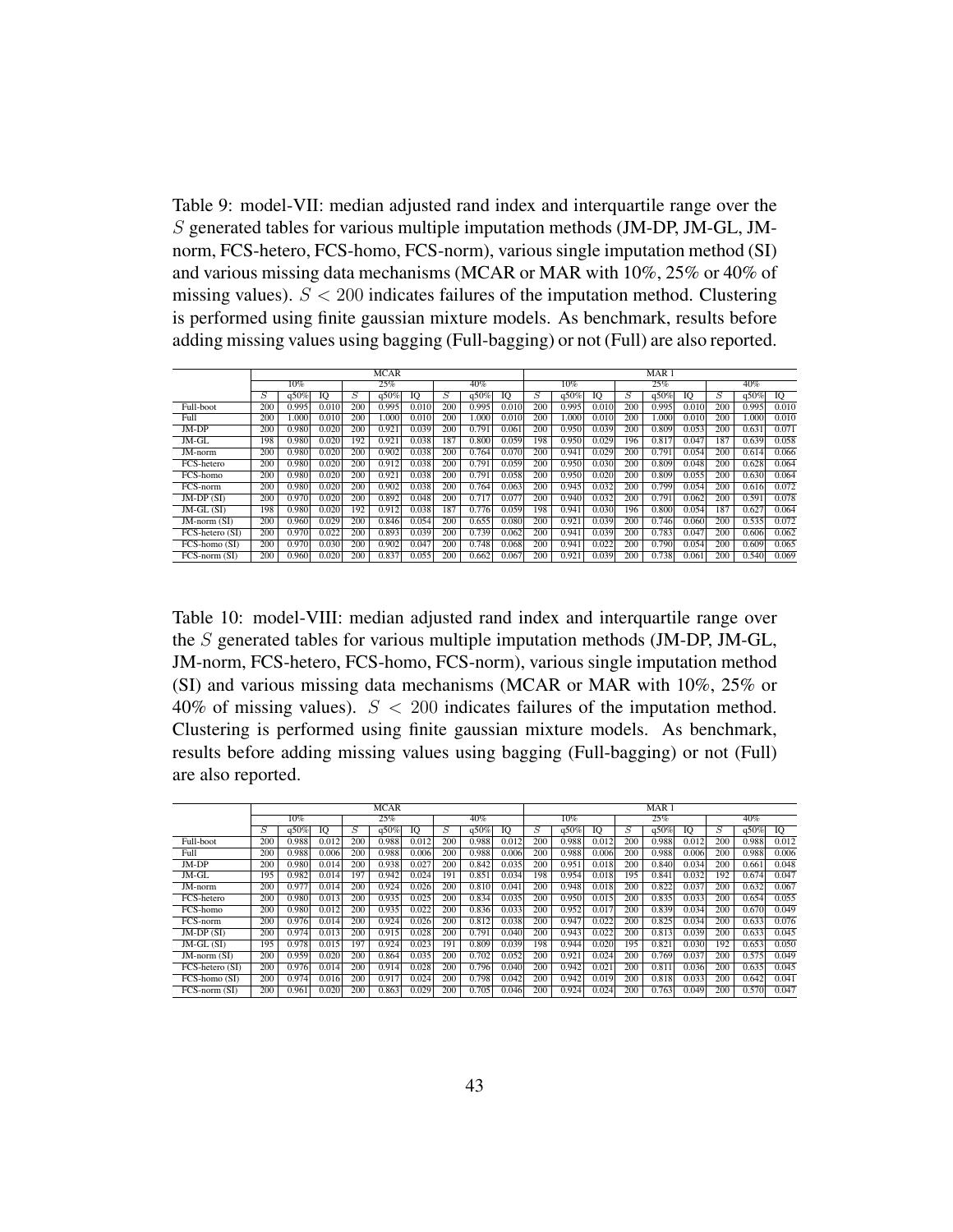Table 11: model-IX: median adjusted rand index and interquartile range over the S generated tables for various multiple imputation methods (JM-DP, JM-GL, JMnorm, FCS-hetero, FCS-homo, FCS-norm), various single imputation method (SI) and various missing data mechanisms (MCAR or MAR with 10%, 25% or 40% of missing values).  $S < 200$  indicates failures of the imputation method. Clustering is performed using finite gaussian mixture models. As benchmark, results before adding missing values using bagging (Full-bagging) or not (Full) are also reported.

|                   |     |        |       |     | <b>MCAR</b> |       |     |       |       |     |       |       |     | MAR <sub>1</sub> |       |     |       |       |
|-------------------|-----|--------|-------|-----|-------------|-------|-----|-------|-------|-----|-------|-------|-----|------------------|-------|-----|-------|-------|
|                   |     | $10\%$ |       |     | 25%         |       |     | 40%   |       |     | 10%   |       |     | 25%              |       |     | 40%   |       |
|                   | S   | q50%   | IO    | S   | q50%        | IO    | S   | q50%  | IO    | 5   | q50%  | Ю     | S   | q50%             | IO    | S   | q50%  | IQ    |
| Full-boot         | 200 | 0.993  | 0.007 | 200 | 0.993       | 0.007 | 200 | 0.993 | 0.007 | 200 | 0.993 | 0.007 | 200 | 0.993            | 0.007 | 200 | 0.993 | 0.007 |
| Full              | 200 | 0.993  | 0.007 | 200 | 0.993       | 0.007 | 200 | 0.993 | 0.007 | 200 | 0.993 | 0.007 | 200 | 0.993            | 0.007 | 200 | 0.993 | 0.007 |
| JM-DP             | 200 | 0.982  | 0.010 | 200 | 0.931       | 0.018 | 200 | 0.815 | 0.031 | 200 | 0.953 | 0.017 | 200 | 0.827            | 0.030 | 200 | 0.653 | 0.042 |
| JM-GL             | 200 | 0.983  | 0.008 | 198 | 0.932       | 0.018 | 194 | 0.821 | 0.034 | 198 | 0.953 | 0.016 | 198 | 0.831            | 0.028 | 196 | 0.664 | 0.039 |
| $JM$ -norm        | 200 | 0.978  | 0.012 | 200 | 0.914       | 0.023 | 200 | 0.775 | 0.030 | 200 | 0.945 | 0.018 | 200 | 0.808            | 0.029 | 200 | 0.623 | 0.039 |
| FCS-hetero        | 200 | 0.981  | 0.010 | 200 | 0.923       | 0.023 | 200 | 0.800 | 0.036 | 200 | 0.946 | 0.018 | 200 | 0.819            | 0.028 | 200 | 0.650 | 0.041 |
| FCS-homo          | 200 | 0.982  | 0.010 | 200 | 0.926       | 0.021 | 200 | 0.803 | 0.031 | 200 | 0.948 | 0.018 | 200 | 0.822            | 0.025 | 200 | 0.651 | 0.036 |
| FCS-norm          | 200 | 0.979  | 0.013 | 200 | 0.913       | 0.019 | 200 | 0.779 | 0.030 | 200 | 0.944 | 0.017 | 200 | 0.809            | 0.030 | 200 | 0.621 | 0.045 |
| $JM$ -DP $(SI)$   | 200 | 0.977  | 0.013 | 200 | 0.911       | 0.027 | 200 | 0.775 | 0.040 | 200 | 0.943 | 0.019 | 200 | 0.805            | 0.030 | 200 | 0.624 | 0.045 |
| $JM$ -GL $(SI)$   | 200 | 0.979  | 0.013 | 198 | 0.915       | 0.022 | 194 | 0.784 | 0.034 | 198 | 0.946 | 0.019 | 198 | 0.809            | 0.036 | 196 | 0.634 | 0.042 |
| $JM$ -norm $(SI)$ | 200 | 0.960  | 0.016 | 200 | 0.860       | 0.025 | 200 | 0.689 | 0.032 | 200 | 0.923 | 0.020 | 200 | 0.760            | 0.033 | 200 | 0.563 | 0.041 |
| FCS-hetero (SI)   | 200 | 0.975  | 0.013 | 200 | 0.901       | 0.023 | 200 | 0.759 | 0.037 | 200 | 0.941 | 0.019 | 200 | 0.798            | 0.033 | 200 | 0.617 | 0.039 |
| FCS-homo (SI)     | 200 | 0.976  | 0.011 | 200 | 0.905       | 0.027 | 200 | 0.763 | 0.035 | 200 | 0.940 | 0.020 | 200 | 0.798            | 0.027 | 200 | 0.617 | 0.039 |
| $FCS-norm(SI)$    | 200 | 0.962  | 0.016 | 200 | 0.859       | 0.025 | 200 | 0.687 | 0.037 | 200 | 0.921 | 0.019 | 200 | 0.754            | 0.034 | 200 | 0.561 | 0.037 |

Table 12: model-X: median adjusted rand index and interquartile range over the S generated tables for various multiple imputation methods (JM-DP, JM-GL, JMnorm, FCS-hetero, FCS-homo, FCS-norm), various single imputation method (SI) and various missing data mechanisms (MCAR or MAR with 10%, 25% or 40% of missing values).  $S < 200$  indicates failures of the imputation method. Clustering is performed using finite gaussian mixture models. As benchmark, results before adding missing values using bagging (Full-bagging) or not (Full) are also reported.

|                   |     |        |       |     | <b>MCAR</b> |       |     |       |       |     |       |       |     | MAR <sub>1</sub> |       |     |       |       |
|-------------------|-----|--------|-------|-----|-------------|-------|-----|-------|-------|-----|-------|-------|-----|------------------|-------|-----|-------|-------|
|                   |     | $10\%$ |       |     | 25%         |       |     | 40%   |       |     | 10%   |       |     | 25%              |       |     | 40%   |       |
|                   | S   | q50%   | ю     | S   | q50%        | ю     | S   | q50%  | IQ    | .S  | q50%  | ю     | S   | q50%             | IQ    | S   | q50%  | 10    |
| Full-boot         | 200 | 1.000  | 0.004 | 200 | 000.1       | 0.004 | 200 | 1.000 | 0.004 | 200 | 1.000 | 0.004 | 200 | 1.000            | 0.004 | 200 | 1.000 | 0.004 |
| Full              | 200 | 1.000  | 0.004 | 200 | 000.1       | 0.004 | 200 | 1.000 | 0.004 | 200 | 1.000 | 0.004 | 200 | 1.000            | 0.004 | 200 | 000.  | 0.004 |
| $JM-DP$           | 200 | 0.984  | 0.008 | 200 | 0.925       | 0.023 | 200 | 0.802 | 0.034 | 200 | 0.952 | 0.016 | 200 | 0.819            | 0.032 | 200 | 0.633 | 0.042 |
| JM-GL             | 200 | 0.984  | 0.008 | 198 | 0.925       | 0.019 | 194 | 0.802 | 0.037 | 200 | 0.952 | 0.020 | 200 | 0.821            | 0.032 | 200 | 0.636 | 0.043 |
| JM-norm           | 200 | 0.976  | 0.012 | 200 | 0.899       | 0.027 | 200 | 0.753 | 0.043 | 200 | 0.941 | 0.020 | 200 | 0.788            | 0.029 | 200 | 0.594 | 0.046 |
| FCS-hetero        | 200 | 0.984  | 0.012 | 200 | 0.918       | 0.027 | 200 | 0.791 | 0.039 | 200 | 0.949 | 0.023 | 200 | 0.809            | 0.037 | 200 | 0.632 | 0.039 |
| FCS-homo          | 200 | 0.982  | 0.012 | 200 | 0.918       | 0.027 | 200 | 0.785 | 0.037 | 200 | 0.949 | 0.020 | 200 | 0.804            | 0.030 | 200 | 0.626 | 0.043 |
| FCS-norm          | 200 | 0.976  | 0.012 | 200 | 0.902       | 0.023 | 200 | 0.752 | 0.035 | 200 | 0.941 | 0.019 | 200 | 0.788            | 0.028 | 200 | 0.595 | 0.043 |
| $JM-DP(SI)$       | 200 | 0.980  | 0.012 | 200 | 0.910       | 0.027 | 200 | 0.764 | 0.041 | 200 | 0.945 | 0.023 | 200 | 0.799            | 0.036 | 200 | 0.611 | 0.047 |
| $JM$ -GL $(SI)$   | 200 | 0.980  | 0.009 | 198 | 0.910       | 0.023 | 194 | 0.778 | 0.041 | 200 | 0.945 | 0.020 | 200 | 0.805            | 0.032 | 200 | 0.624 | 0.047 |
| $JM$ -norm $(SI)$ | 200 | 0.954  | 0.020 | 200 | 0.828       | 0.033 | 200 | 0.639 | 0.043 | 200 | 0.910 | 0.027 | 200 | 0.732            | 0.045 | 200 | 0.520 | 0.050 |
| FCS-hetero (SI)   | 200 | 0.980  | 0.012 | 200 | 0.899       | 0.023 | 200 | 0.744 | 0.037 | 200 | 0.941 | 0.023 | 200 | 0.793            | 0.033 | 200 | 0.603 | 0.047 |
| FCS-homo (SI)     | 200 | 0.980  | 0.012 | 200 | 0.899       | 0.027 | 200 | 0.747 | 0.035 | 200 | 0.941 | 0.023 | 200 | 0.792            | 0.033 | 200 | 0.606 | 0.040 |
| FCS-norm (SI)     | 200 | 0.952  | 0.020 | 200 | 0.828       | 0.033 | 200 | 0.634 | 0.042 | 200 | 0.914 | 0.030 | 200 | 0.729            | 0.039 | 200 | 0.518 | 0.043 |